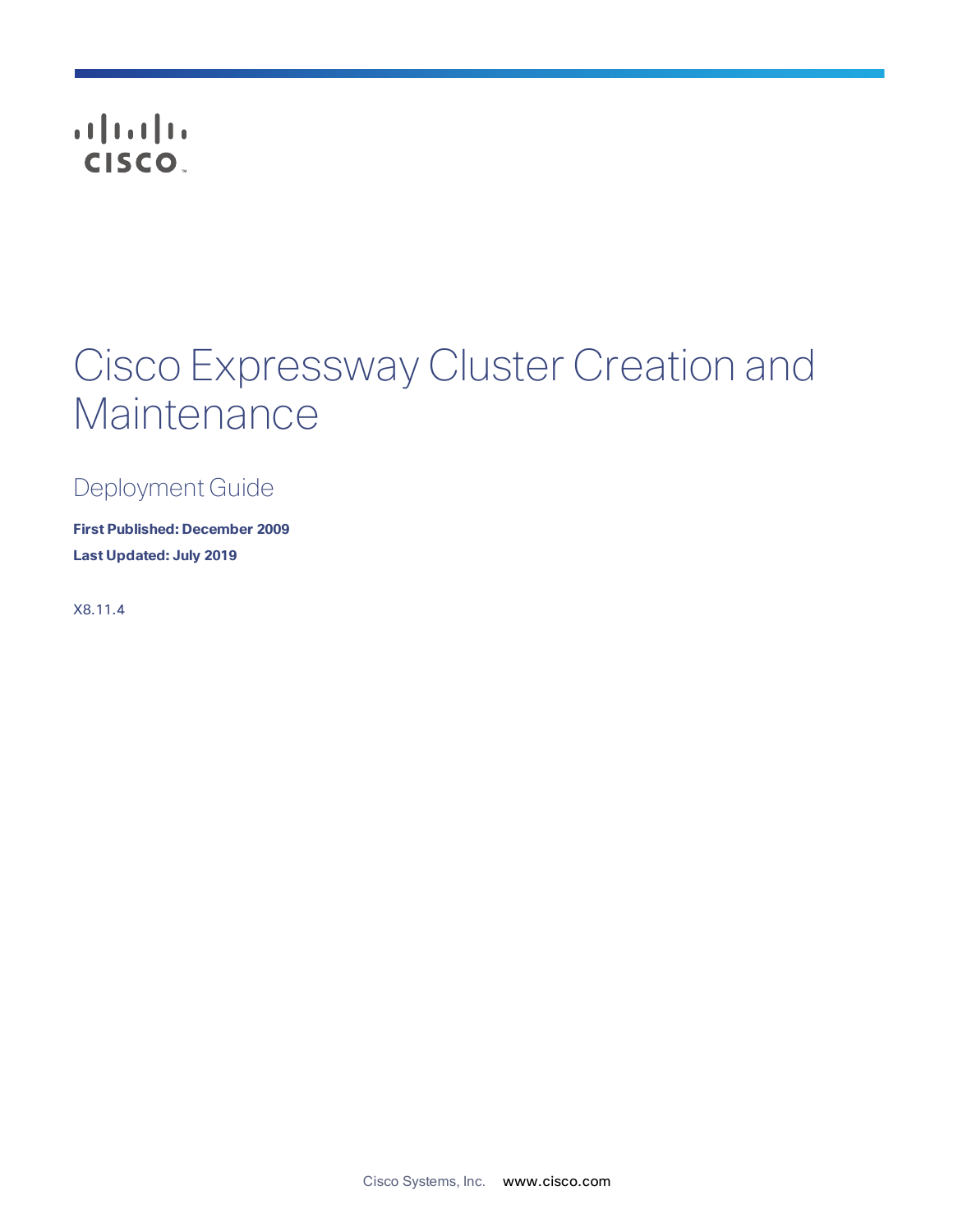# **Contents**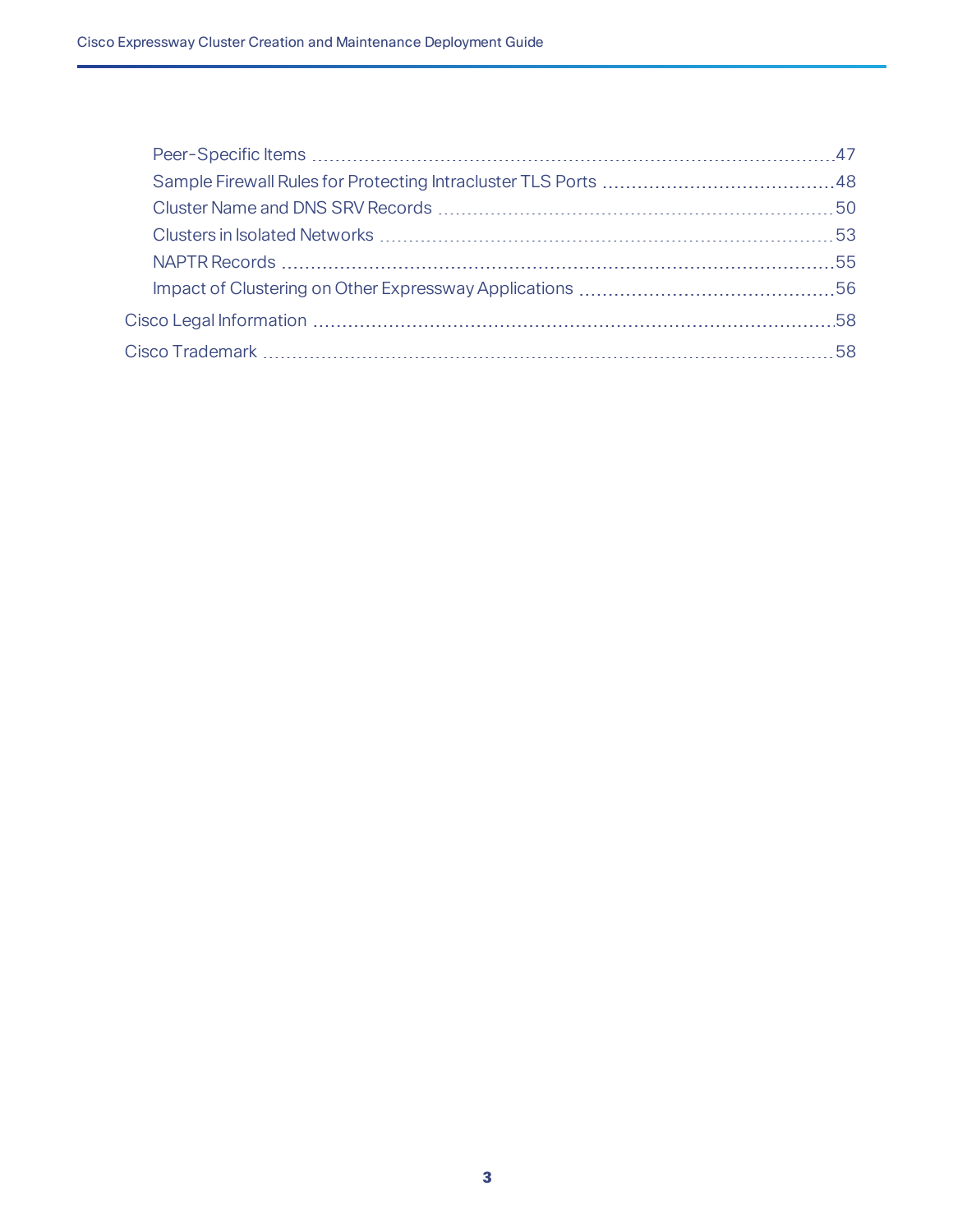### Preface

# <span id="page-3-0"></span>Preface

# <span id="page-3-1"></span>Change History

### **Table 1 Expressway Cluster Deployment Guide Change History**

| Date              | Change                                                                                                                                      | Reason                                      |
|-------------------|---------------------------------------------------------------------------------------------------------------------------------------------|---------------------------------------------|
| <b>July 2019</b>  | Clarify that registering a device using SIP Outbound consumes RMS licenses<br>per registration.                                             | Clarification                               |
| March<br>2019     | Clarify that removal of a cluster peer deletes all configuration for the LAN2<br>interface in dual NIC deployments.                         | Clarification                               |
| February<br>2019  | Cluster Address Mapping section edited. Software version updated to X8.11.4<br>maintenance release. Other superficial enhancements to text. | Documentation<br>defect, X8.11.4<br>release |
| September<br>2018 | Updated for Webex and Spark platform rebranding, CE1200 appliance, and<br>X8.11.1 maintenance release.                                      | X8.11.1 release                             |
| August<br>2018    | Corrected text and example in 'Cluster Name and DNS SRV Records' section.                                                                   | Correction                                  |
| <b>July 2018</b>  | Updated for X8.11                                                                                                                           | X8.11 release                               |
| November<br>2017  | Updated round trip delay and maximum hop distances in 'Prerequisites'<br>section.                                                           | Update                                      |
| October<br>2017   | Strengthened advice on cluster upgrade order.                                                                                               | Clarification                               |
| August<br>2017    | Added note that all cluster peers should be configured in the same domain.                                                                  | Omission                                    |
| <b>July 2017</b>  | Updated for X8.10.                                                                                                                          | X8.10 release                               |
| April 2017        | Added section and related edits for cluster address mapping.                                                                                | X8.9.2 release                              |
| December<br>2016  | Added section on clusters in isolated networks in relation to TLS.                                                                          | X8.9 release                                |
| <b>June 2016</b>  | Cluster communications now use TLS. Registrations, FindMe, TMSPE support<br>introduced on Expressway.                                       | X8.8 release                                |
| November<br>2015  | Updated for X8.7.                                                                                                                           |                                             |
| <b>July 2015</b>  | Updated for X8.6. New procedure for replacing a peer.                                                                                       |                                             |
| April 2015        | Menu path changes for X8.5 onwards. Republished with X8.5.2.                                                                                |                                             |
| December<br>2014  | Updated for X8.5.                                                                                                                           |                                             |
| June 2014         | Republished for X8.2.                                                                                                                       |                                             |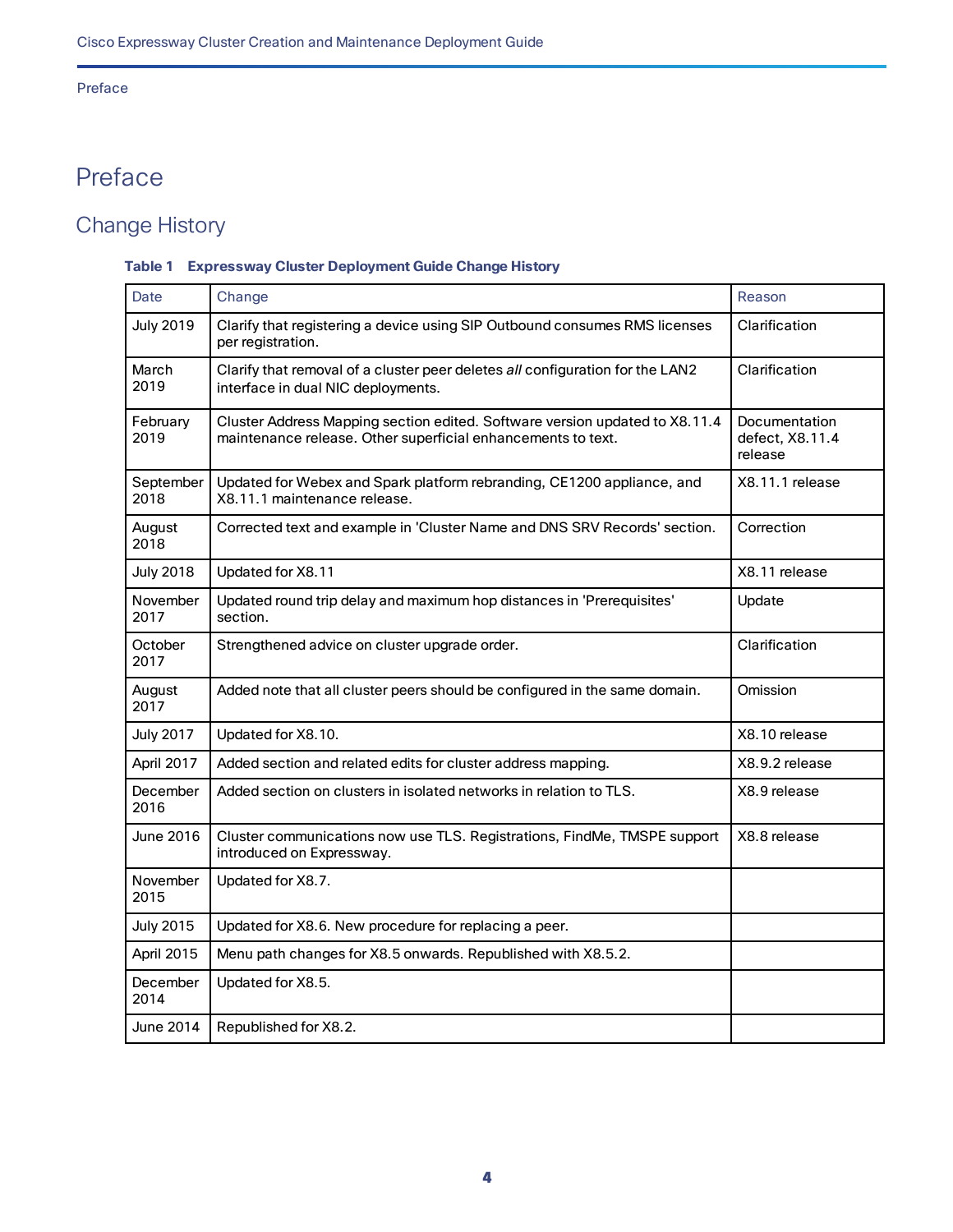### Preface

| Date             | Change                                                                                                             | Reason |
|------------------|--------------------------------------------------------------------------------------------------------------------|--------|
| April 2014       | Updated for Expressway X8.1.1:                                                                                     |        |
|                  | New 'Upgrading a cluster' section for Expressway<br>New 'Replacing an Expressway peer' section                     |        |
|                  | Updates to 'IP ports and protocols' appendix                                                                       |        |
| December<br>2013 | First release of Expressway version of this document. For older VCS versions<br>see VCS Configuration Guides page. |        |

# **Table 1 Expressway Cluster Deployment Guide Change History (continued)**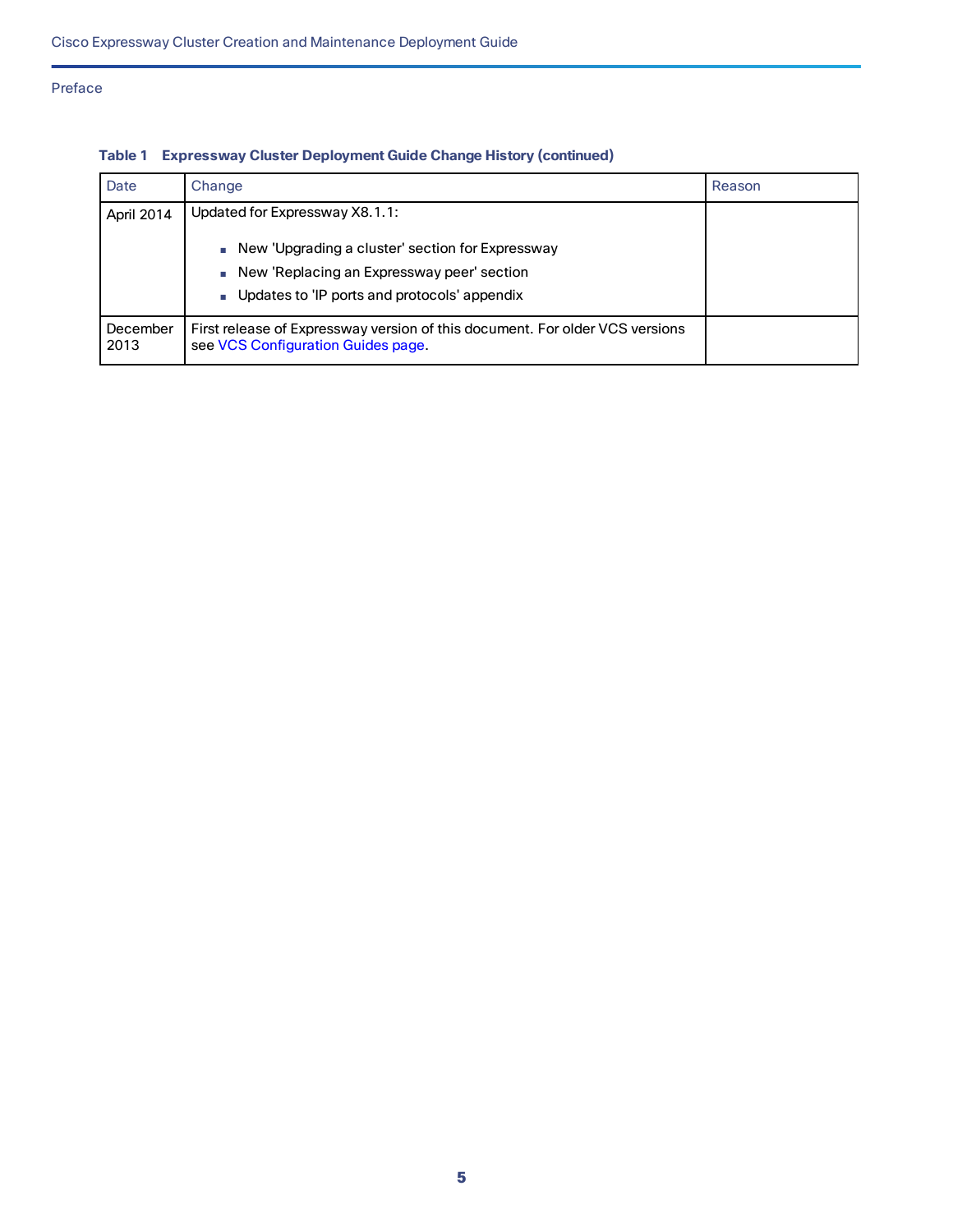#### Introduction

# <span id="page-5-0"></span>Introduction

This Expressway guide also now applies to VCS. Any VCS-specific information is noted where necessary in the guide. (Older VCS guides on [Cisco.com](http://www.cisco.com/c/en/us/support/unified-communications/telepresence-video-communication-server-vcs/tsd-products-support-series-home.html) are still valid for the VCS versions they apply to—as specified on the title page of each guide.)

#### **Benefits of clustering Expressway**

Expressway clusters are designed to extend the resilience and capacity of an Expressway installation. Expressway peers in a cluster share bandwidth usage as well as routing, zone, FindMe™ and other configuration. Endpoints can register to any of the peers in a cluster. If endpoints lose connection to their initial peer, they can re-register to another one in the cluster.

The Small Expressway VMs are intended for Cisco Business Edition 6000 customers. Therefore clustering of Small VMs only provides redundancy and does not offer any additional scale benefit.

Capacity licensing is done on a per-cluster basis. Any capacity licenses installed on a cluster peer are available to any peer in the cluster. If a cluster peer becomes unavailable, the license capacity installed on that peer remains available to the rest of the cluster for two weeks after it lost contact with the peer. This maintains the overall license capacity of the cluster. Each peer is always limited by its physical capacity, and the license capacity borrowing is only intended to give you time to repair your cluster.

"Capacity" includes the following license types:

- On VCS: traversal and non-traversal call licenses
- On Expressway: Rich Media Session licenses
- On Expressway: Room system and desktop system registration licenses

Every Expressway peer in the cluster must have the same routing capabilities — if any Expressway can route a call to a destination it is assumed that all Expressway peers in that cluster can route a call to that destination. If routing is different on different Expressway peers, then you need to use separate Expressways / Expressway clusters.

#### **Connecting to Cisco TMS**

Cisco TMS is not essential for clustering. If you are not using Device Provisioning or FindMe with your cluster, then Cisco TMS is optional but recommended.

You **must** use Cisco TMS in Provisioning Extension mode if:

- You want to use Device Provisioning with the Expressway cluster
- You want to use FindMe with the Expressway cluster

Enabling provisioning and creating a cluster are two separate processes. If you want to enable provisioning on your cluster, do **either** of the following:

- Use the instructions in this guide to create the cluster of Expressways (without provisioning enabled). Then follow the instructions in *Cisco TMS Provisioning Extension Deployment Guide* to enable provisioning across the cluster.
- Use the instructions in *Cisco TMS Provisioning Extension Deployment Guide* to enable provisioning on what will be the primary Expressway. Then follow the instructions in this guide to create the cluster of Expressways.

#### **What's in this guide**

This guide is arranged into sections to help you create and maintain your Expressway clusters:

■ Clustering [Prerequisites,](#page-7-0) page 8

Describes the required network environment and minimum configuration of the peer Expressways before you can cluster them.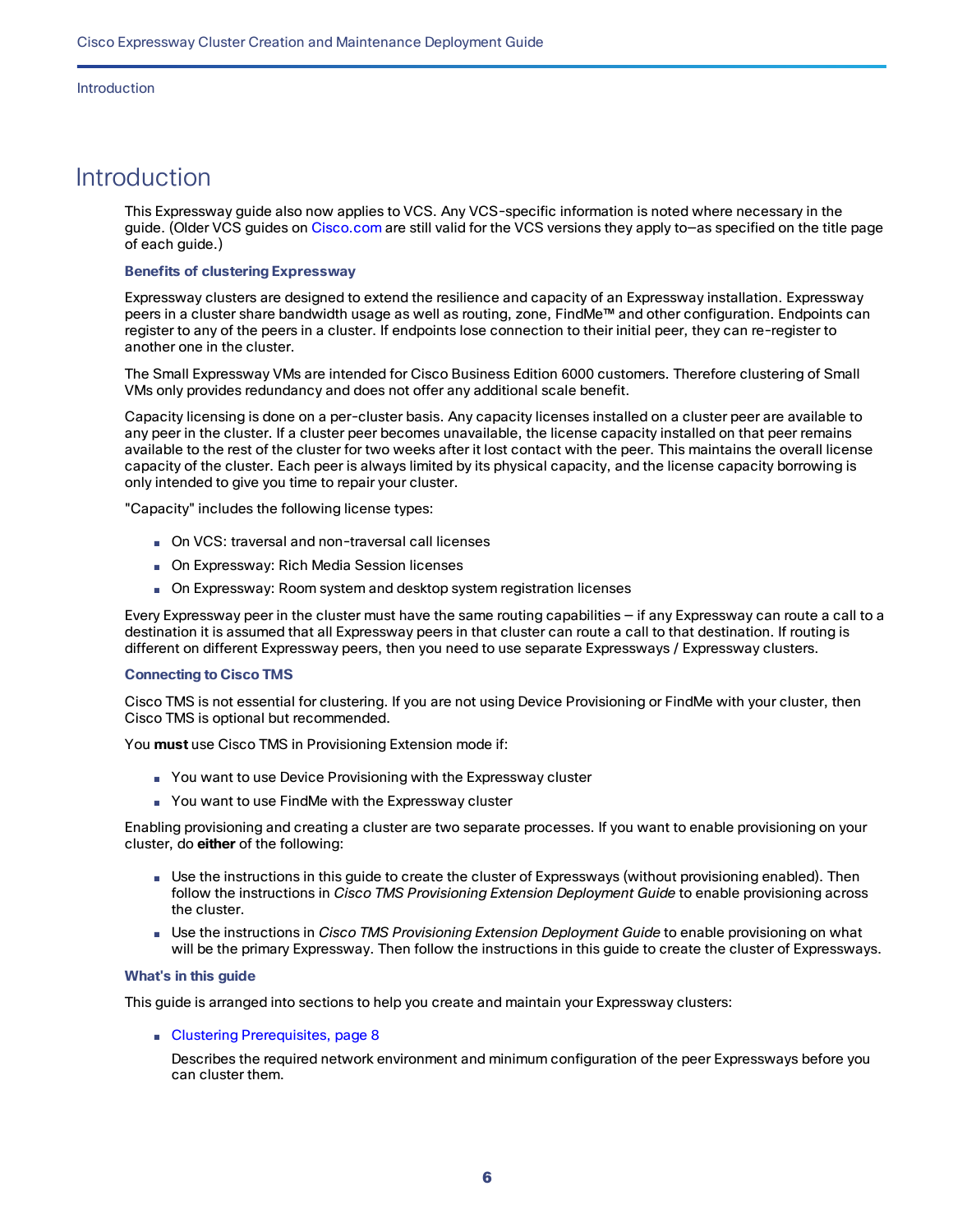#### Introduction

■ Form a [Cluster,](#page-10-0) page 11

Describes forming a cluster of one, adding peers to a cluster, and configuring cluster address mapping (if necessary).

■ [Change](#page-24-0) a Cluster, page 25

Describes processes like upgrading, taking peers offline, changing the primary peer, and disbanding the cluster.

■ Connect the [Expressway](#page-35-0) Cluster to Other Systems, page 36

Describes connecting the cluster with other systems like Cisco TMS, other Expressways, and endpoints.

■ [Troubleshooting,](#page-41-0) page 42

Some general guidance and also specific scenarios that you might need when the cluster is not working as expected.

■ [Reference,](#page-45-0) page 46

Additional material that may be relevant to your environment but is not directly related to working with clusters.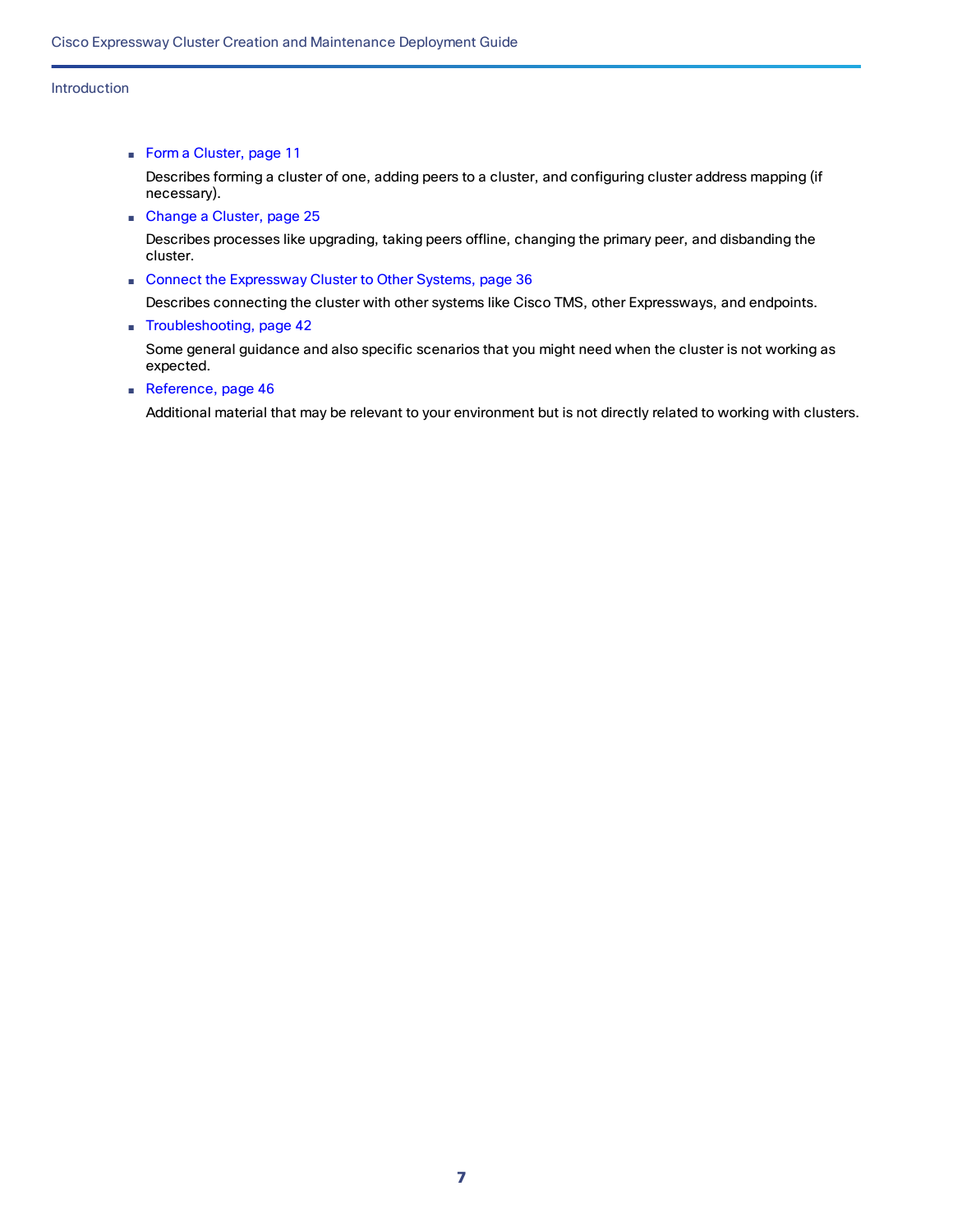#### Clustering Prerequisites

# <span id="page-7-0"></span>Clustering Prerequisites

Before setting up a cluster of X8.11.4 Expressway peers or adding an X8.11.4 Expressway to a cluster, ensure that the following requirements are met:

#### **Platform and software versions match**

- All clusters peers are running the same Expressway version. The only occasion where different peers are allowed to run different versions of code is for the short period of time while a cluster is being upgraded from one version of code to another, during which time the cluster operates in a partitioned fashion.
- Each peer is using a hardware platform (appliance or virtual machine) with equivalent capabilities. For example, you can cluster peers that are running on standard appliances with peers running on 2 core Medium VMs, but you can't cluster a peer running on a standard appliance with peers running on 8 core Large VMs.

#### **Network conditions are met**

- Each peer has a different LAN configuration (a different IPv4 address and a different IPv6 address, where enabled).
- Expressway supports a round trip delay of up to 80ms. This means that each Expressway in the cluster must be within a 40ms hop of all other peers in the cluster.
- Each peer in a cluster is directly routable to each and every other Expressway in or to be added to the cluster. (There must be no NAT between cluster peers – if there is a firewall ensure that the required ports are opened.)
- External firewalls are configured to block access to the clustering TLS ports.
- The network connections between the peers must be reliable during cluster forming or changing procedures.

Clustering procedures are sensitive to sequencing, particularly after the introduction of X8.11. The primary peer must start first; if other peers start first they can try to assume control of the cluster, resulting in inconsistent configuration state that is hard to recover from.

#### **Basic configuration is done**

- Each peer has a different system name to all other peers.
- All cluster peers are configured in the same domain.
- Each peer has a certificate that identifies it to other peers (minimum required for default of **TLS verification mode** set to *Permissive*).

If you wish to have authenticated TLS connections, the certificate must also be valid and be issued by an authority that is trusted by all peers (**TLS Verification mode** set to *Enforce*).

We recommend populating the CN of all peer certificates with the same cluster FQDN, and populating each peer certificate's SAN with that peer's FQDN.

**Note**: Although using one certificate for multiple Expressways in one cluster is supported, this is not recommended due to the security risk. That is, if one private key is compromised on one device, it means all devices in the cluster are compromised.

- All peers have the same set of option keys installed, with the following exceptions:
	- For VCS: Traversal and non-traversal call licenses
	- For Expressway: Rich Media Sessions
	- For Expressway: Room system and desktop system registration licenses

All other license keys must be identical on each peer.

**Note:** Installing some types of option keys requires you to restart the Expressway.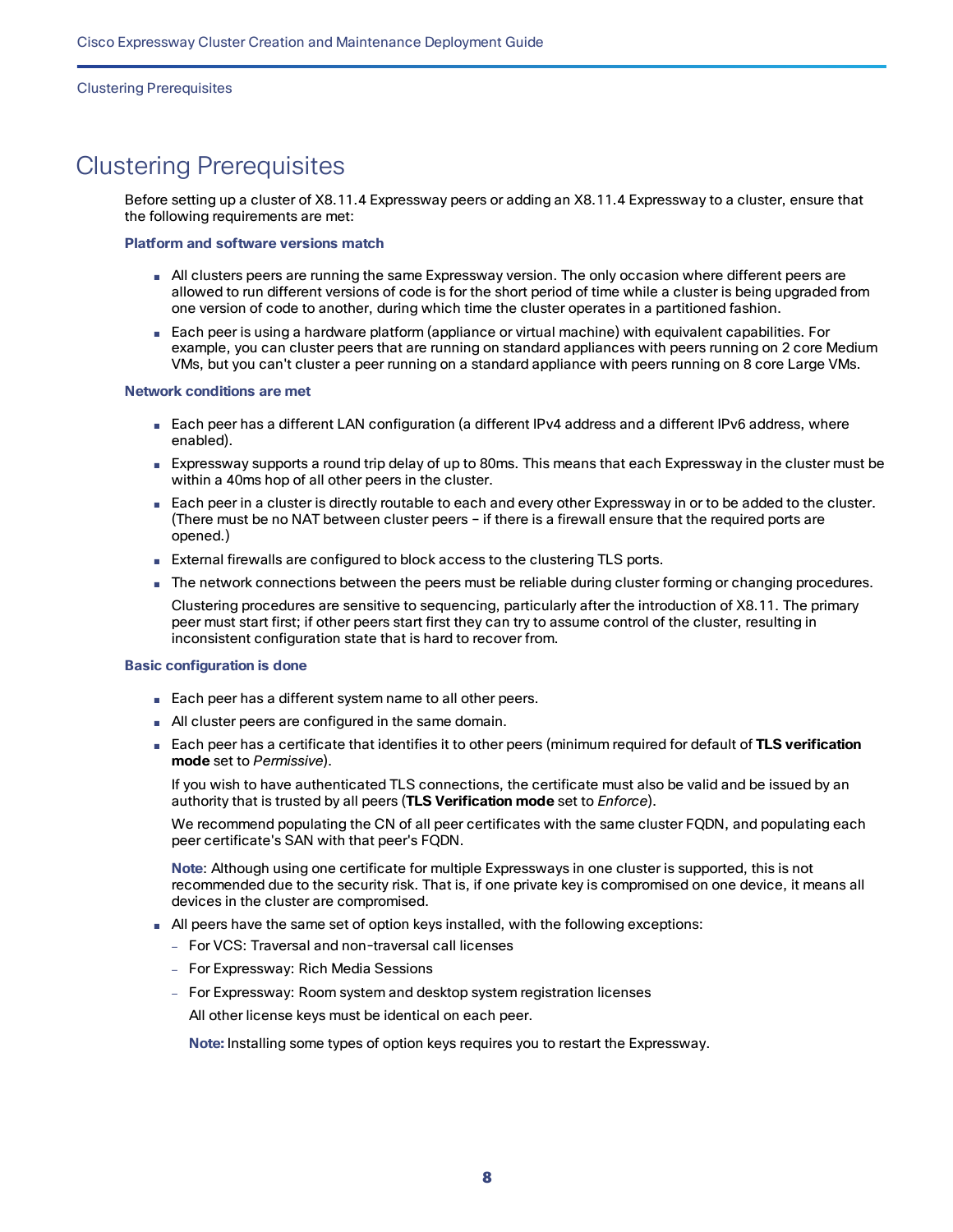#### Clustering Prerequisites

- H.323 mode is enabled on each peer (**Configuration > Protocols > H.323**, and for **H.323 mode** select *On*). The cluster uses H.323 signaling between peers to determine the best route for calls, even if all endpoints are SIP endpoints.
- The firewall rules on each peer are configured to block connections to the clustering TLS ports, from all IP addresses except those of its peers.

See Sample Firewall Rules for Protecting [Intracluster](#page-47-0) TLS Ports, page 48.

#### **DNS configuration is done**

DNS server configuration does not replicate so you must enter the DNS server address(es) on each peer.

- The DNS servers used by the Expressway peers must support both forward and reverse DNS lookups of Cisco TMS and all Expressway peer addresses. The DNS servers must also provide address lookup for any other DNS functionality required, such as:
	- NTP servers or the external manager if they configured using DNS names
	- Microsoft FE Server FQDN lookup
	- LDAP server forward and reverse lookup (reverse lookups are frequently provided through PTR records)

**Note**: Cisco Expressway-E typically uses a public DNS, but it's undesirable to use the public DNS to resolve **private** IP addresses. It's also undesirable to cluster on the public addresses of the Cisco Expressway-E peers. For these reasons, we recommend you use cluster address mapping to resolve the peers' FQDNs to **private** IP addresses. For detailed steps, see Cluster Address Mapping for Cisco [Expressway-E](#page-18-1) Clusters, page 19.

■ A DNS SRV record is required for the cluster, which contains A or AAAA records for each peer.

This configuration is advised for video interoperability and business to business (B2B) video calling, but is **not required for Mobile and Remote Access**.

- (For MRA) Create a **collab-edge** SRV record for each peer in the Expressway-E cluster.
- (For B2B only) The Expressway-E cluster has a DNS SRV record that defines all cluster peers.

#### **TMS is configured (if necessary)**

- Cisco TMS, if used, is running version 13.2 or later (12.6 or later is permitted if you are not using Cisco TMS for provisioning or FindMe).
- If Cisco TMS is to be used for replicating FindMe and/or Provisioning data, ensure that Provisioning Extension mode functionality is enabled on Cisco TMS (see *Cisco TMS [Provisioning](http://www.cisco.com/en/US/products/ps11338/products_installation_and_configuration_guides_list.html) Extension Deployment Guide* for details).

#### **Clusters with mixed CE1200 and CE1100 physical appliances**

To add a CE1200 appliance to an existing cluster that has CE1100 models in it, configure the Type option to match the other peers (Expressway-E or Expressway-C) through the service setup wizard on the **Status > Overview** page, *before* you add the CE1200 to the cluster.

#### **Cluster capacity for MRA registrations**

This section applies if you deploy Cisco Unified Communications Manager and use the Mobile and Remote Access feature.

The cluster capacity for MRA registrations is as follows:

| If the cluster peers are | The maximum MRA registrations capacity is              |  |  |
|--------------------------|--------------------------------------------------------|--|--|
| CE1200 appliances        | 5000 per peer (up to 20,000 total in a 6-peer cluster) |  |  |
| CE1100 appliances        | 2500 per peer (up to 10,000 total in a 6-peer cluster) |  |  |
| Large VMs                | 2500 per peer (up to 10,000 total in a 6-peer cluster) |  |  |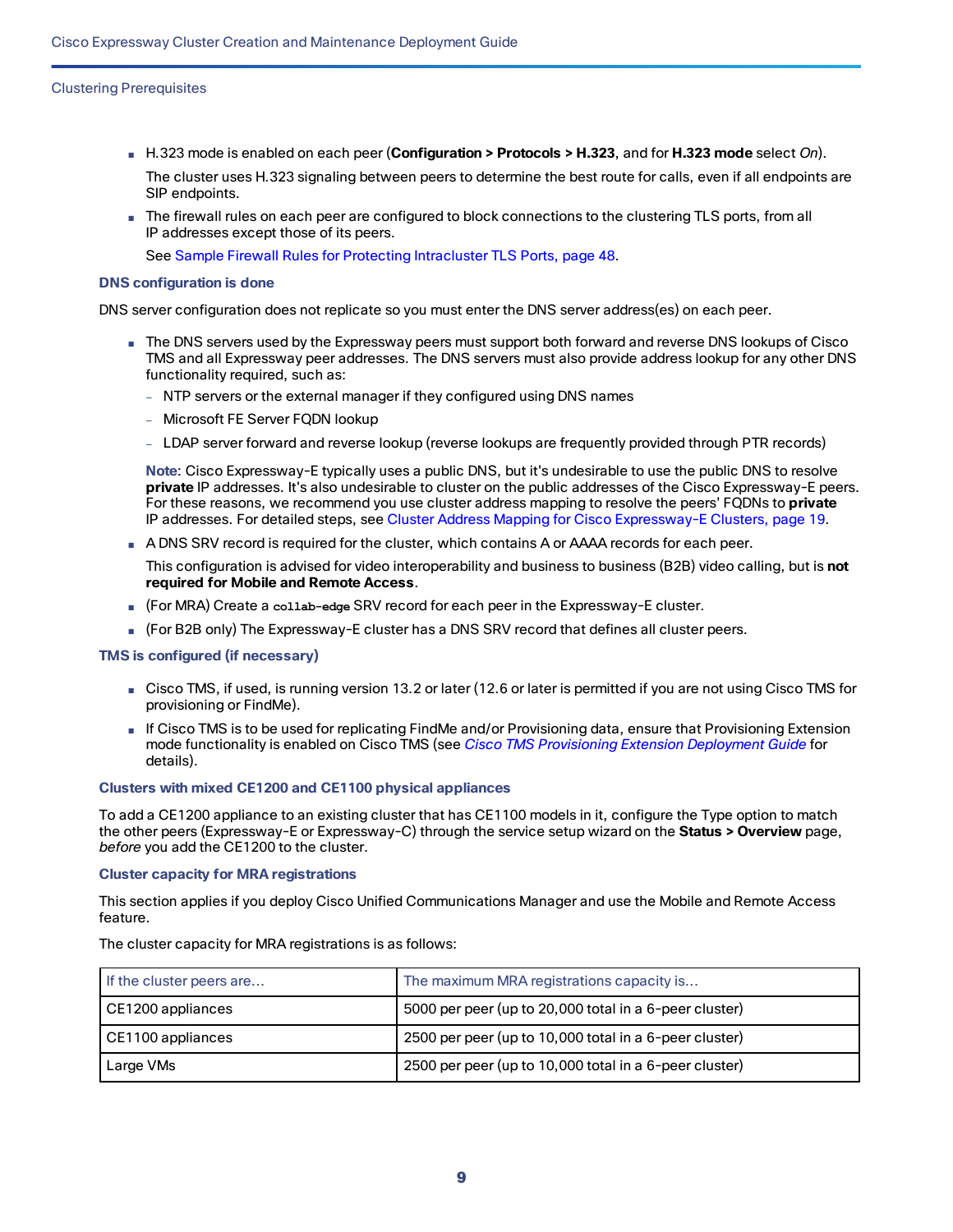### Clustering Prerequisites

| If the cluster peers are                               | The maximum MRA registrations capacity is                                                                                                 |  |  |
|--------------------------------------------------------|-------------------------------------------------------------------------------------------------------------------------------------------|--|--|
| Mix of CE1200s with CE1100s and/or Large<br><b>VMs</b> | 2500 per peer (up to 10,000 total in a 6-peer cluster)<br>Note: The CE1200 capacity "drops" to the capacity of the other<br>cluster peers |  |  |
|                                                        |                                                                                                                                           |  |  |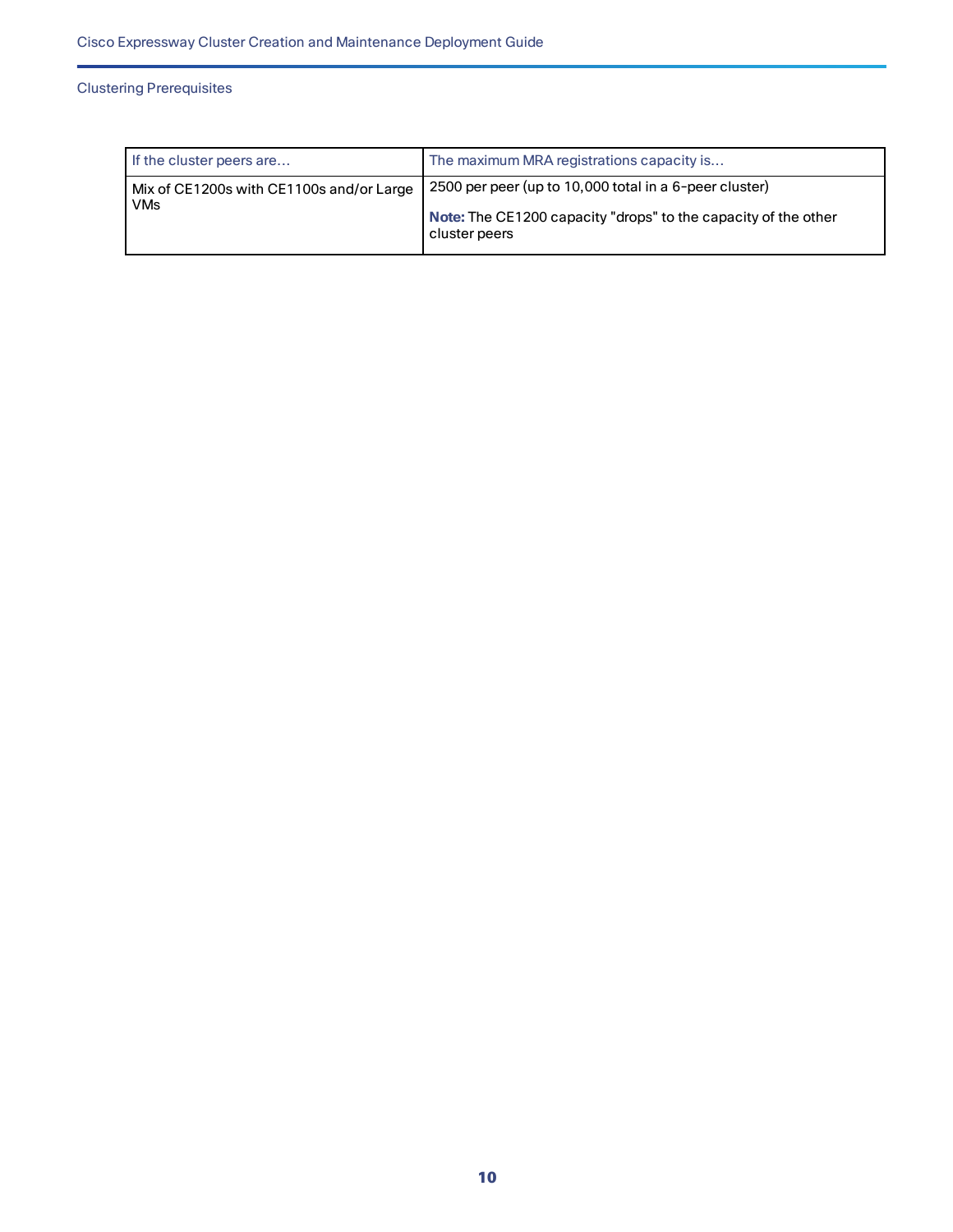- <span id="page-10-0"></span>■ You can have up to 6 Expressways in a cluster, including the primary.
- You should add peers to the cluster one by one.
- You should only make configuration changes on the primary Expressway.

**Caution: Do not adjust any cluster-wide configuration until the cluster is stable with all peers running. Cluster database replication will be negatively impacted if any peers are upgrading, restarting, or out of service when you change the cluster's configuration.**

Any changes made on other peers are not reflected across the cluster, and will be overwritten the next time the primary's configuration is replicated across the peers. The only exceptions to this are some [peer-specific](#page-46-0) [configuration](#page-46-0) items.

You may need to wait up to one minute before changes are updated across all peers in the cluster.

- The clustering interface must not have NAT enabled on it.
- Cluster communication failure alarms are raised while the cluster is forming. Alarms should clear when you're finished.
- Configuration replication is suspended to new Expressways before they have properly joined the cluster.
- If the new Expressway peer has two network interfaces, the Peer N address MUST NOT specify the external interface.

However, if you need to enforce TLS between peers, you'll need to use the FQDN of the peer as it appears on the peer's certificate. See Cluster Address Mapping for Cisco [Expressway-E](#page-18-1) Clusters, page 19, to map FQDNs to the internal IP addresses.

# <span id="page-10-1"></span>Preparing Expressway to Join a Cluster

- If necessary, take the new peer out of service:
	- **a.** Enable maintenance mode:
		- **1.** Go to **Maintenance > Maintenance mode**.
		- **2.** Set **Maintenance mode** to *On*.
		- **3.** Click **Save** and click **OK** on the confirmation dialog.
	- **b.** Wait for all calls to clear and registrations to timeout on this peer.
		- If necessary, manually remove any calls on this peer that do not clear automatically (using the web browser go to **Status > Calls**, then select the check box next to the calls you want to terminate and click **Disconnect**).
		- If necessary, manually remove any registrations from this peer that do not clear automatically (using the web browser go to **Status > Registrations > By device**, then select the check box next to the devices you want to remove and click **Unregister**).

You can leave the registration for the Conference Factory – this will not be the source of calls, and even if deleted will not roll over to another peer, as other peers have their own Conference Factory registration (if enabled).

- **c.** If the Expressway is in a cluster, remove it from its existing cluster then restart it.
- **d.** Factory reset the Expressway (unless you already did this, because of the restart in previous step).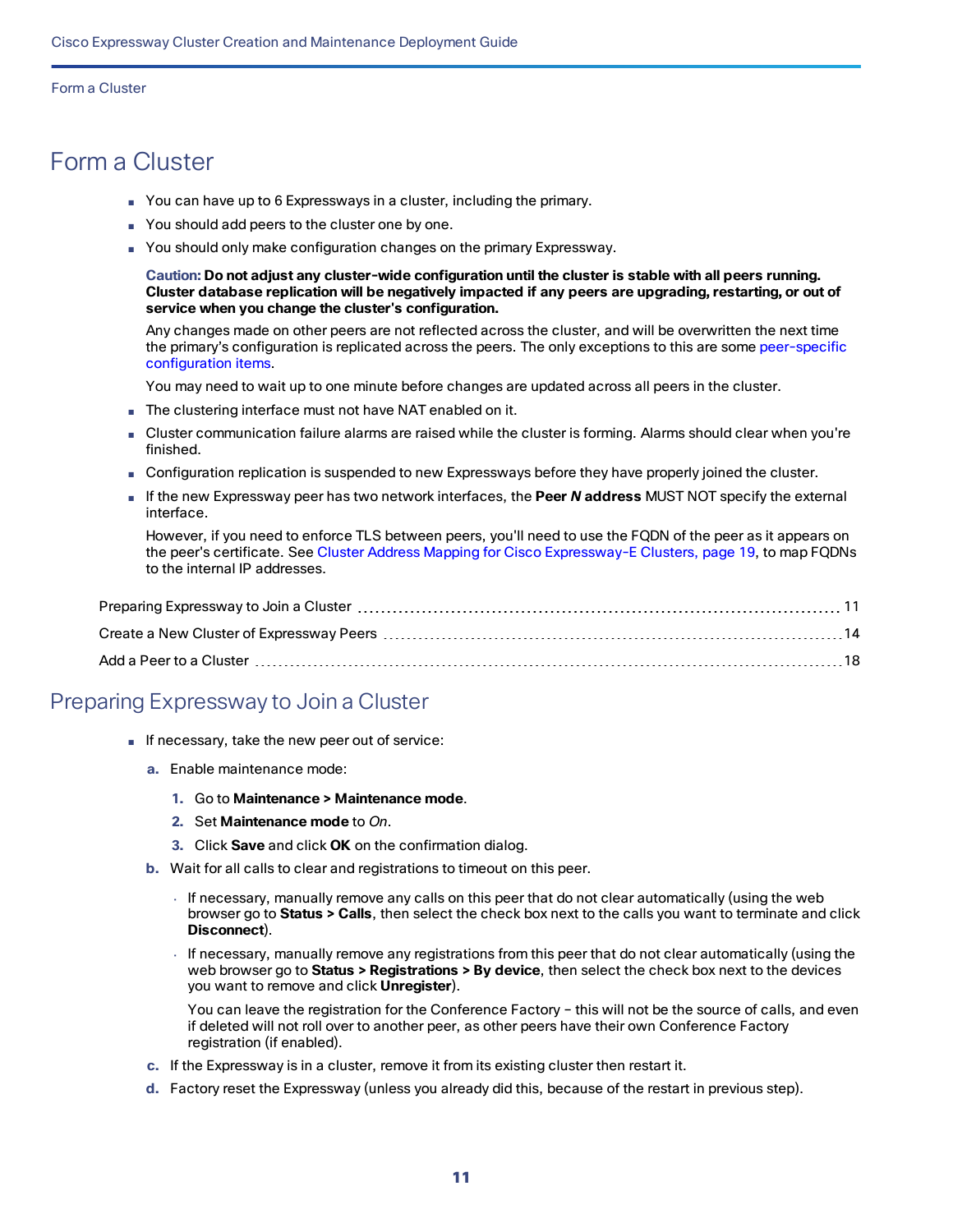- Check that the address of your Expressway is not a peer of any other Expressway in your organization.
- Check that the Expressway is not a neighbor, traversal client, or traversal server of any other Expressway.
- Review and modify the configuration to ensure that the Expressway has:
	- A valid Ethernet speed (**System > Network interfaces > Ethernet**).
	- Valid IP address and IP gateway (**System > Network interfaces > IP**).
	- A valid and working NTP server configured (**System > Time**; in the Status section, the State should be "Synchronized").
	- At least one valid DNS server configured, and that if unqualified DNS names are used elsewhere (e.g. for the NTP server), that the correct **Domain name** is also configured (**Domain name** is added as a suffix to an unqualified DNS name to make it into an FQDN) (**System > DNS**).
	- Go to **System > DNS** and ensure that **System host name** is the DNS hostname for this Expressway (typically the same as the **System name** in **System > Administration**, but excluding spaces, and unique for each Expressway in the cluster). If it is not configured correctly, set it up appropriately and click **Save**.

Note: <System host name>.<DNS domain name> = FQDN of this Expressway

— No peers configured (on **System > Clustering** – all Peer N address fields on this page should be blank).

**CAUTION: If you clear all the peer address fields from the clustering page and save the configuration,** then the Expressway will factory reset itself the next time you do a restart. This means you will lose all **existing configuration except basic networking for the LAN1 interface, including all configuration that you do between when you clear the fields and the next restart.**

If this Expressway is already a member of a cluster, you should remove it from that cluster and restart it before you use it in another cluster.

— The same set of option keys installed as those that will be installed on all other peers of the cluster (**Maintenance > Option keys**).

The number of call/RMS/device/room licenses may differ between peers; all other license keys must be identical on each peer.

— **H.323 Mode** set to *On* (**Configuration > Protocols > H.323**)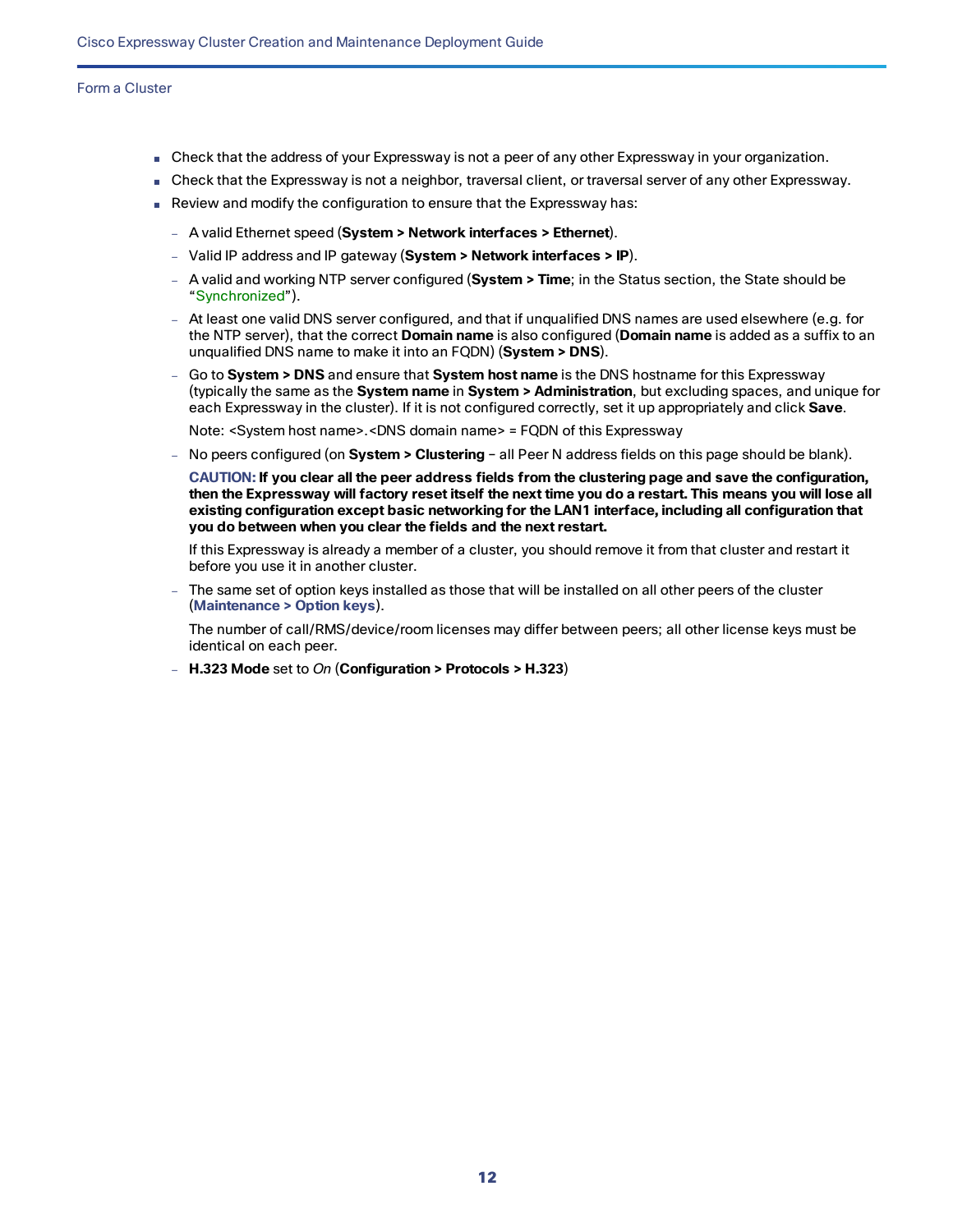- If this [Expressway](#page-40-0) is joining a cluster that is integrated with Cisco TMSPE, Add the Expressway to Cisco TMS, [page](#page-40-0) 41, then:
	- **a.** Check that the new Expressway can see Cisco TMS.
		- To do this, go to **System > External manager** and in the Status section, ensure that the **State** is Active.
	- **b.** Check that Cisco TMS knows the Host Name of the Expressway:
		- **1.** Go to **Systems > Navigator** (and any required sub folders).
		- **2.** Select this Expressway.
		- **3.** Select the **Connection** tab.
		- **4.** Set **Host Name** to be the FQDN of this subordinate peer, for example vcs3.uk.company.com.
		- **5.** Click **Save/Try**. You can ignore any error messages such as "**DNS config failure resolving <DNS name>: Did not find system IP address () in DNS: <Server IP>**"
		- **6.** Ensure that Cisco TMS updates its DNS.
			- **1.** Select the **Settings** tab.
			- **2.** Click **Force Refresh**.
	- **c.** Check that Cisco TMS can communicate with the new Expressway.

To do this, on Cisco TMS go to **Systems > Navigator** (and any required sub folders) then click on the name of the Expressway and ensure that it says:

- " System has no open or acknowledged tickets"
- Go to **Status > Alarms**. If there is an alarm that the Expressway must be restarted, go to **Maintenance > Restart options** and then click **Restart**.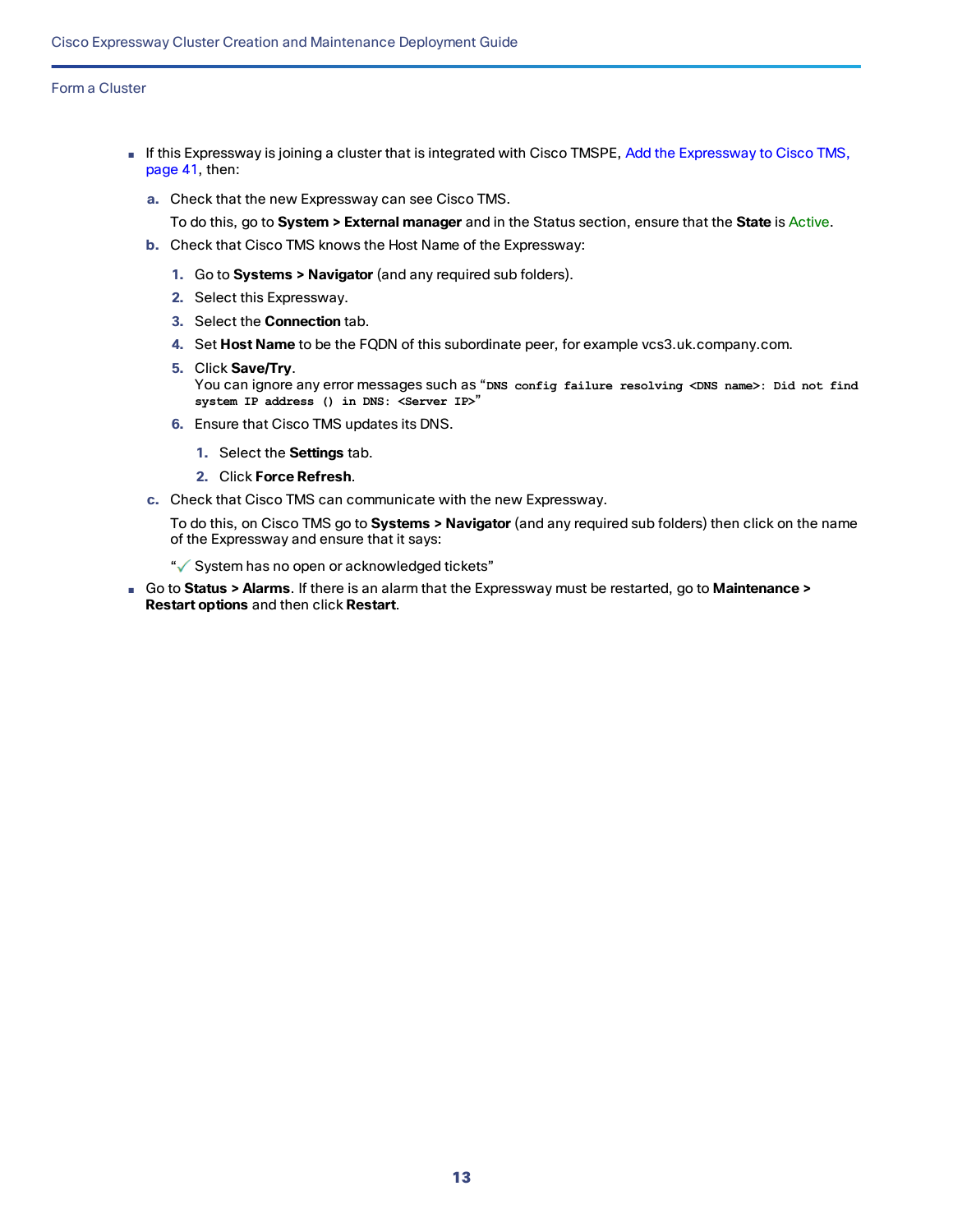# <span id="page-13-0"></span>Create a New Cluster of Expressway Peers

This process initiates a cluster of a single Expressway. Do not use this process if the cluster already exists.

**Important:** You **must** create a cluster of one (primary) peer first, and restart the primary, before you add other peers. You can add more peers after you have established a "cluster of one".

**1.** Decide which Expressway will be the primary peer.

The primary Expressway will be the source of the configuration information for all Expressway peers in the cluster. Subordinate Expressway peers will have most of their configuration deleted and replaced by that from the primary.

- **2.** Check that the Expressway is running X8.11.4 software.
- **3.** Backup the Expressway (**Maintenance > Backup and restore**).
- **4.** Review and modify the configuration to ensure that the Expressway has:
	- A valid Ethernet speed (**System > Network interfaces > Ethernet**).
	- Valid IP address and IP gateway (**System > Network interfaces > IP**).
	- A valid and working NTP server configured (**System > Time**; in the Status section, the State should be "Synchronized").
	- At least one valid DNS server configured, and that if unqualified DNS names are used elsewhere (e.g. for the NTP server), that the correct **Domain name** is also configured (**Domain name** is added as a suffix to an unqualified DNS name to make it into an FQDN) (**System > DNS**).
	- Go to **System > DNS** and ensure that **System host name** is the DNS hostname for this Expressway (typically the same as the **System name** in **System > Administration**, but excluding spaces, and unique for each Expressway in the cluster). If it is not configured correctly, set it up appropriately and click **Save**.

Note: <System host name>.<DNS domain name> = FQDN of this Expressway

— No peers configured (on **System > Clustering** – all Peer N address fields on this page should be blank).

**CAUTION: If you clear all the peer address fields from the clustering page and save the configuration,** then the Expressway will factory reset itself the next time you do a restart. This means you will lose all **existing configuration except basic networking for the LAN1 interface, including all configuration that you do between when you clear the fields and the next restart.**

If this Expressway is already a member of a cluster, you should remove it from that cluster and restart it before you use it in another cluster.

The same set of option keys installed as those that will be installed on all other peers of the cluster (**Maintenance > Option keys**).

The number of call/RMS/device/room licenses may differ between peers; all other license keys must be identical on each peer.

- **H.323 Mode** set to *On* (**Configuration > Protocols > H.323**)
- **5.** Ensure that this Expressway does not list any of the Expressways that are to be peers in this new cluster in any of its neighbor zones or traversal zones (**Configuration > Zones > Zones** then check each neighbor and traversal zone).
- **6.** Set the **H.323 Time to live** to an appropriate value for the size of your deployment. A smaller number, like 60 (seconds), means that if one Expressway becomes inaccessible, the endpoint will quickly register with another peer (**Configuration > Protocols > H.323**).

**Note:** By reducing the registration time to live too much, you risk flooding the Expressway with registration requests, which will severely impact performance. This impact is proportional to the number of endpoints, so you should balance the need for occasional quick failover against the need for continuous good performance.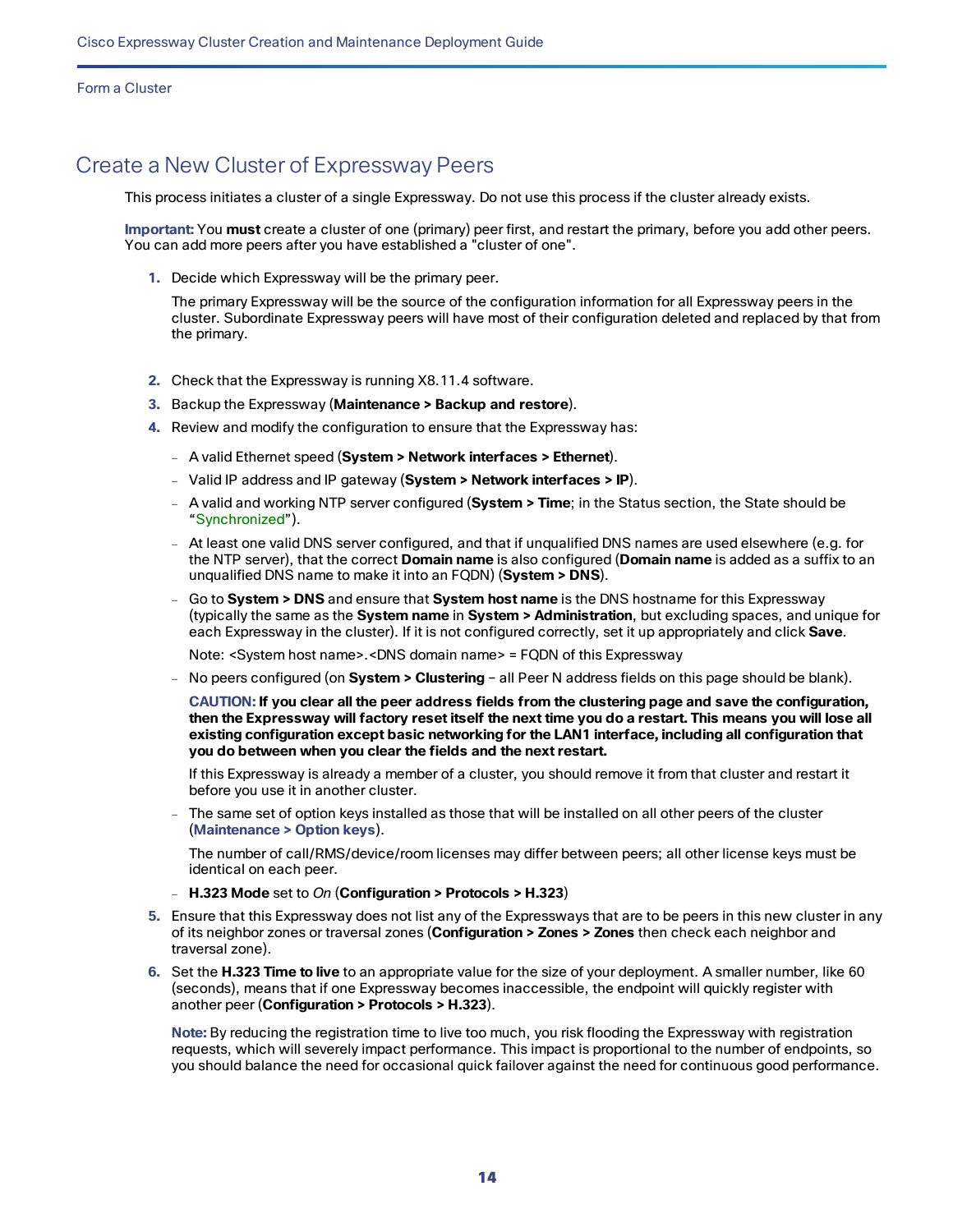**7.** Go to **System > DNS** and ensure that **System host name** is the DNS hostname for this Expressway (typically the same as the **System name** in **System > Administration**, but excluding spaces, and unique for each Expressway in the cluster). If it is not configured correctly, set it up appropriately and click **Save**.

Note: <System host name>.<DNS domain name> = FQDN of this Expressway

- **8.** Go to **Configuration > Call routing** and set **Call signaling optimization** to *On*.
- **9.** Click **Save**.
- **10.** Enable maintenance mode:
	- **a.** Go to **Maintenance > Maintenance mode**.
	- **b.** Set **Maintenance mode** to *On*.
	- **c.** Click **Save** and click **OK** on the confirmation dialog.
- **11.** Wait for all calls to clear and registrations to timeout on this peer.
	- If necessary, manually remove any calls on this peer that do not clear automatically (using the web browser go to **Status > Calls**, then select the check box next to the calls you want to terminate and click **Disconnect**).
	- If necessary, manually remove any registrations from this peer that do not clear automatically (using the web browser go to **Status > Registrations > By device**, then select the check box next to the devices you want to remove and click **Unregister**).

You can leave the registration for the Conference Factory – this will not be the source of calls, and even if deleted will not roll over to another peer, as other peers have their own Conference Factory registration (if enabled).

**12.** (Not applicable to MRA) Go to **System > Clustering** and ensure that **Cluster name** is the routable Fully Qualified Domain Name used in SRV records that address this Expressway cluster, for example **cluster1.example.com**. (See Cluster Name and DNS SRV [Records,](#page-49-0) page 50).

Change the **Cluster name** if necessary.

**13.** Click **Save**.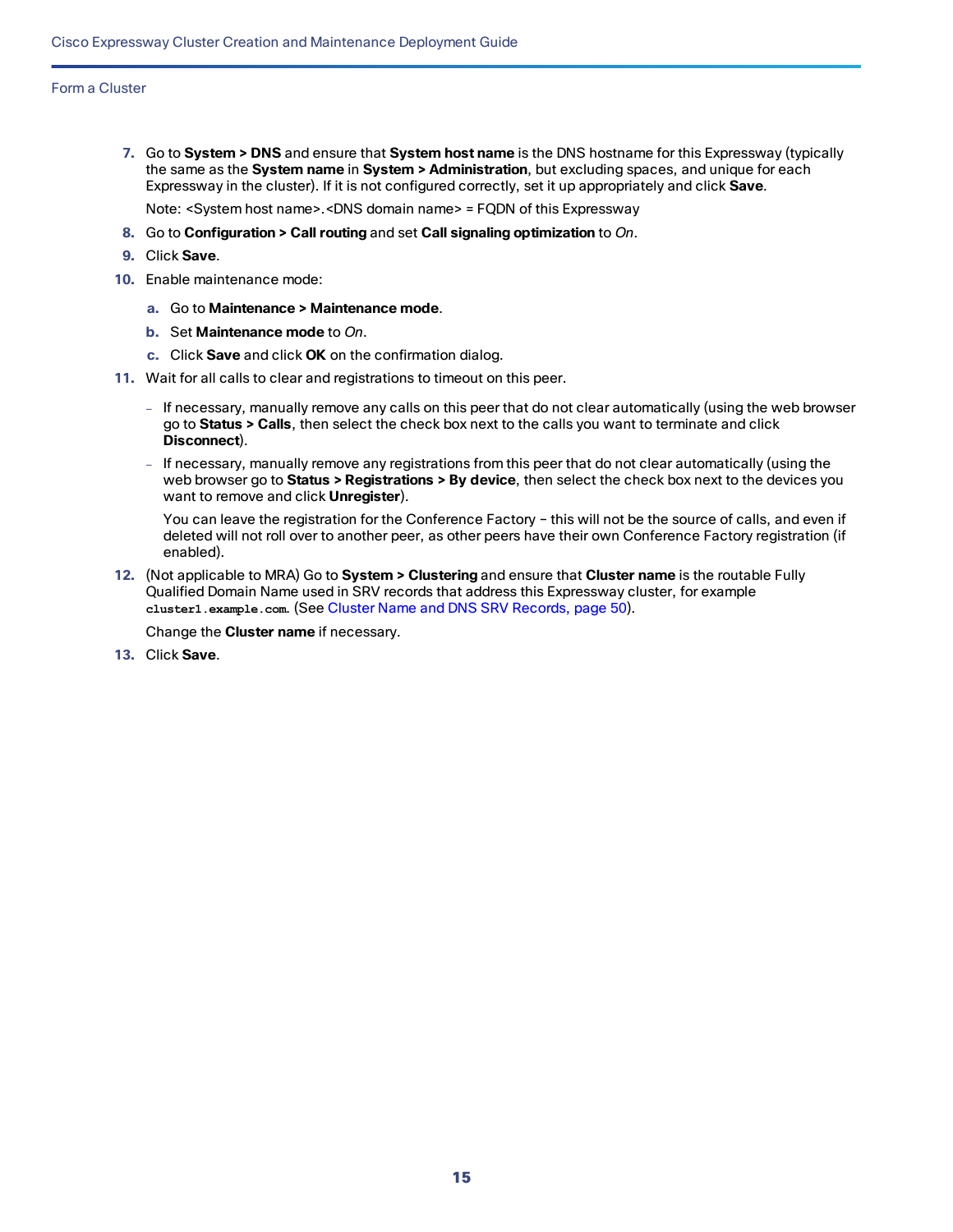| Configuration<br>primary            | 1                                                                                                                                                                                                                                                                                                                                                                                                                                                                                                                                                                                                                                                                                                                                                                                                        |
|-------------------------------------|----------------------------------------------------------------------------------------------------------------------------------------------------------------------------------------------------------------------------------------------------------------------------------------------------------------------------------------------------------------------------------------------------------------------------------------------------------------------------------------------------------------------------------------------------------------------------------------------------------------------------------------------------------------------------------------------------------------------------------------------------------------------------------------------------------|
| <b>Cluster</b><br><b>IP</b> version | Choose IPv4 or IPv6 to match the underlying network addressing<br>scheme.                                                                                                                                                                                                                                                                                                                                                                                                                                                                                                                                                                                                                                                                                                                                |
| <b>TLS verification</b><br>mode     | Options: Permissive (default) or Enforce.<br><i>Permissive</i> means that the peers do not validate each others'<br>certificates when establishing intracluster TLS connections.<br>Enforce is more secure, but requires that each peer has a valid<br>certificate and that the signing CA is trusted by all other peers.<br>We recommend you form a cluster using FQDN and TLS verification<br>as follows: form your cluster using IP addresses in Permissive mode<br>and then change the peer addresses to FQDNs. You can then<br>switch TLS verification mode to Enforce.<br>If you are clustering Expressway-E peers in an isolated network,<br>you also need to configure cluster address mappings. For detailed<br>steps, see Cluster Address Mapping for Cisco Expressway-E<br>Clusters, page 19. |
| Peer 1 address                      | Enter the address of this Expressway (the primary peer).<br>If TLS verification mode is set to <i>Enforce</i> , then you must enter an<br>FQDN that matches the subject CN or a SAN on this peer's<br>certificate.                                                                                                                                                                                                                                                                                                                                                                                                                                                                                                                                                                                       |

**14.** On the **Clustering** page configure the fields as follows:

#### **15.** Click **Save**.

To the right of the **Peer 1 address** field the words "This system" should appear (though this may require the page to be refreshed before they appear).

- **16.** Restart the Expressway (go to **Maintenance > Restart options**, then click **Restart** and confirm **OK**).
- **17.** Check that configuration data exists as expected:
	- If FindMe is in use, check that the expected FindMe entries still exist (**Status > Applications > TMS Provisioning Extension Services > FindMe > Accounts**).
	- Check configuration for items from the **System**, **Configuration** and **Application** menus.
- **18.** Check that maintenance mode is disabled.
	- **a.** Go to **Maintenance > Maintenance mode**.
	- **b.** Set **Maintenance mode** to *Off*.
	- **c.** Click **Save**.
- **19.** Backup the Expressway (**Maintenance > Backup and restore**).

#### **You've finished forming a cluster (of one Expressway)**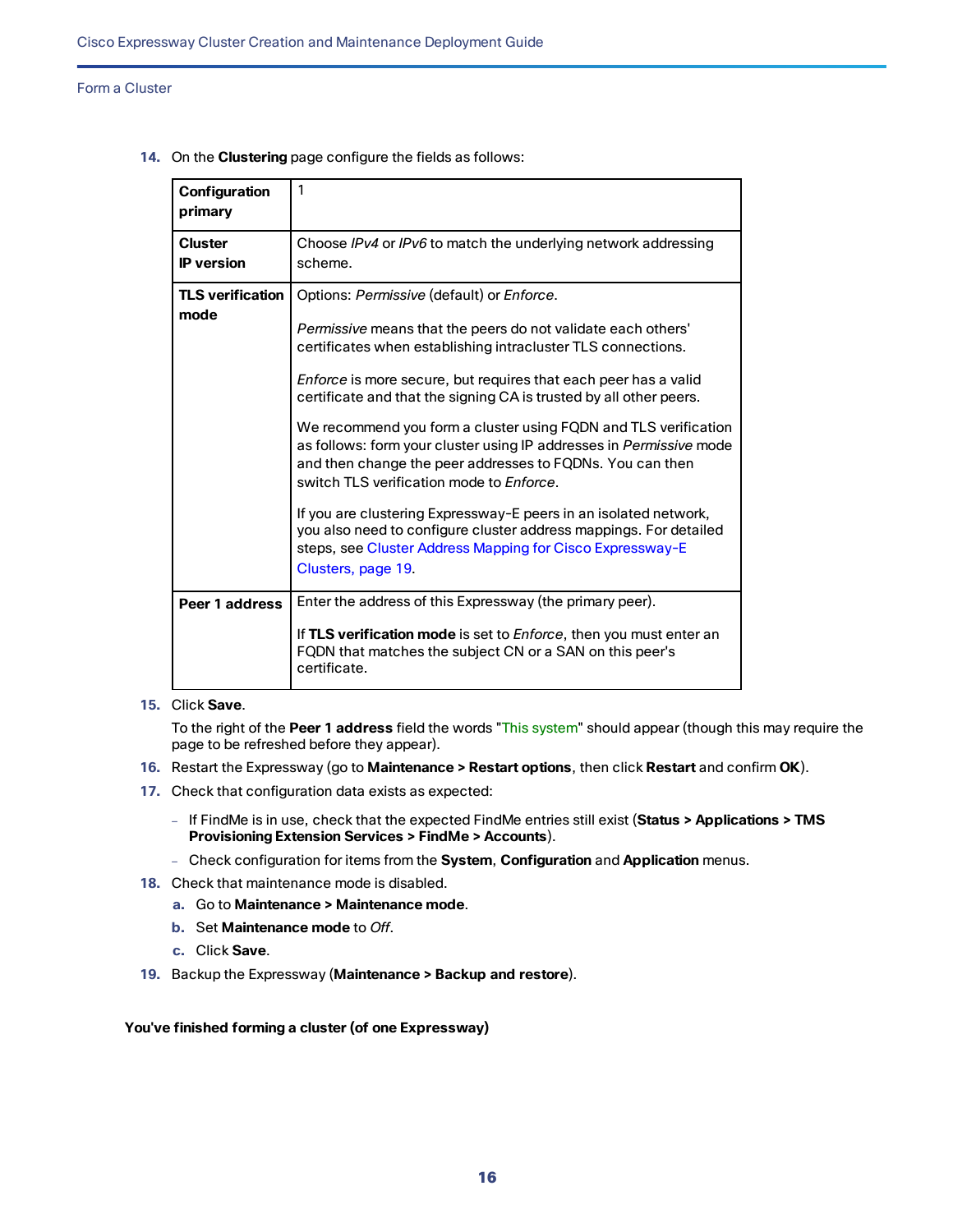# Next Steps

- Go to **Status > Alarms** and ensure that all alarms are acted upon and cleared.
- Add other Expressways to the cluster using Add a Peer to a [Cluster,](#page-17-0) page 18.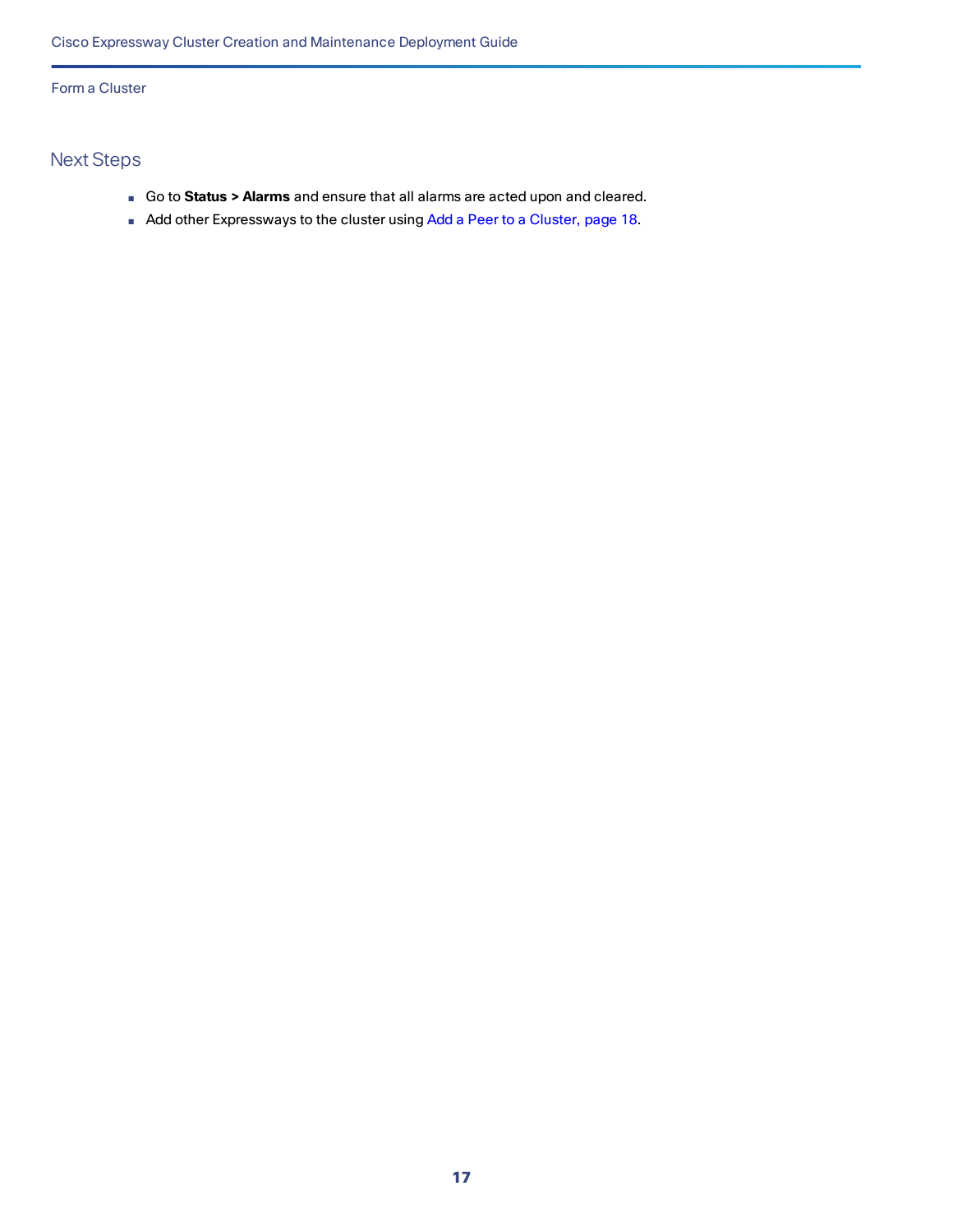# <span id="page-17-0"></span>Add a Peer to a Cluster

This procedure adds a new peer to an existing X8.11.4 cluster (of one or more peers) and replicates the primary peer's configuration onto the Expressway.

If you do not have an existing cluster, see Create a New Cluster of [Expressway Peers,](#page-13-0) page 14.

**1.** Go to **System > Clustering** on the primary Expressway.

One or more of the **Peer** *N* **address** fields should be empty.

- **2.** In the first empty field, enter the address of the new Expressway peer.
- **3.** Click **Save**.

Peer 1 should indicate 'This system'. The new peer may indicate 'Unknown' and then with a refresh should indicate 'Failed' because it has not fully joined the cluster yet.

**4.** Go to **System > Clustering** on one of the subordinate peers already in the cluster, and edit the following fields:

| <b>Cluster name</b>               | Identical to the <b>Cluster name</b> configured on the primary Expressway                              |
|-----------------------------------|--------------------------------------------------------------------------------------------------------|
| <b>Configuration primary</b>      | Same number as chosen on the primary Expressway                                                        |
| <b>Cluster IP version</b>         | Same version as chosen on the the primary Expressway                                                   |
| <b>TLS verification mode</b>      | Same setting as chosen on the primary Expressway*                                                      |
| Peer 1 address  Peer 6<br>address | The addresses should be the same, and in the same order, as those entered on<br>the primary Expressway |

\*If you intend to use cluster address mapping, all devices in the cluster should be in Permissive mode initially. For more information, see Cluster Address Mapping for Cisco [Expressway-E](#page-18-1) Clusters, page 19

**Save** the new clustering configuration.

- **5.** Repeat the previous step for each of the subordinate peers already in the cluster.
- **6.** Go to **System > Clustering** on the new peer:

| <b>Cluster name</b>               | Identical to the <b>Cluster name</b> configured on the primary Expressway                              |
|-----------------------------------|--------------------------------------------------------------------------------------------------------|
| <b>Configuration primary</b>      | Same number as chosen on the primary Expressway                                                        |
| <b>Cluster IP version</b>         | Same version as chosen on the the primary Expressway                                                   |
| <b>TLS verification mode</b>      | Same setting as chosen on the primary Expressway*                                                      |
| Peer 1 address  Peer 6<br>address | The addresses should be the same, and in the same order, as those entered on<br>the primary Expressway |

\*If you intend to use cluster address mapping, all devices in the cluster should be in Permissive mode initially. For more information, see Cluster Address Mapping for Cisco [Expressway-E](#page-18-1) Clusters, page 19

**7. Save** the new clustering configuration.

The Expressway raises a cluster communication failure alarm. The alarm clears after the required restart.

**8.** Restart the Expressway (go to **Maintenance > Restart options**, then click **Restart** and confirm **OK**).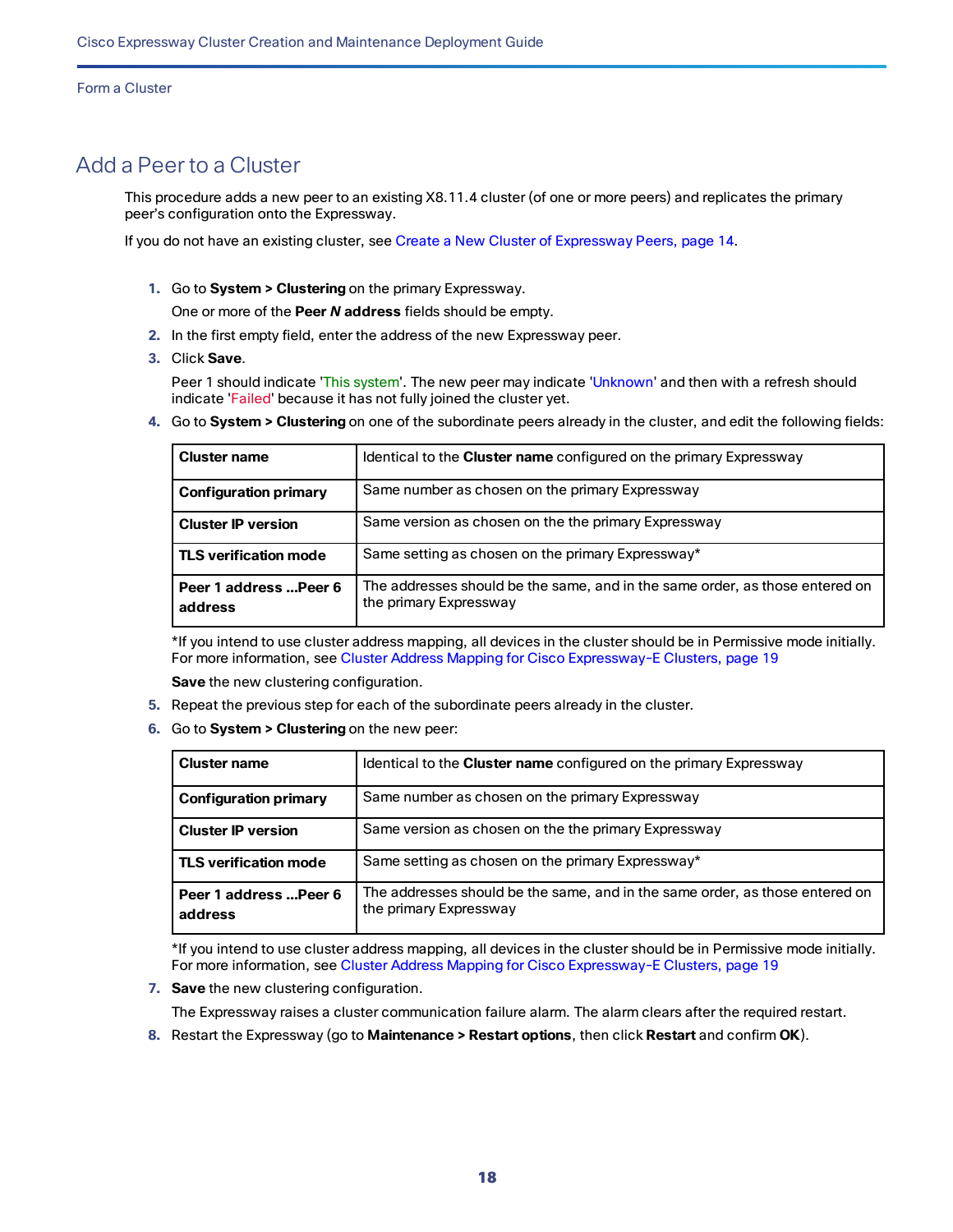### **Checks**

- **1.** After the restart, wait approximately 2 minutes this is the frequency with which configuration is copied from the primary.
- **2.** Check the Cluster database status.
- **3.** Check that configuration data exists as expected:
	- If FindMe is in use, check that the expected FindMe entries still exist (**Status > Applications > TMS Provisioning Extension Services > FindMe > Accounts**).
	- Check configuration for items from the **System**, **Configuration** and **Application** menus.

### Next Steps

- Add more peers if necessary.
- If you are using Conference Factory (Multiway™) in your cluster, see Impact of Clustering on Other [Expressway](#page-55-0) [Applications,](#page-55-0) page 56.
- If you want peers to resolve their FQDNs to their private IP addresses, seeCluster Address [Mapping](#page-18-1) for Cisco [Expressway-E](#page-18-1) Clusters, page 19

# <span id="page-18-0"></span>[Optional] Use Fully Qualified Domain Names to Form a Cluster

This chapter is about changing a cluster, that was formed using IP addresses, so that the peers use FQDNs to form the cluster. This is necessary if you want to enforce TLS verification between peers. If you have not yet formed your cluster, see Form a [Cluster,](#page-10-0) page 11.

If you are creating a cluster of Expressway-Es, they might be in an isolated network such as a DMZ, and you'll need to use a local mapping if you want to enforce TLS verification. If you're forming a cluster of Expressway-Cs, you should not need to use cluster address mapping.

# <span id="page-18-1"></span>Cluster Address Mapping for Cisco Expressway-E Clusters

For secure deployments like MRA, each Expressway-E peer must have a certificate with a SAN containing its public FQDN. The FQDN is mapped in the public DNS to the Expressway-E's public IP address. This configuration enables external entities, like MRA endpoints, to discover the Expressway-E's public interface and establish a secure connection.

#### **Do You Need Cluster Address Mapping?**

- If you simply want to cluster Cisco Expressway-E peers and you don't need TLS verification between them, then you can form the cluster using the nodes' private IP addresses. You don't need cluster address mapping.
- If you want the Expressway-E peers in a cluster to verify each other's identities using certificates, you could allow them to use DNS to resolve cluster peer FQDNs to their public IP addresses. This is a perfectly acceptable way to form a cluster if the Expressway-E nodes have only one NIC, are not using static NAT, and have routable IP addresses. You don't need cluster address mapping.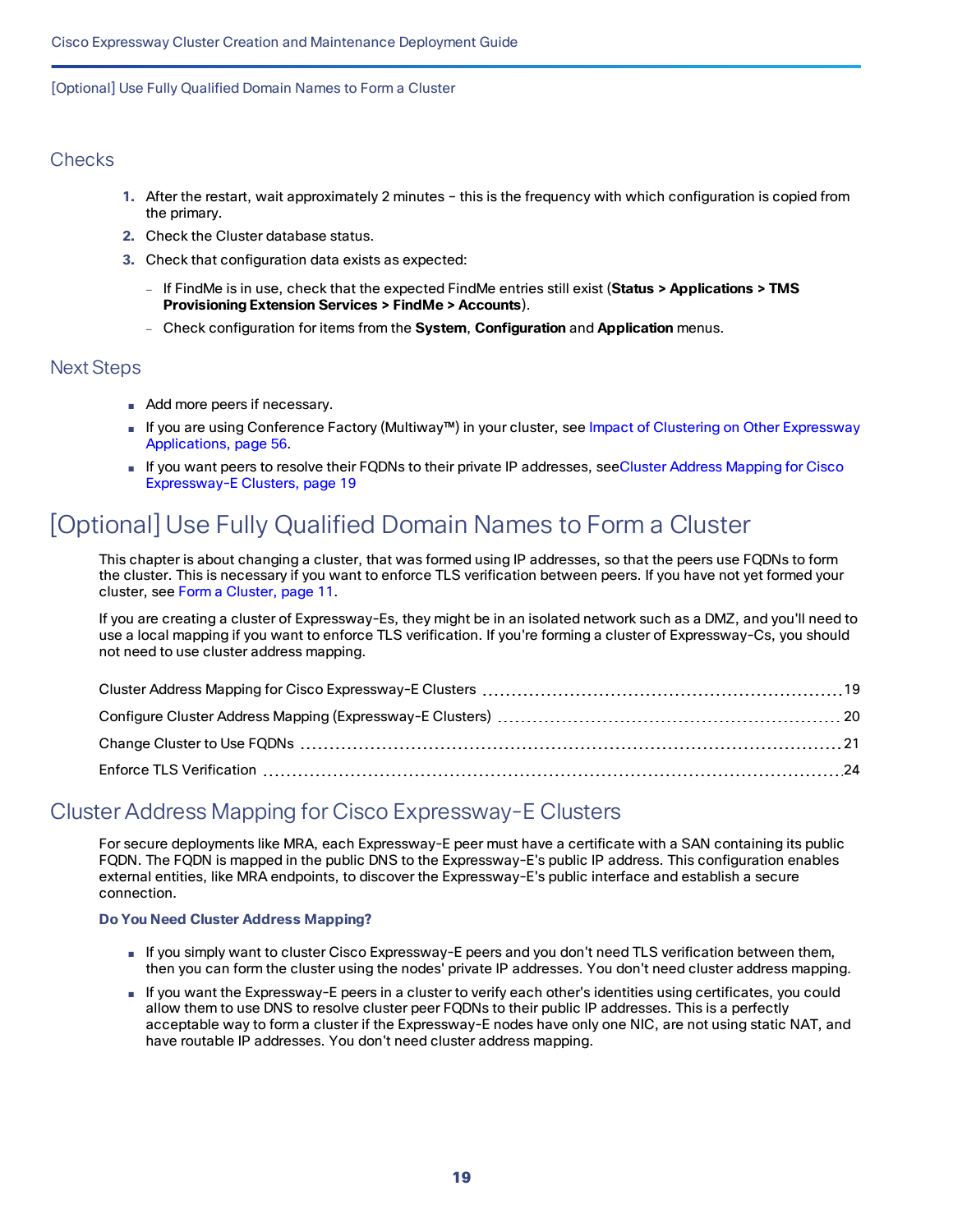■ If your security policy dictates that you enforce TLS verification between the peers, and if the Expressway-Es are using static NAT, or dual NIC, or both, then we do not recommend using the external interfaces or the static NAT addresses to form the cluster.

Also, do not try to use the public DNS to map the peers' public FQDNs to their private IP addresses, because you will break external connectivity.

You should use cluster address mapping in these situations.

#### **How Cluster Address Mapping Works**

When you use Fully Qualified Domain Names to form the cluster, peers must be able to translate those names into IP addresses. This translation is the main reason for DNS but, if the peers have no access to DNS, or if you need to translate the FQDN into a private IP address, then you can populate the cluster address mapping table to provide a local alternative to the DNS.

Cluster address mappings are FQDN:IP pairs which are shared around the cluster, one pair for each peer. The peers consult the mapping table before they query DNS and, if they find a match, they do not query DNS.

If you choose to enforce TLS, the peers must also read the names from the SAN field of each other's certificates, and check each name against the FQDN side of the mapping. If the SAN matches the FQDN side of the mapping, and if the IP address that presented the certificate matches the IP side of the mapping, then the peer trusts the other peer and they can establish the TLS connection.

Without using DNS, cluster address mapping is the only way to achieve this verification.

#### **Where Does the Suggested Mapping Come From?**

If the cluster is already formed, using IP addresses, and the peers already have a **System host name** and a **DNS name** configured on the **System > DNS** page, then you have the option to automatically populate the cluster address mapping table with *assumed mappings* as follows:

**Peer1Hostname.Peer1DNSName** maps to **<Peer1 Private IP address>**

...

**Peer6Hostname.Peer6DNSName** maps to **<Peer6 Private IP address>**

**Note: This automatic mapping may be incorrect!** If the peers' certificates do not contain these assumed FQDNs in their SAN fields, then the cluster will not form when **TLS verification mode** is changed to *Enforce*. You must check that the SANs contain the entries that you place in the peer FQDN fields.

# <span id="page-19-0"></span>Configure Cluster Address Mapping (Expressway-E Clusters)

We strongly recommend that you enter the mappings on the primary peer. Address mappings replicate dynamically through the cluster.

The mapping order is unimportant, but if you are using address mappings you must create mappings for every cluster peer, using only **private** IP addresses.

**1.** Form your cluster using IP addresses (as described in Create a New Cluster of [Expressway Peers,](#page-13-0) page 14 and Add a Peer to a [Cluster,](#page-17-0) page 18) with **TLS verification mode** set to *Permissive*.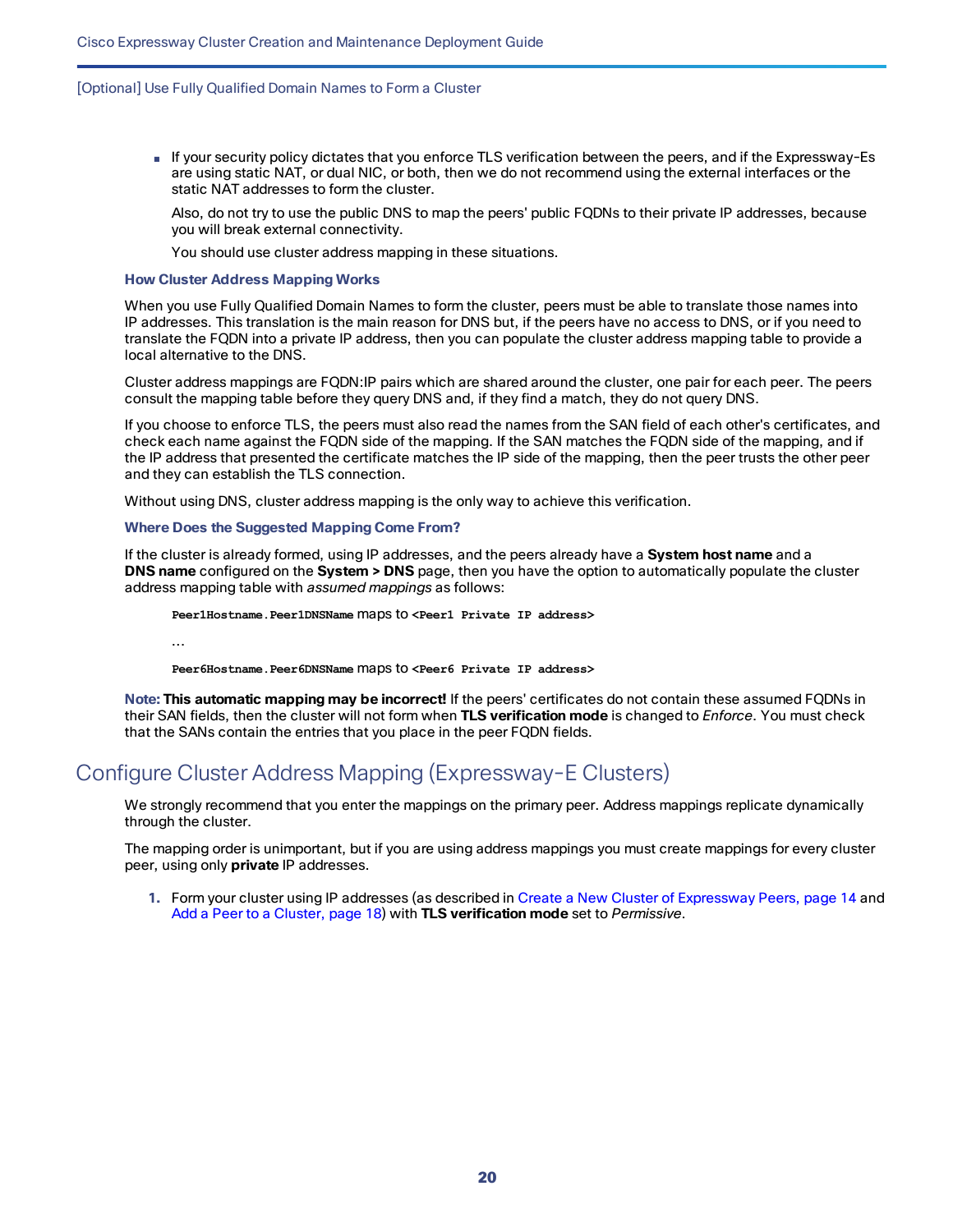**2.** Verify that the cluster is correctly formed, by checking for green *Clustering* status messages against the peer address fields.

You will also see blue *Certificate: Invalid ...* status messages. This is because your certificates should not correspond with internal/private IP addresses, assuming they are correctly formed to identify peers by FQDN. This is expected behavior and does not prevent you from proceeding.

| <b>Status</b> | <b>System</b>      | Configuration | Applications                | <b>Users</b> | Maintenance |                                                                                                                         |
|---------------|--------------------|---------------|-----------------------------|--------------|-------------|-------------------------------------------------------------------------------------------------------------------------|
|               | <b>Clustering</b>  |               |                             |              |             | You are here: System •                                                                                                  |
|               | Cluster IP version |               | $IPv4$ $\blacktriangledown$ | (i)          |             |                                                                                                                         |
|               | Peer 1 address     |               |                             |              | (i)         | Certificate: Valid<br>Clustering: This system                                                                           |
|               | Peer 2 address     |               | .                           |              | (i)         | <i>i</i> Certificate: Invalid (Common Name in certificate<br>does not match)<br>Clustering: Active as (Resolved '<br>as |

**3.** Go to **System > Clustering** on the primary peer, and change the **Cluster address mapping enabled** dropdown to *On* (default is *Off*).

The **Cluster address mapping** fields display.

**4.** [Optional, see note above] Click **Suggest mappings based on system information** to autofill the mapping fields for each cluster peer.

This uses the **System host name** and **DNS name** configured on the **System > DNS** pages of each peer, and maps them to the IP addresses of the inward facing NICs.

The fields must be empty before you do the autofill.

- **5.** [If you used the autofill option] Check that the suggested mappings correspond to the names in the peers' certificates, and the IP addresses of the NICs that you want to cluster. (The data is built up from information which may not match the certificate or DNS.)
- **6.** Edit the mappings so that the public FQDNs of the Expressway-E peers correspond to the IP addresses of their internal facing NICs.

(You can check the public FQDNs in the certificate SAN fields, or by querying DNS)

**7.** Click **Save**.

The mappings are saved and copied to the other cluster peers.

**Note:** The cluster is still formed using IP addresses and is still using the *Permissive* mode of TLS verification. The cluster will start using these mappings when you change the **Peer N address** fields to the public FQDNs and change the **TLS verification mode** to *Enforce*.

# <span id="page-20-0"></span>Change Cluster to Use FQDNs

This topic describes how to systematically change the peer addresses, replacing the IP addresses with FQDNs.

If you are changing an Expressway-E cluster to use FQDNs, then you will use the addresses that you entered in the mapping table (see Cluster Address Mapping for Cisco [Expressway-E](#page-18-1) Clusters, page 19)

In this task, you change one peer's address at a time, across the whole cluster, before moving on to the next address.

**Note:** While you are changing a peer address, communications between peers are temporarily impacted and you will see alarms that persist until the changes are complete and the cluster agrees on the new addresses.

- **1.** Sign in to all the cluster peers and navigate to **System > Clustering** on each.
- **2.** Choose which peer address you are going to change first. We recommend starting at **Peer 1 address**, because you need to repeat the following process, one by one, for all peer addresses in the list.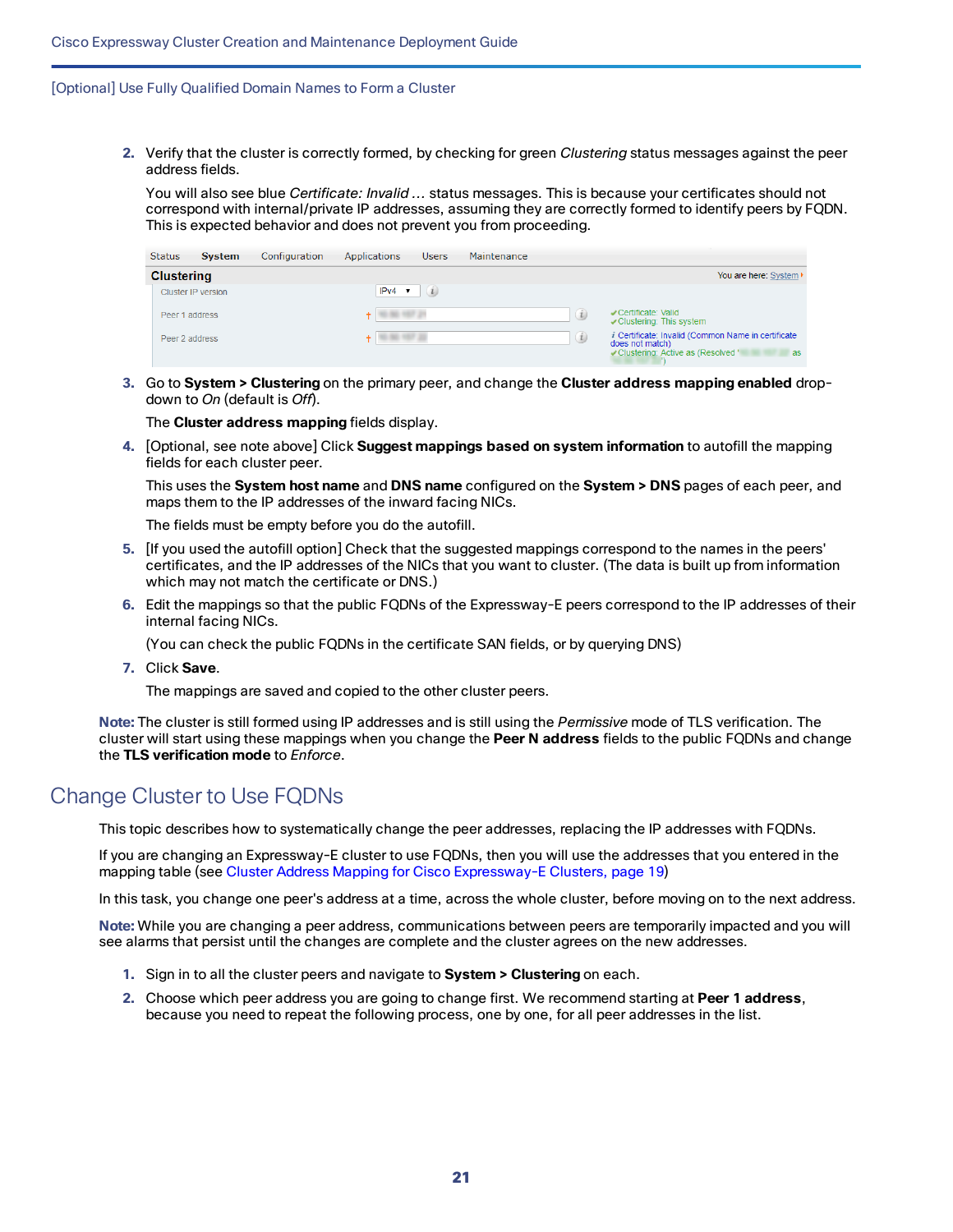- **3.** On every peer in the cluster:
	- **a.** Change the chosen peer address field from the IP address to the corresponding FQDN (if you did mappings, they should be replicated to all peers at this stage).
	- **b.** Click **Save**.

**Caution:** Make sure you only change one peer address on each box.

**4.** Switch to the peer that is identified by the peer address you are currently changing and restart this peer (go to **Maintenance > Restart options**, then click **Restart** and confirm **OK**).

**Note**: A single restart is needed when changing a peer address across all peers.

**5.** Wait for any transient clustering alarms to resolve.

You've successfully changed this peer's clustering address, from an IP address to an FQDN, across the whole cluster.

**6.** Choose which peer address you are going to change next, and then repeat steps 3-5. Repeat this loop until you have changed all peer addresses and restarted all of the peers.

The whole cluster should now be operating on FQDNs, and the cluster is still in *Permissive* mode.

If the cluster is an Expressway-E cluster, and you are aiming to enforce TLS verification between the peers, then the peer address fields should match the identities presented in the certificates. Check that both the *Clustering* and *Certificate* status messages are green.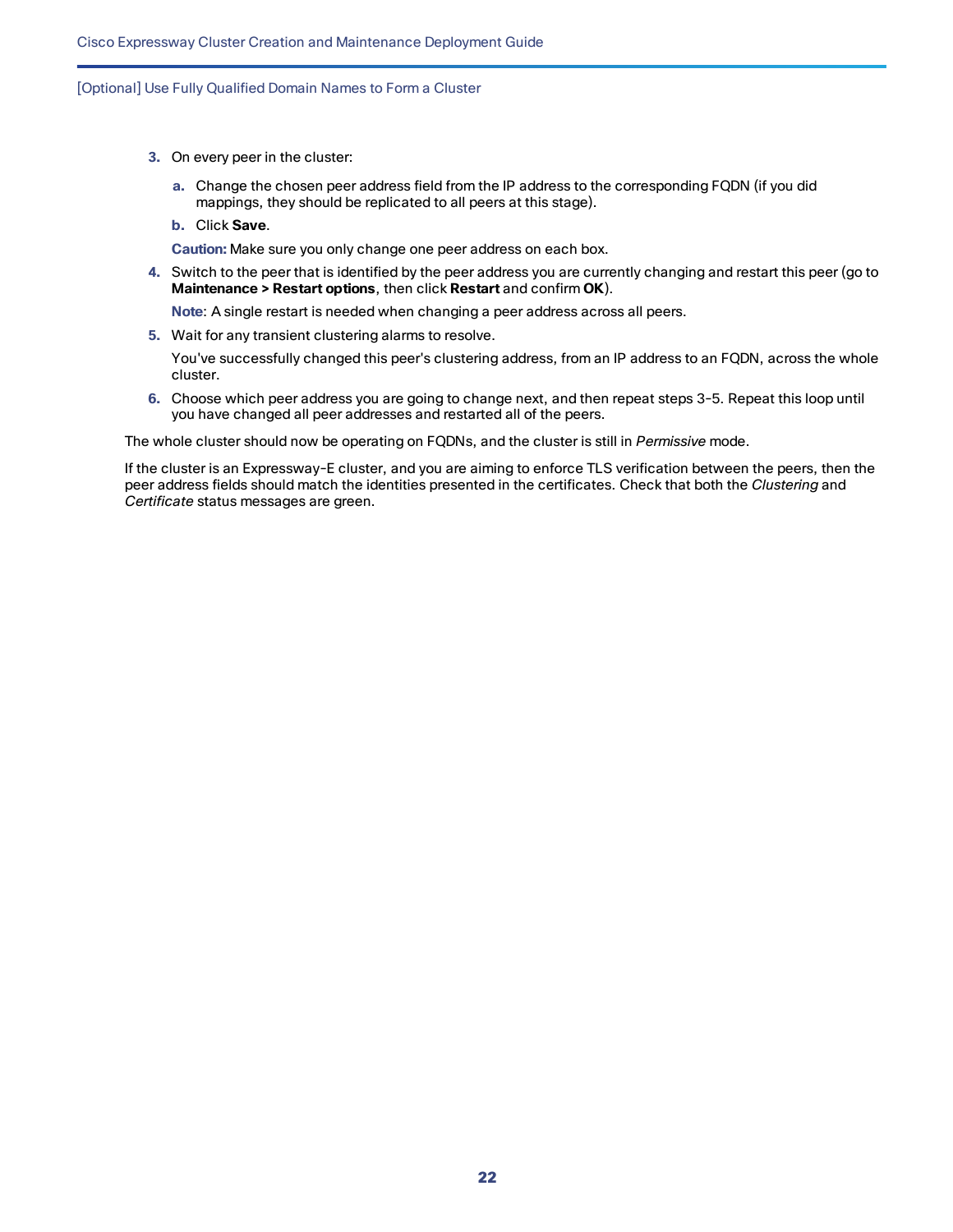#### **Figure 1 Worked example of a cluster of three peers**



### End: "FQDN Permissive" cluster

| Peer 1      | Peer <sub>2</sub> | Peer 3         |
|-------------|-------------------|----------------|
| My FQDN     | <b>FQDN</b>       | <b>FQDN</b>    |
| <b>FQDN</b> | My FQDN           | <b>FQDN</b>    |
| <b>FQDN</b> | <b>FQDN</b>       | <b>My FQDN</b> |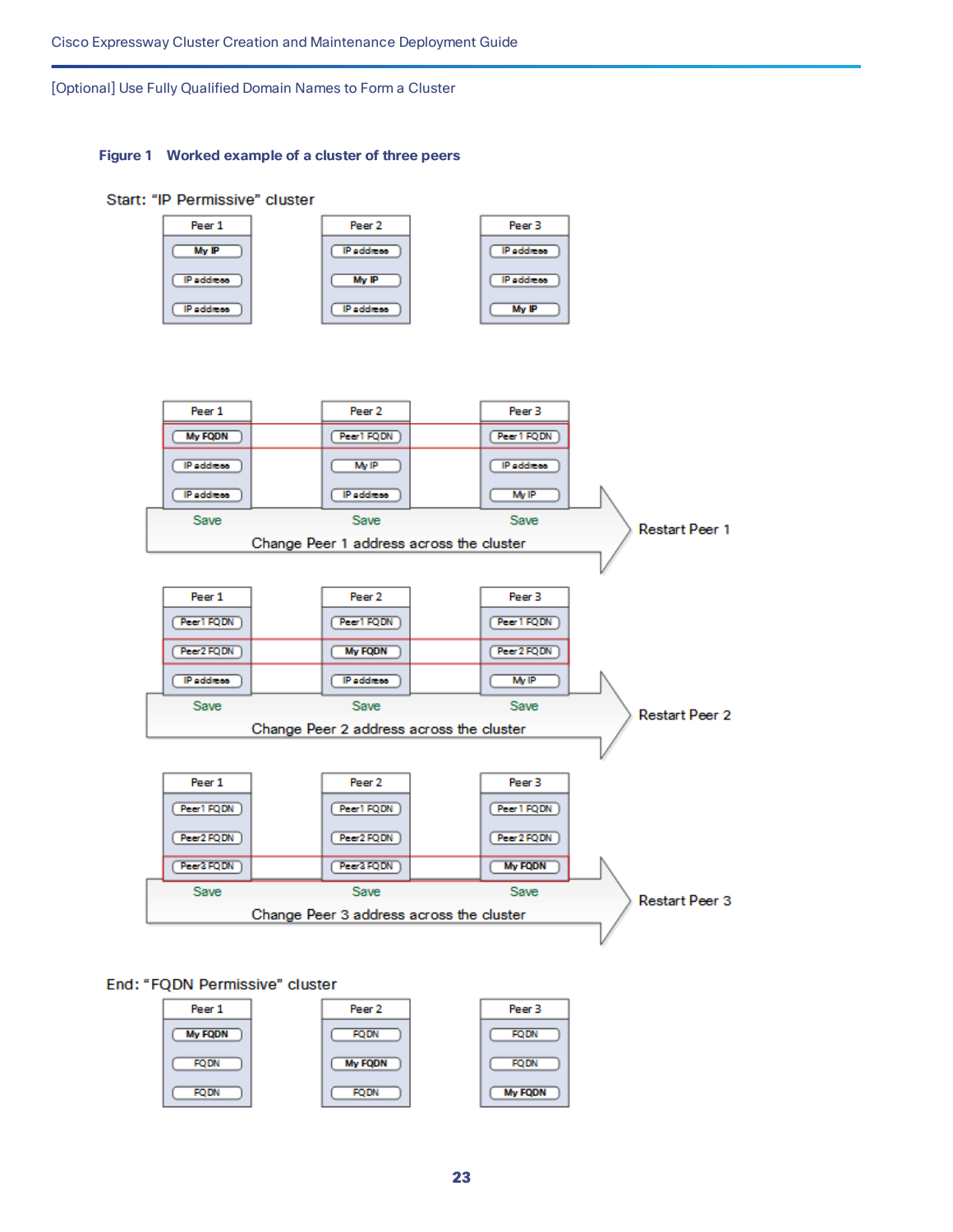# <span id="page-23-0"></span>Enforce TLS Verification

Caution: Before you proceed, verify that your certificate SANs contain the FQDNs that are in the Peer N address fields. You should see green status messages for clustering and certificate next to each address field before **you proceed.**

**1.** On the primary peer, set **TLS verification mode** to *Enforce*.

**Caution**: A warning will display if any certificates are invalid and will prevent the cluster working properly in enforced TLS verification mode.

The new TLS verification mode replicates throughout the cluster.

- **2.** Verify that **TLS verification mode** is now *Enforce* on each other peer.
- **3.** Click **Save** and restart the primary peer.
- **4.** Sign in to each other peer and then restart the peer.
- **5.** Wait for the cluster to stabilize, and check that *Clustering* and *Certificate* status is green for all peers.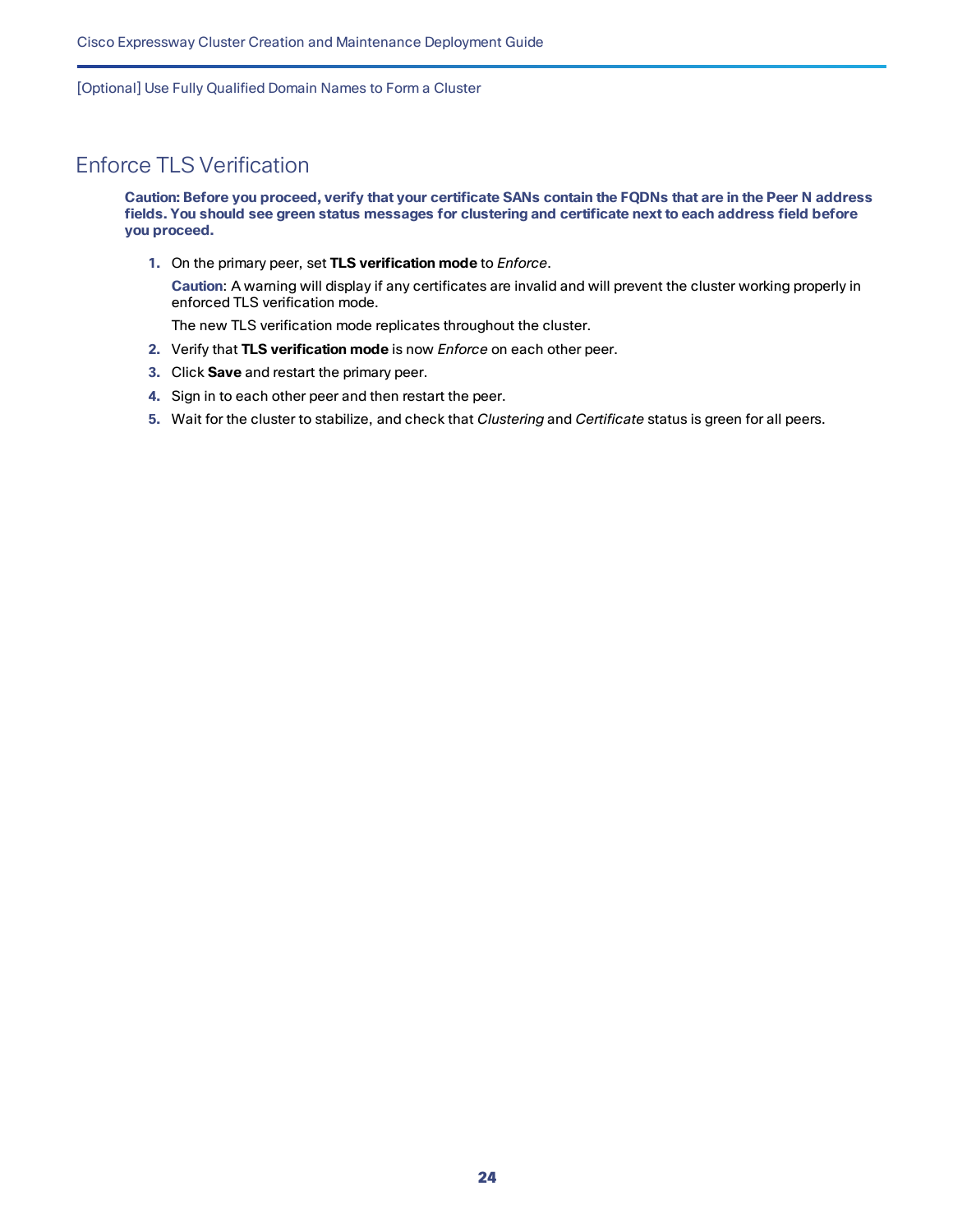<span id="page-24-0"></span>When your cluster is connected to other systems, any changes to the cluster could impact the integrated systems. When you change a cluster, remember to:

- Check other Expressways that are neighbors, clients, or servers of this cluster and update their zone configurations. For example, you need to update the peer address lists on neighbor zones towards this cluster when you add or remove peers from it.
- Check connections to other systems that integrate with the cluster. For example, Cisco Unified Communications Manager may have trunks to the cluster, or there may be auto-generated MRA zones that need to be refreshed on new cluster peers.
- Check that endpoints which register to the Expressway cluster are aware of new or removed peers, so that they register equally to the changed cluster's peers.
- Change the DNS entries for this cluster if you add or remove peers, or change IP addresses or FQDNs.
- If you use Expressway physical appliances:
	- To add a CE1200 appliance to an existing cluster that has CE1100 models in it, configure the Type option to match the other peers (Expressway-E or Expressway-C) through the service setup wizard on the **Status > Overview** page, *before* you add the CE1200 to the cluster.

If you are adding a more recent model than existing appliances in the cluster, upgrade the Expressway software on the existing peers to the same version as the new appliance, *before* you create the backup to be later restored onto the new appliance. (A backup can only be restored onto the same software version that it was created on.)

■ Re-export SAML metadata and copy it to the IDP. Whenever you add, remove, or replace a peer in a cluster of Expressway-Cs, you will change the SAML metadata of the cluster. If the cluster is configured for SSO of MRA-connected clients, then SSO will fail some of the time until you update the IDP with the cluster's new SAML metadata. This is because the (unique) serial numbers of the peers are used to generate the cluster's metadata. For details, see the *Mobile and Remote Access Through Cisco Expressway Deployment Guide* on the Expressway [configuration](http://www.cisco.com/c/en/us/support/unified-communications/expressway-series/products-installation-and-configuration-guides-list.html) guides page.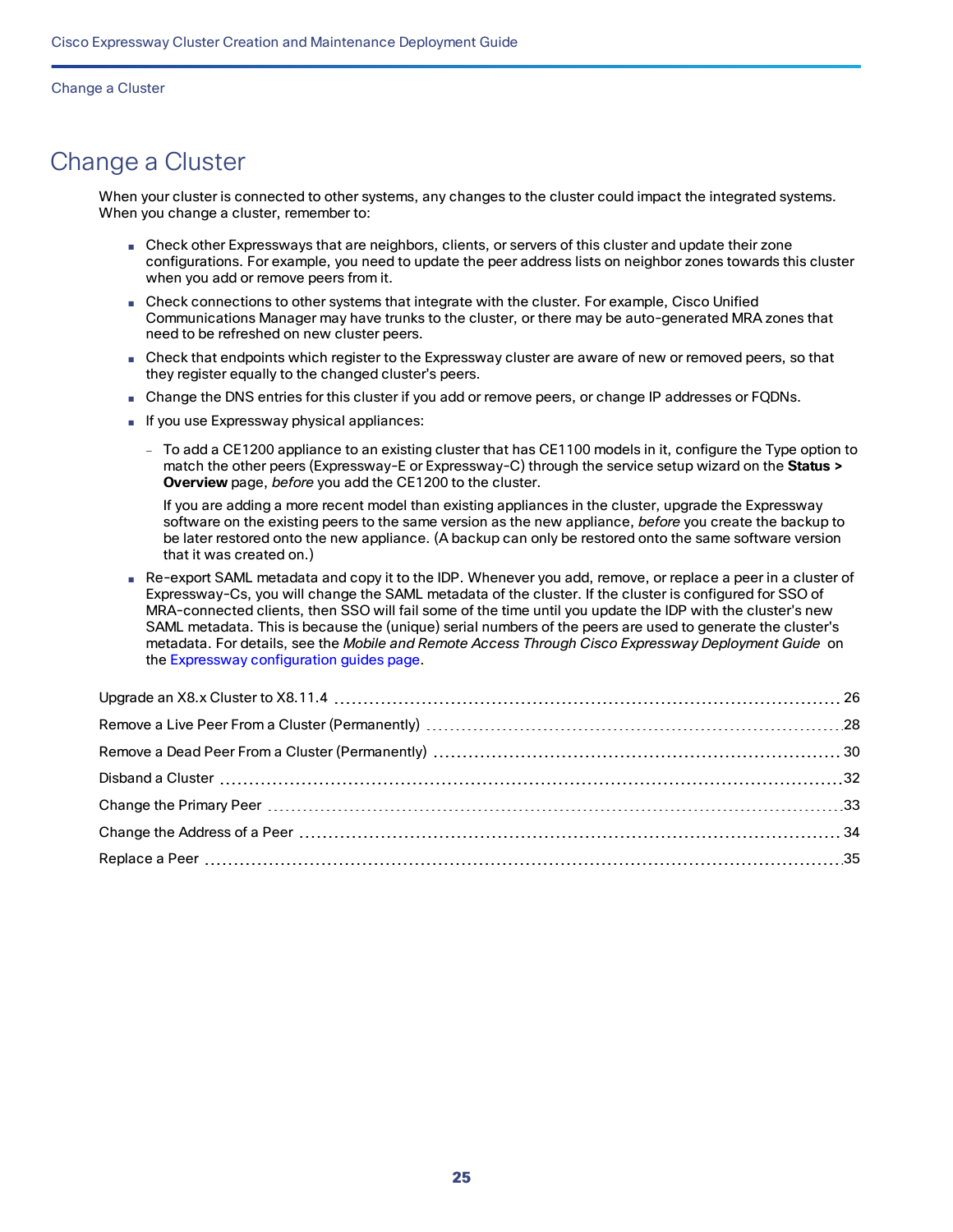# <span id="page-25-0"></span>Upgrade an X8.x Cluster to X8.11.4

This procedure describes how to upgrade an existing X8.x cluster to X8.11.4.

### Before You Begin

- Choose a period of low activity to do the upgrade.
- Allocate sufficient time to upgrade all peers in the same upgrade "window". The cluster will not re-form correctly until the software versions match on all peers
- For each Expressway peer (including the primary), check the Alarms page (**Status > Alarms**) and make sure that all alarms are acted upon and cleared.
- Check the Release Notes for the new software version and **make sure that all upgrade prerequisites and software dependencies in the notes are in place before you start the upgrade**. Expressway release notes are [here](https://www.cisco.com/c/en/us/support/unified-communications/telepresence-video-communication-server-vcs/products-release-notes-list.html) and VCS release notes are here.

## Upgrade Expressway Cluster Peers to X8.11.4

Caution: To avoid the risk of configuration data being lost and to maintain service continuity, it is ESSENTIAL TO **UPGRADE THE PRIMARY PEER FIRST and then upgrade the subordinate peers ONE AT A TIME IN SEQUENCE.**

Starting with the primary peer, upgrade the cluster peers in sequence as follows:

- **1.** Sign in to the peer as **admin** (on the web interface).
- **2.** Backup the Expressway (**Maintenance > Backup and restore**).

You must backup the system before you upgrade, in case you need to restore the configuration for any reason.

**Note**: If the cluster peers are running different versions of the Expressway, do not make any configuration changes other than the settings required to upgrade. The cluster does not replicate any configuration changes to the subordinate peers that are running on different versions from the primary Expressway.

**3.** Enable maintenance mode (**Maintenance > Maintenance mode**).

If maintenance mode is on, the peer will not process any incoming calls. Existing calls will be dropped only if you restart the peer. The other peers in the cluster will continue processing calls.

- **4.** Wait for all calls to clear and registrations to expire on this peer.
	- If necessary, manually disconnect / terminate any calls on this peer that do not do so automatically. Go to **Status > Calls**, and then select the check box next to the calls you want to terminate and click **Disconnect**.
	- If necessary, also manually unregister devices registered to this peer that do not unregister automatically. Go to **Status > Registrations > By device**, and then select the check box next to the device you want to unregister and click **Unregister**.

**Note**: You can leave the registration for the Conference Factory – this will not be the source of calls, and even if deleted will not roll over to another peer, as other peers have their own Conference Factory registration (if enabled).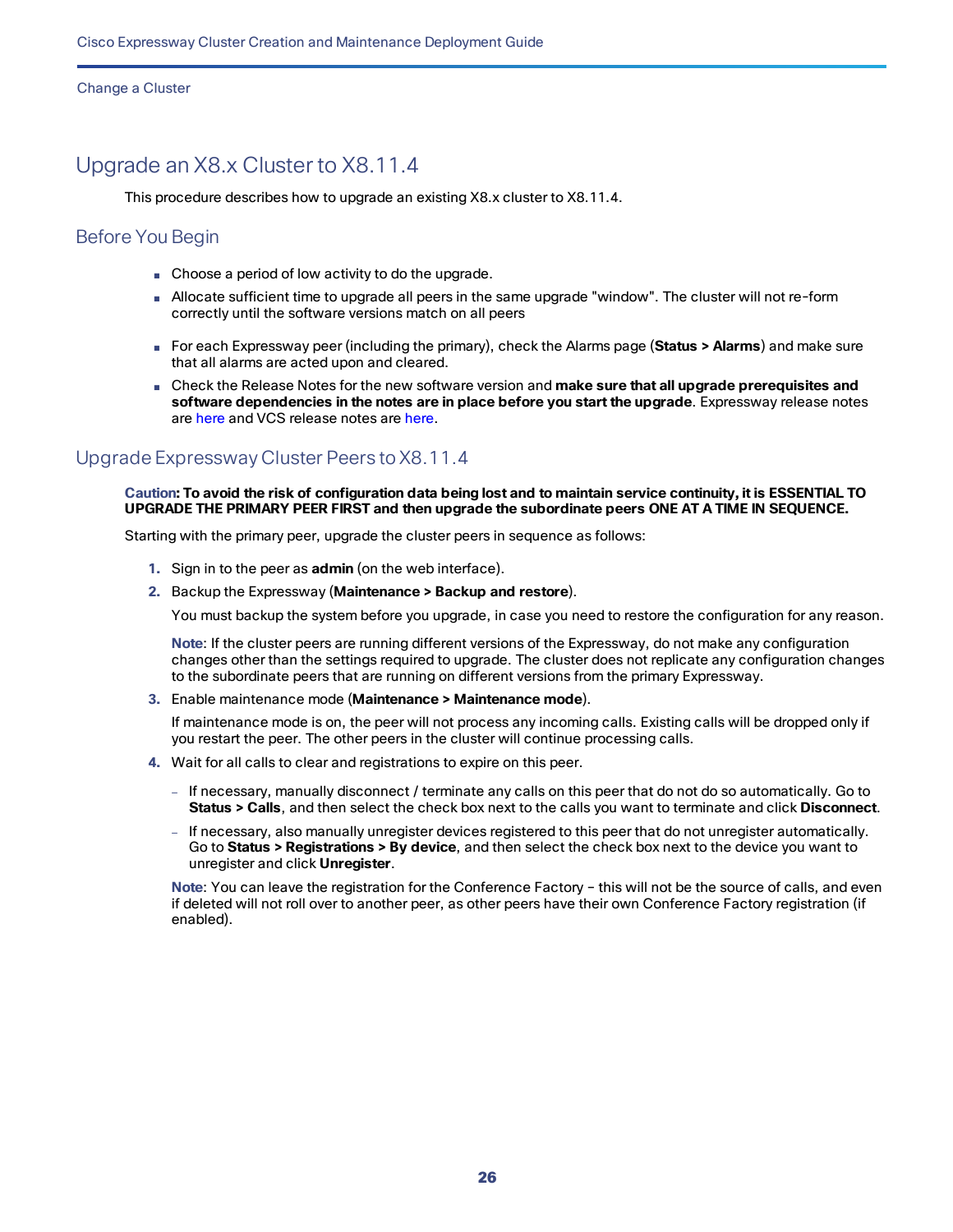**5.** Upgrade and restart the peer (**Maintenance > Upgrade**).

Ignore any cluster-related alarms and warnings that occur during the upgrade process. These are expected and will be resolved when all cluster peers are upgraded and after cluster data synchronization. The alarms will be resolved within 10 minutes of the complete upgrade. These are examples of some of the cluster-related alarms:

- "Cluster communication failure": Occurs on the primary or any subordinate peers.
- "Cluster replication error cannot find primary or this subordinate's peer configuration file, manual synchronization of configuration is required"

The web interface may timeout during the restart process, when the progress bar reaches the end. This may occur if Expressway performs a disk file system check during the upgrade. The Expressway performs this check once every 30 restarts, or if the check was not performed in the last 6 months.

**6.** Repeat the previous steps for each peer in sequence, until all peers are on the new software version.

#### **The software upgrade on the Expressway cluster is now complete.**

**Checks:** 

- On each Expressway (including the primary), go to **System > Clustering** and check that the cluster database status reports as **Active**.
- Check the configuration for items from the System, Configuration, and Application menus.
- If FindMe is in use, check that the expected FindMe entries still exist (**Status > Applications > TMS Provisioning Extension Services > FindMe > Accounts**).

#### **Next steps:**

- Backup the Expressway (**Maintenance > Backup and restore**).
- If you use theExpressway for Mobile and Remote Access (MRA) and you upgrade from X8.9n or earlier to X8.10 or later, after the system restarts you must reconfigure the MRA access control settings. See the Release Notes for more details.

#### Change TLS Version on Cluster Peers

- **1.** Sign in as *admin* to one of the peers, through the web interface.
- **2.** Go to **Maintenance > Security > Ciphers**, change the minimum TLS version of the service as required, and click **Save**.
- **3.** Enable maintenance mode (**Maintenance > Maintenance mode**).
- **4.** Wait for all calls to clear and registrations to expire on this peer.
	- If necessary, manually disconnect / terminate any calls on this peer that do not do so automatically. Go to **Status > Calls**, and then select the check box next to the calls you want to terminate and click **Disconnect**.
	- If necessary, also manually unregister devices registered to this peer that do not unregister automatically. Go to **Status > Registrations > By device**, and then select the check box next to the device you want to unregister and click **Unregister**.
- **5.** Restart the peer.
- **6.** Sign in to each peer in the cluster and repeat steps 3 to 5.

#### **Checks:**

Sign in to each peer, go to **Maintenance > Security > Ciphers**, and verify that the minimum TLS version of the service is changed.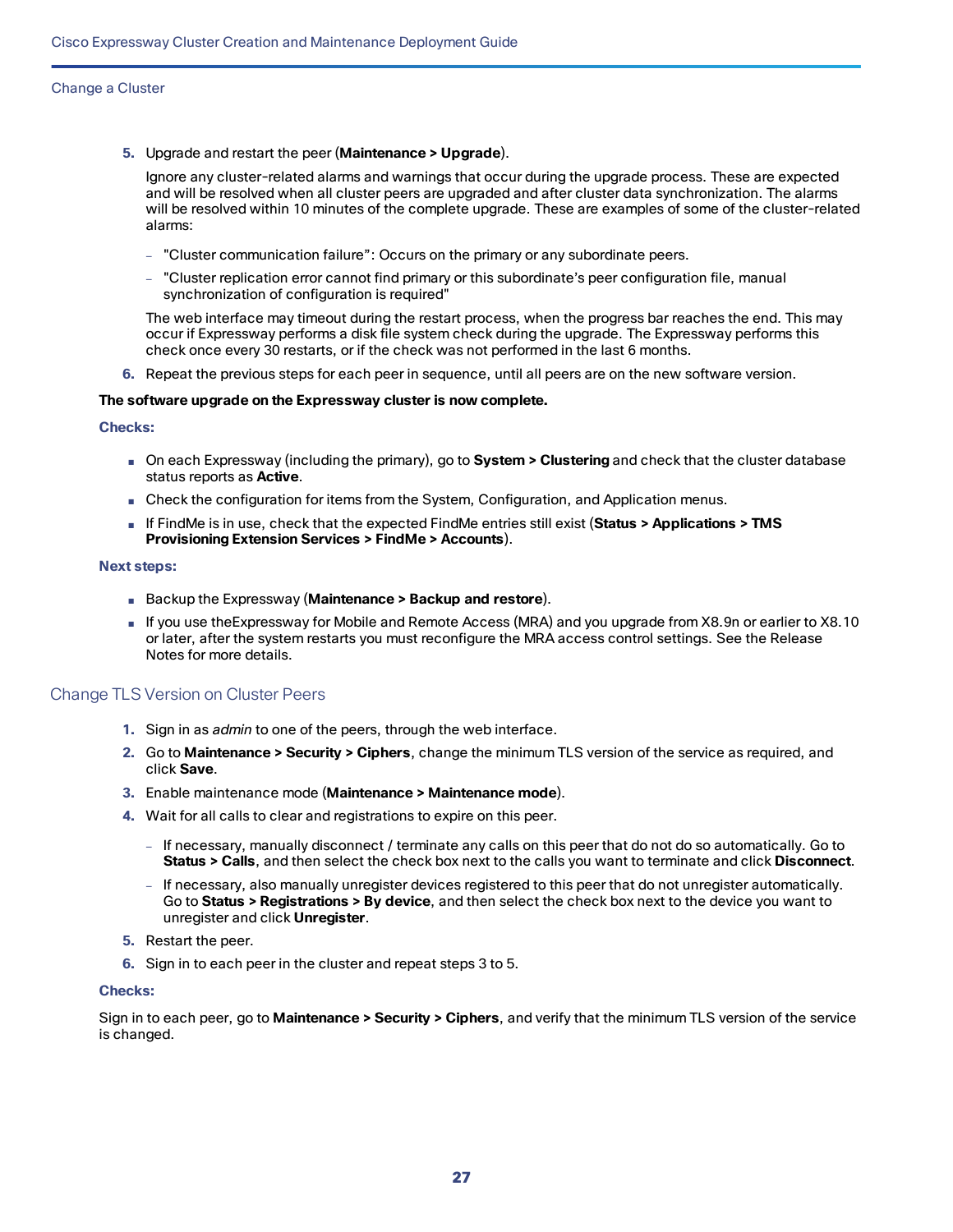# <span id="page-27-0"></span>Remove a Live Peer From a Cluster (Permanently)

This process removes one Expressway peer from an existing cluster.

- If you are disbanding the whole cluster, see Disband [a Cluster,](#page-31-0) page 32 instead.
- If you want to remove the primary peer, make a different peer the primary before you remove this one. See [Change](#page-32-0) the Primary Peer, page 33
- If you cannot access the peer you want to remove, see Remove a Dead Peer From a Cluster [\(Permanently\),](#page-29-0) [page](#page-29-0) 30.

#### **On the Expressway that you are removing from the cluster:**

- **1.** Go to **System > Clustering**:
- **2.** Delete all entries in the **Peer** *N* **address** fields.
- **3.** Click **Save**.

CAUTION: If you clear all the peer address fields from the clustering page and save the configuration, then the Expressway will factory reset itself the next time you do a restart. This means you will lose all existing **configuration except basic networking for the LAN1 interface, including all configuration that you do between when you clear the fields and the next restart.**

If you need to avoid the factory reset, restore the clustering peer address fields as they were. Replace the original peer addresses in the same order, and then save the configuration to clear the banner.

**4.** Restart the Expressway (go to **Maintenance > Restart options**, then click **Restart** and confirm **OK**). The peer initiates a factory reset when you do the restart. It comes back up with all configuration removed, except:

The factory reset is automatically triggered when the peer restarts, to remove sensitive data and clustering configuration. The reset clears all configuration except the following basic networking information, which is preserved for the LAN1 interface so that you can still access the Expressway. If you use the **dual-NIC option, be aware that any LAN2 configuration is removed completely by the reset**.

- IP addresses preserved
- Server certificate, associated private key, and CA trust store preserved
- Admin and root accounts and passwords preserved
- SSH keys preserved
- Option keys preserved
- HTTPS access enabled
- SSH access enabled

#### **On the primary Expressway:**

- **1.** Go to **System > Clustering**.
- **2.** Delete the address of the Expressway that has been removed.
- **3.** If the Expressway being removed is not the last field in the list, move any other addresses up the list so that there are no empty fields between entries.
- **4.** If the primary Expressway peer's address has been moved up the list in the previous step, alter the **Configuration primary** value to match its new location.
- **5.** Click **Save**.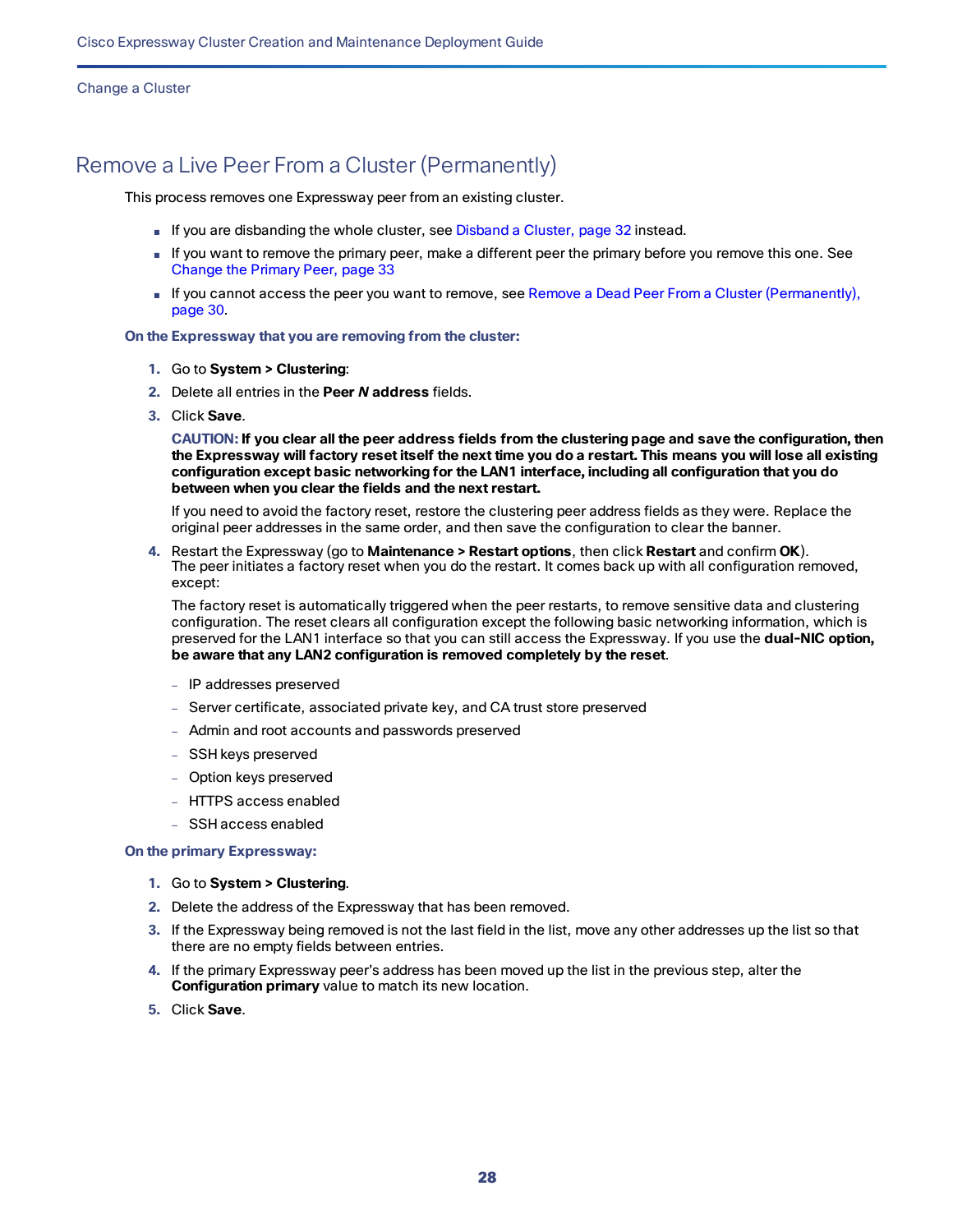#### **On all the remaining subordinate Expressway peers:**

- **1.** Go to **System > Clustering**.
- **2.** Edit the **Peer** *N* **address** and **Configuration primary** fields so that they are identical to those configured on the primary Expressway.
- **3.** Click **Save**.
- **4.** Repeat for all remaining subordinate Expressway peers until they all have identical clustering configuration.

**You have finished removing a live Expressway from the cluster.**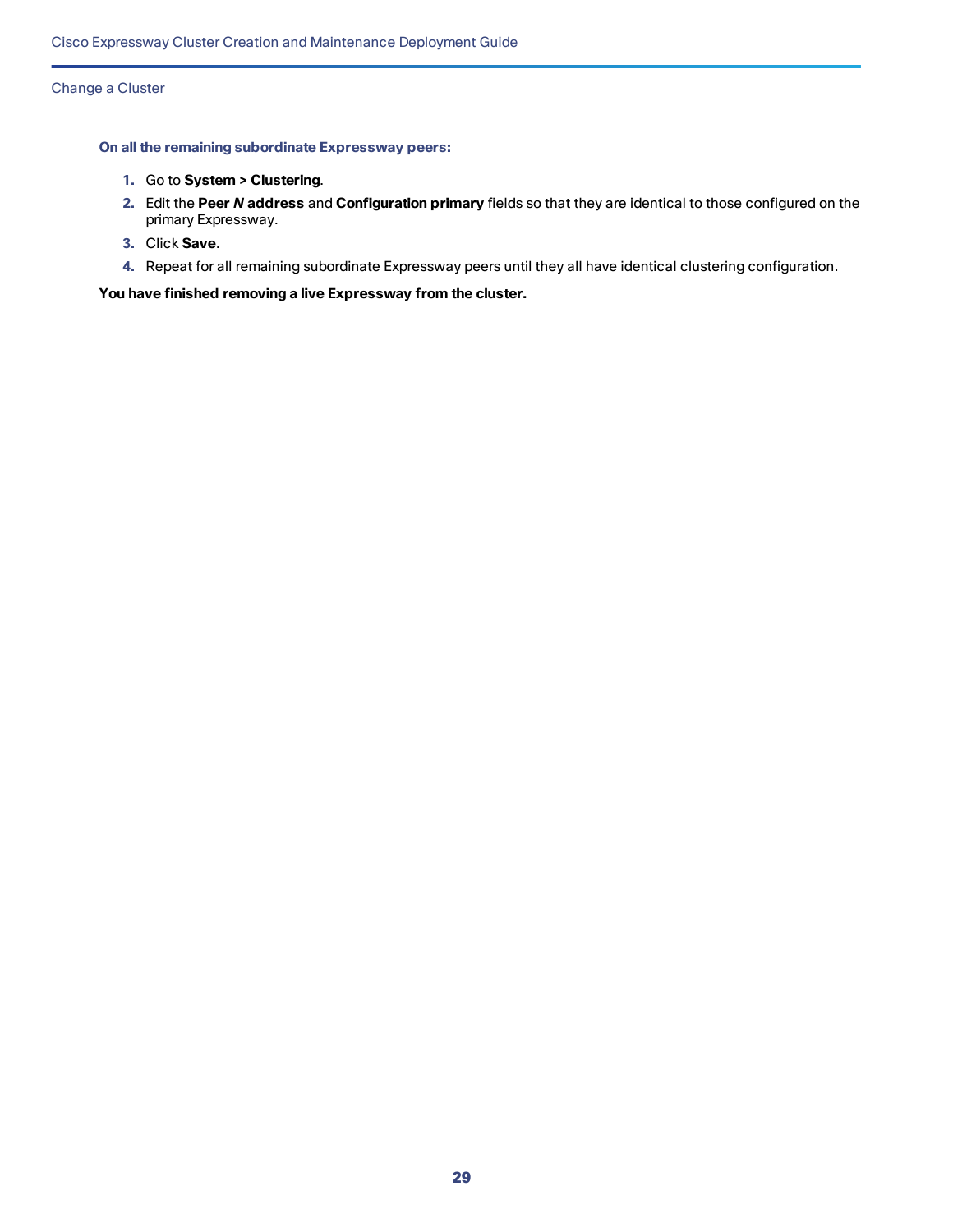# <span id="page-29-0"></span>Remove a Dead Peer From a Cluster (Permanently)

This procedure removes an out-of-service peer from a cluster if it needs to be RMAd, or cannot be accessed for some other reason.

- If you are disbanding the whole cluster, see Disband [a Cluster,](#page-31-0) page 32 instead.
- If you can access the peer you want to remove, see Remove a Live Peer From a Cluster [\(Permanently\),](#page-27-0) page [28.](#page-27-0)
- If you want to remove the primary peer, make a different peer the primary before you remove this one. See [Change](#page-32-0) the Primary Peer, page 33

**Note**: This procedure does not clear configuration from the Expressway. If you manage to revive the system, you must not start using it until you have reset its default configuration (factory reset).

#### **On the primary Expressway:**

- **1.** Go to **System > Clustering**.
- **2.** Delete the address of the Expressway that has been removed.
- **3.** If the Expressway being removed is not the last field in the list, move any other addresses up the list so that there are no empty fields between entries.
- **4.** If the primary Expressway peer's address has been moved up the list in the previous step, alter the **Configuration primary** value to match its new location.
- **5.** Click **Save**.

#### **On all the remaining subordinate Expressway peers:**

- **1.** Go to **System > Clustering**.
- **2.** Edit the **Peer** *N* **address** and **Configuration primary** fields so that they are identical to those configured on the primary Expressway.
- **3.** Click **Save**.
- **4.** Repeat for all remaining subordinate Expressway peers until they all have identical clustering configuration.

You have removed the inaccessible peer from the Expressway cluster.

### Clear Configuration From This Peer

If you ever recover the peer that you removed, you must clear its configuration before you reconnect it to the network:

- **1.** Go to **System > Clustering**:
- **2.** Delete all entries in the **Peer** *N* **address** fields.
- **3.** Click **Save**.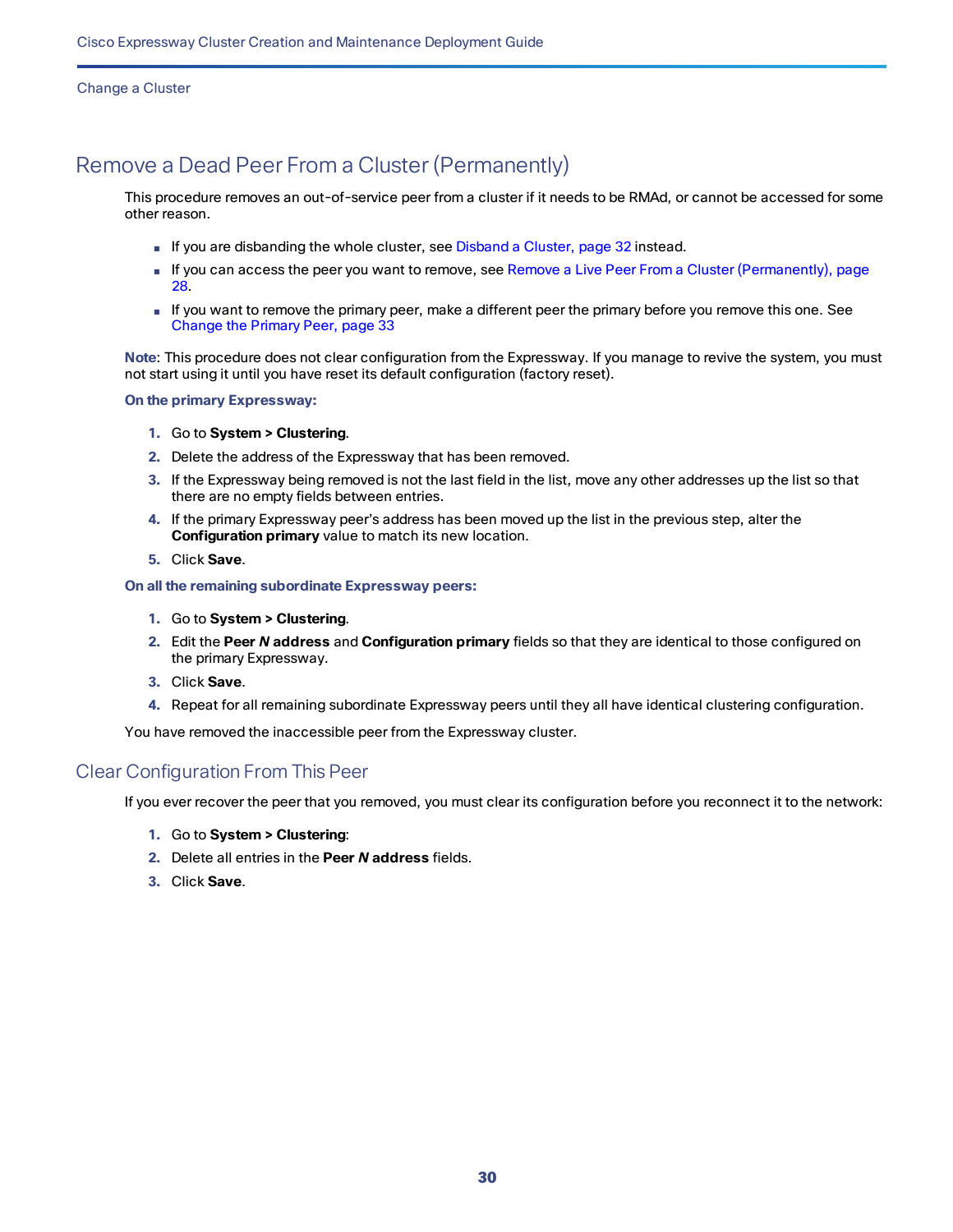**4.** Restart the Expressway (go to **Maintenance > Restart options**, then click **Restart** and confirm **OK**). The Expressway initiates a factory reset when you do the restart. It comes back up with all configuration removed, except:

The factory reset is automatically triggered when the peer restarts, to remove sensitive data and clustering configuration. The reset clears all configuration except the following basic networking information, which is preserved for the LAN1 interface so that you can still access the Expressway. If you use the **dual-NIC option, be aware that any LAN2 configuration is removed completely by the reset**.

- IP addresses preserved
- Server certificate, associated private key, and CA trust store preserved
- Admin and root accounts and passwords preserved
- SSH keys preserved
- Option keys preserved
- HTTPS access enabled
- SSH access enabled

Now you can bring it back into the cluster, see Add a Peer to a [Cluster,](#page-17-0) page 18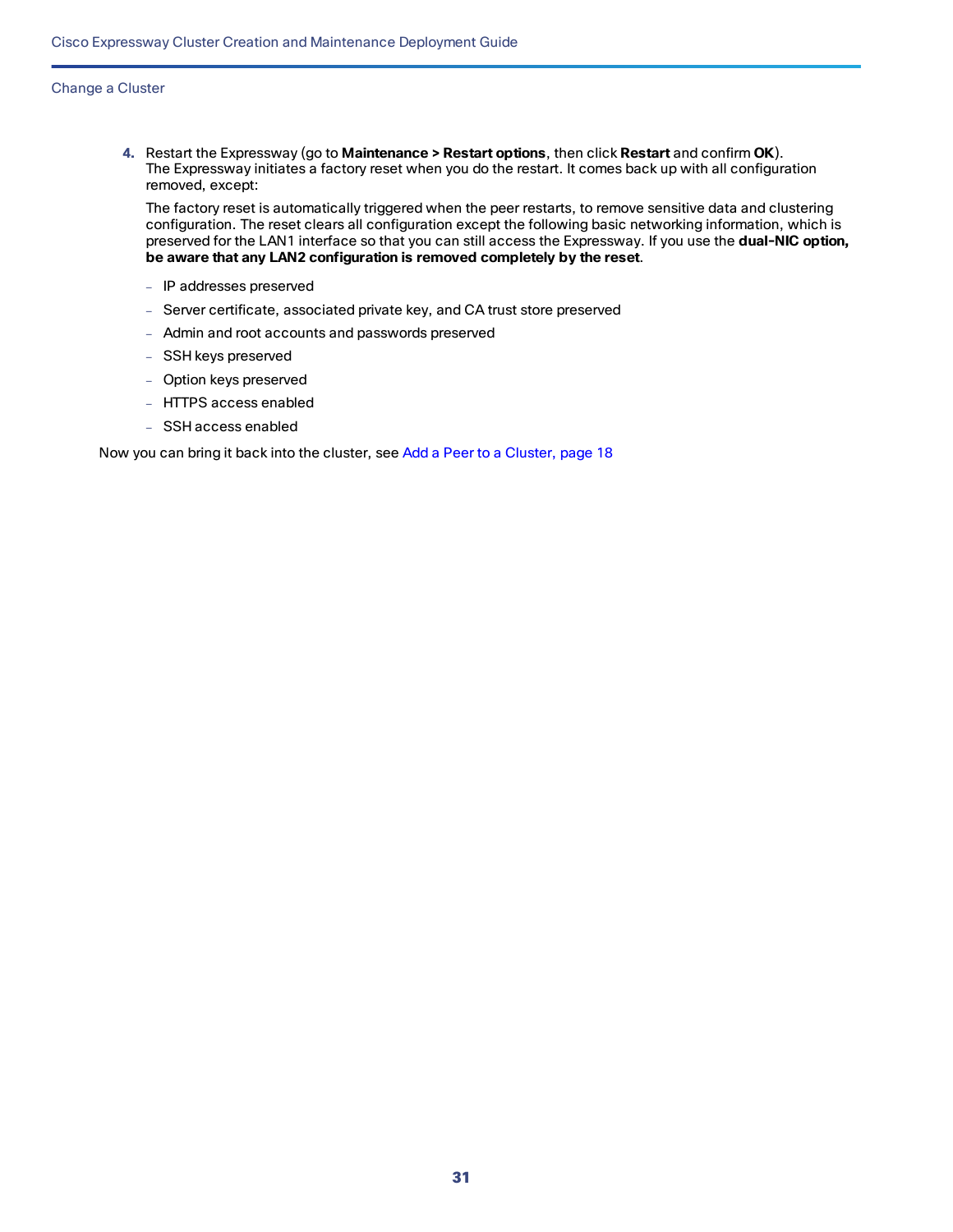# <span id="page-31-0"></span>Disband a Cluster

This process removes all Expressway peers from an existing cluster. FindMe and configuration replication will be stopped, as will provisioning, and the cluster will be deleted from Cisco TMS.

Each Expressway will retain enough configuration to enable you to access the web interface, but all other configuration is cleared.

The procedure involves removing peers one by one, and finally clearing the clustering configuration from the primary peer. In X8.11 and later, clearing the clustering configuration prepares the Expressway for a factory reset. You must be certain you want to factory reset the primary, because there are some situations where you need to have Expressway configured as a 'cluster of one'.

To disband the cluster:

- **1.** Remove any peers that you cannot access. See Remove a Dead Peer From a Cluster [\(Permanently\),](#page-29-0) page 30.
- **2.** If you're using Cisco TMSPE, sign in to Cisco TMS and stop provisioning to the cluster:
	- **a.** Select **Systems > Navigator** (and any required sub folders), then click on any Expressway in the cluster.
	- **b.** Select the **Provisioning** tab.
	- **c.** Disable all 4 services (clear checkboxes).
	- **d.** Click **Save**.
- **3.** Remove each of the subordinate peers turn. See Remove a Live Peer From a Cluster [\(Permanently\),](#page-27-0) page 28.

When you remove the last subordinate peer, you should only have the primary peer remaining in the cluster. The cluster is now a 'cluster of one' and you can stop here if you want to retain this Expressway with its configuration.

**4.** If you want to factory reset the primary peer, sign in to it and follow the process to [Remove](#page-27-0) a Live Peer From a Cluster [\(Permanently\),](#page-27-0) page 28.

**You've finished disbanding the cluster.**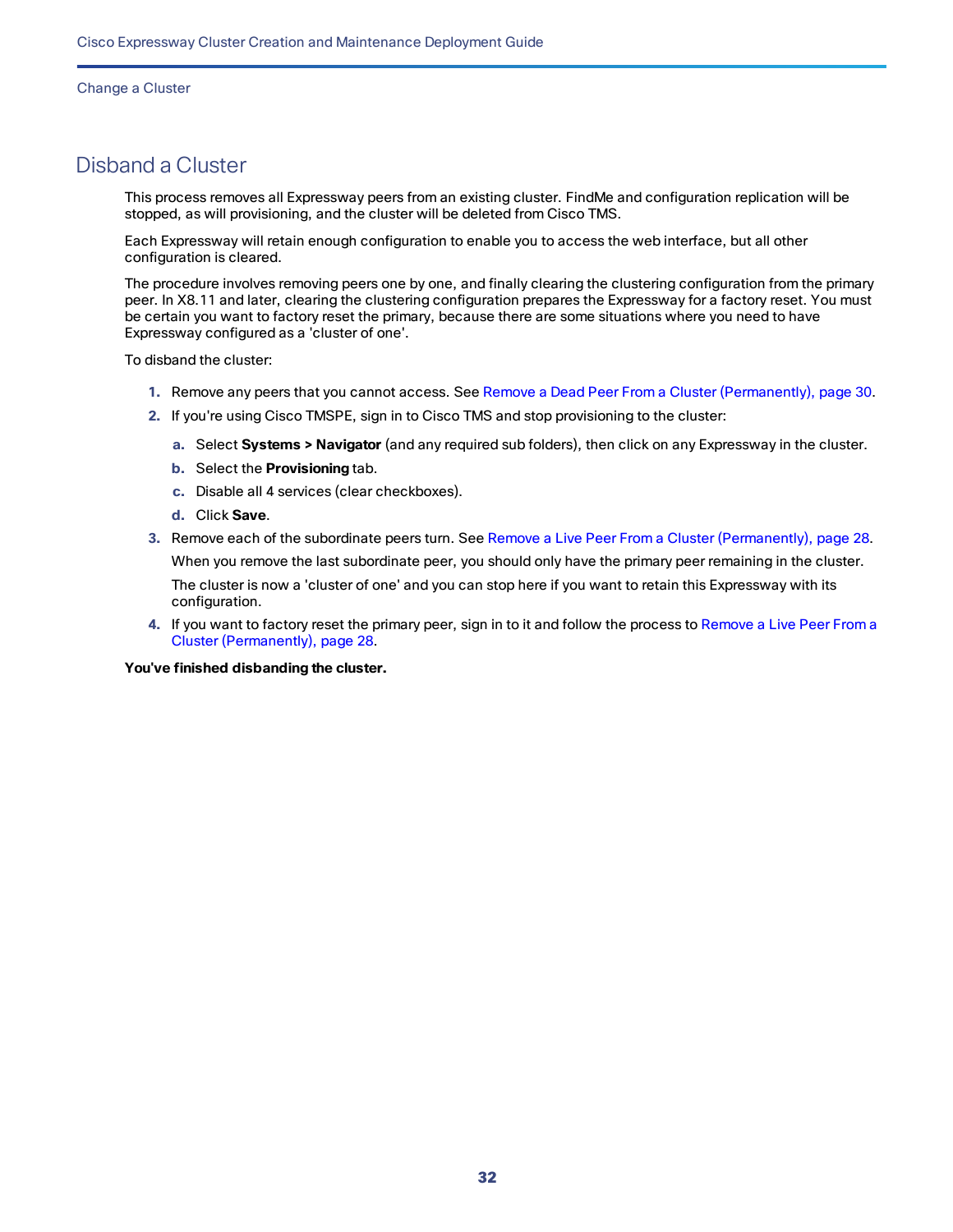# <span id="page-32-0"></span>Change the Primary Peer

You can do this process even if the current primary peer is not accessible. Make sure you follow the steps in the order listed here, to avoid putting the cluster in a state where multiple peers are contending to be the primary.

#### **On the "new" primary Expressway:**

- **1.** Go to **System > Clustering**.
- **2.** From the **Configuration primary** drop-down menu select the ID number of the peer entry that says 'This system'.
- **3.** Click **Save**.

While changing the primary peer, ignore any alarms on Expressway that report 'Cluster primary mismatch' or 'Cluster replication error' – they will be rectified as part of this procedure.

**On all other Expressway peers, starting with the "old" primary peer (if it is still accessible):**

- **1.** Go to **System > Clustering**.
- **2.** From the **Configuration primary** drop-down menu select the ID number of the "new" primary Expressway.
- **3.** Click **Save**.

#### **Check all peers:**

Note that any alarms raised on the Expressway peers that relate to 'Cluster primary mismatch' and 'Cluster replication error' should clear automatically after approximately 2 minutes.

- **1.** Confirm that the change to the **Configuration primary** has been accepted by going to **System > Clustering** and refreshing the page.
- **2.** If any Expressways have not accepted the change, repeat the steps above.
- **3.** Check that the cluster database status reports as Active.

#### **Cisco TMS:**

No changes are required; Cisco TMS will see the primary change on the Expressway cluster and report this appropriately.

#### **If the old primary is not available:**

If you are changing the primary peer because the "old" primary is not accessible, see [Remove](#page-29-0) a Dead Peer From a Cluster [\(Permanently\),](#page-29-0) page 30 procedure.

If there is any chance of reviving the "old" primary, you must isolate it from the other peers and factory reset it if possible.

#### **You have changed the primary peer of the cluster.**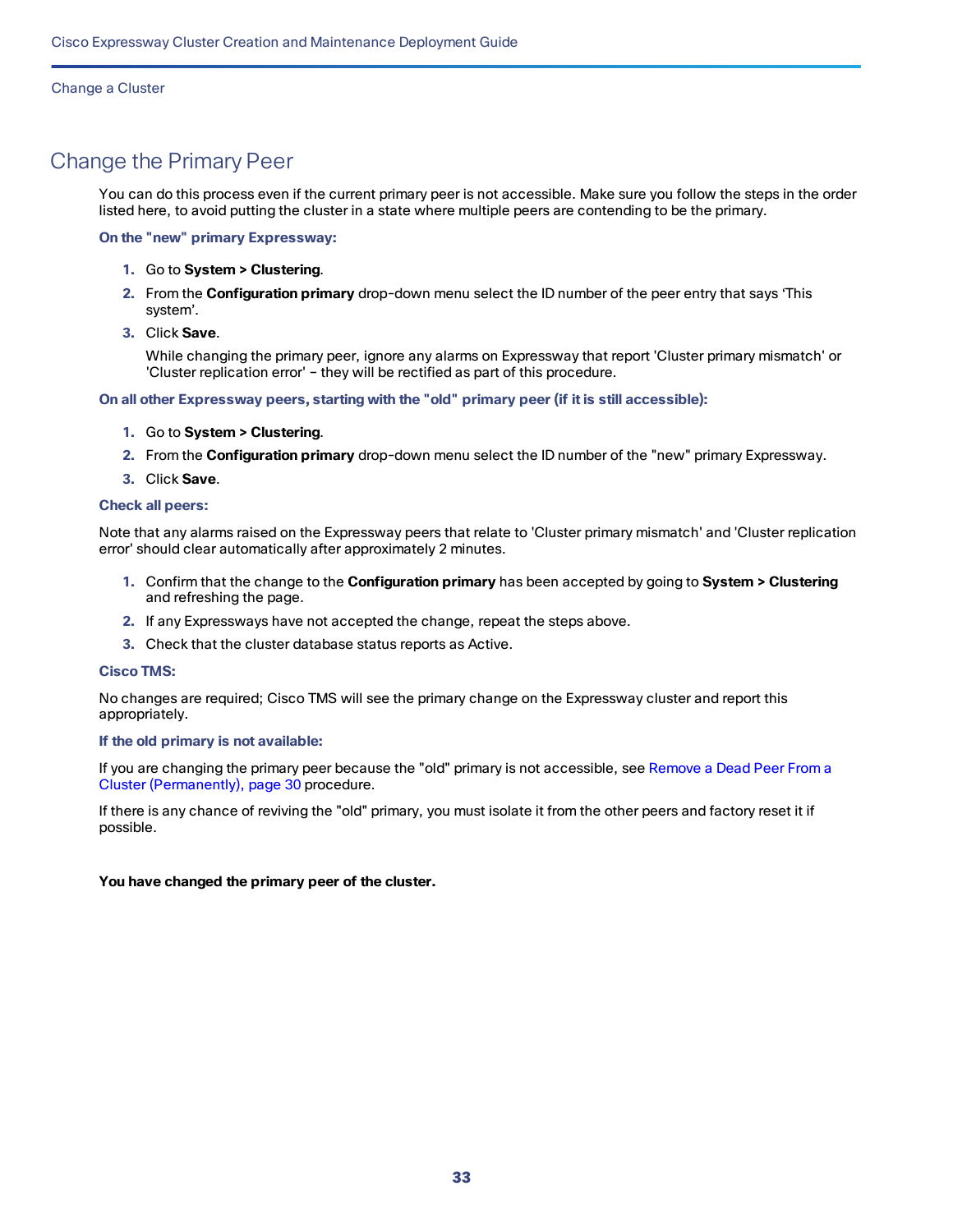# <span id="page-33-0"></span>Change the Address of a Peer

To change the address of an Expressway peer you must remove the Expressway from the cluster, change its address, and then add the Expressway back into the cluster.

The process is as follows:

**1.** Ensure that the Expressway whose address you want to change is not the primary Expressway.

If it is the primary Expressway, follow the steps in [Change](#page-32-0) the Primary Peer, page 33 to make a different peer the primary.

- **2.** Carry out the process documented in Remove a Live Peer From a Cluster [\(Permanently\),](#page-27-0) page 28.
- **3.** Change the address of the Expressway.
- **4.** Carry out the process documented in Add a Peer to a [Cluster,](#page-17-0) page 18.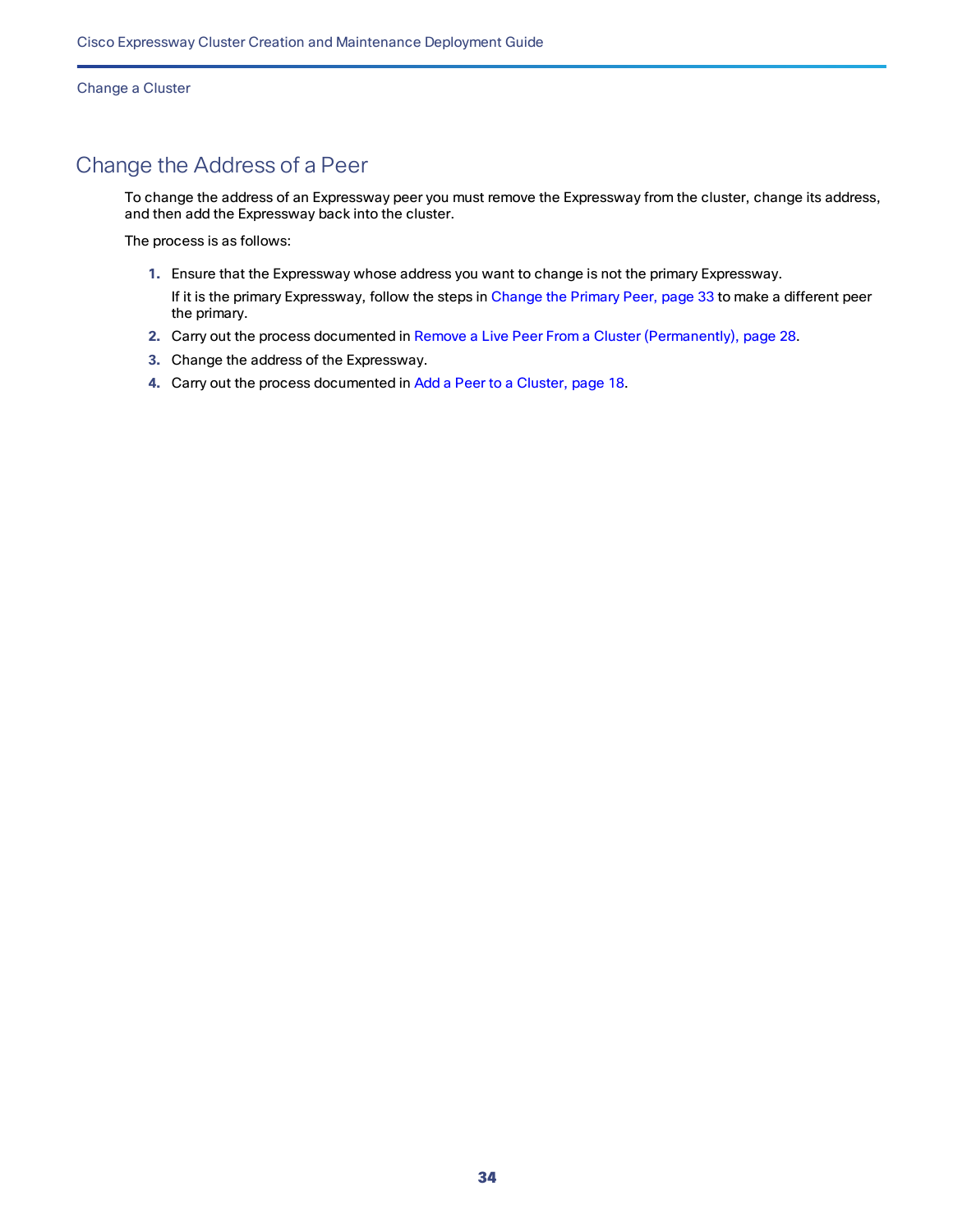# <span id="page-34-0"></span>Replace a Peer

This section summarizes the procedure for replacing a cluster peer Expressway with a different unit.

- **1.** Ensure that the Expressway to be replaced is not the primary Expressway.
- If it is the primary Expressway, follow the steps in [Change](#page-32-0) the Primary Peer, page 33 to make a different peer the primary.
- **2.** Remove the existing peer from the cluster:
	- **a.** If the cluster peer to be replaced is not accessible, use the procedure defined in [Remove](#page-29-0) a Dead Peer From a Cluster [\(Permanently\),](#page-29-0) page 30
	- **b.** If the cluster peer to be replaced is accessible, use the procedure defined in [Remove](#page-27-0) a Live Peer From a Cluster [\(Permanently\),](#page-27-0) page 28
- **3.** Add the replacement peer to the cluster using the procedure defined in Add a Peer to a [Cluster,](#page-17-0) page 18

**IMPORTANT: additional information if you have clusters with physical appliances**

To add a CE1200 appliance to an existing cluster that has CE1100 models in it, configure the Type option to match the other peers (Expressway-E or Expressway-C) through the service setup wizard on the **Status > Overview** page, *before* you add the CE1200 to the cluster.

If you are adding a more recent model than existing appliances in the cluster, upgrade the Expressway software on the existing peers to the same version as the new appliance, *before* you create the backup to be later restored onto the new appliance. (A backup can only be restored onto the same software version that it was created on.)

### Replace a Peer and Migrate its Configuration

This procedure assumes that you are replacing an accessible Expressway peer with a different Expressway.

- **1.** Ensure that the Expressway to be replaced is not the primary Expressway.
	- If it is the primary Expressway, follow the steps in [Change](#page-32-0) the Primary Peer, page 33 to make a different peer the primary.
- **2. Remove the peer by deleting its clustering configuration, but do not restart it yet**. See [Remove](#page-27-0) a Live Peer From a Cluster [\(Permanently\),](#page-27-0) page 28
- **3.** Backup the configuration of the removed peer before you restart it.
- **4.** Generate and apply option keys for the new Expressway. You must apply the same set of keys that are applied to the other peers.
- **5.** Restore the backup from the removed peer onto the new Expressway.
- **6.** Check the DNS configuration of the new Expressway is the same as the other peers, and synchronize it with the same NTP servers.
- **7.** Add the replacement peer to the cluster using the procedure defined in Add a Peer to a [Cluster,](#page-17-0) page 18.

You should use the new peer's address in place of the removed peer's address when following that procedure. The most important steps are summarized here:

- **a.** Add the new peer's address to the clustering configuration on the primary, in place of the old peer's address.
- **b.** Add the new peer's address to the clustering configuration on other existing peers, in place of the old peer's address.
- **c.** Enter the new clustering configuration on the new peer (cluster name, shared secret, ordered peer list).
- **8.** Restart the new peer.
- **9.** Wait for approximately five minutes, then check the cluster status and resolve any alarms.
- **10.** Restart the removed peer to initiate a factory reset and clear the old configuration.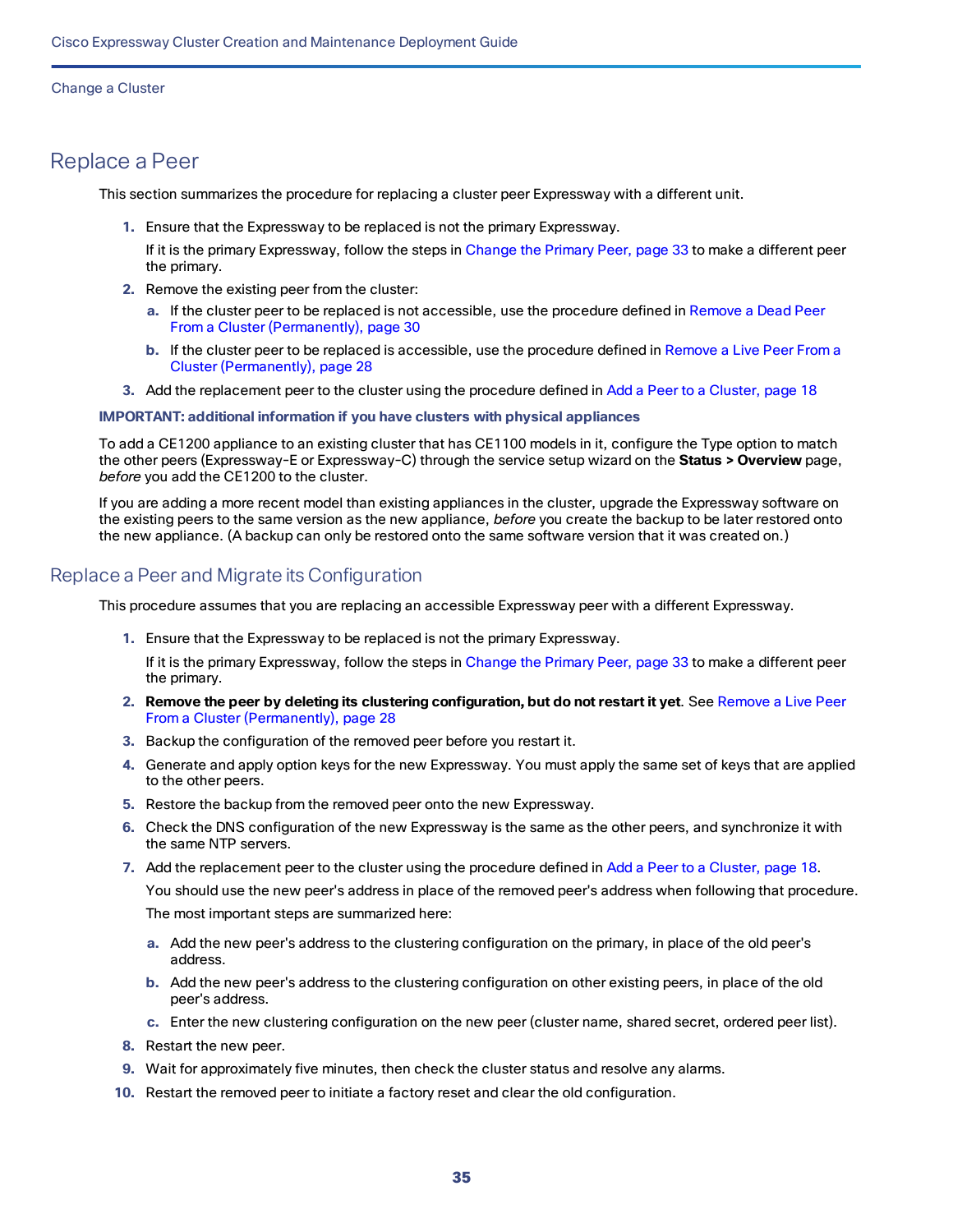# <span id="page-35-0"></span>Connect the Expressway Cluster to Other Systems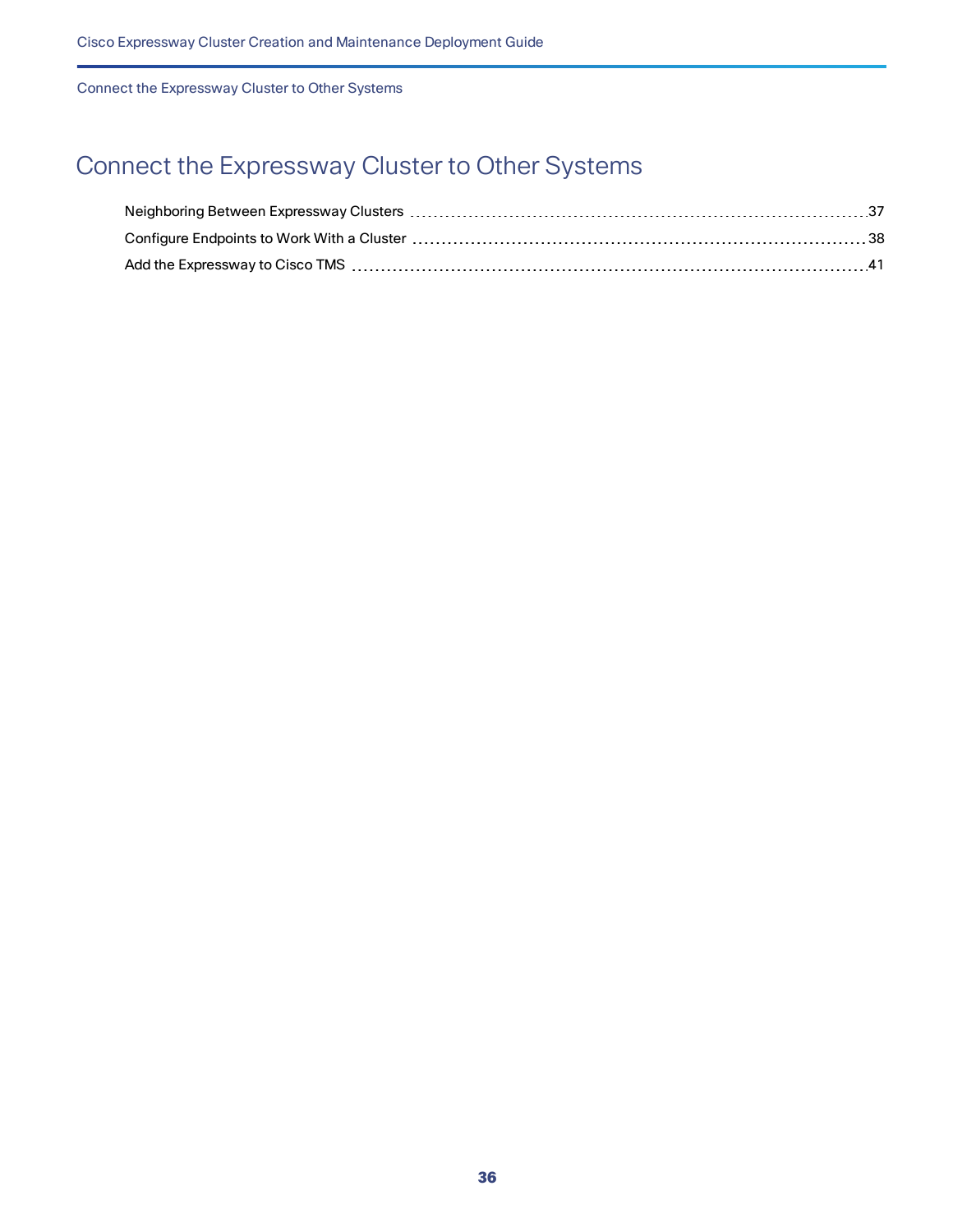# <span id="page-36-0"></span>Neighboring Between Expressway Clusters

You can neighbor your local Expressway (or Expressway cluster) to a remote Expressway cluster; this remote cluster could be a neighbor, traversal client, or traversal server to your local Expressway. In this case, when a call is received on your local Expressway and is passed via the relevant zone to the remote cluster, it will be routed to whichever peer in that neighboring cluster has the lowest resource usage. That peer will then forward the call as appropriate to one of its:

- locally registered endpoints (if the endpoint is registered to that peer)
- peers (if the endpoint is registered to another peer in that cluster)
- external zones (if the endpoint has been located elsewhere)

For Expressway: Lowest resource usage is determined by comparing the number of available media sessions (maximum - current use) on the peers, and choosing the peer with the highest number. Peers that are in maintenance mode are not considered.

For VCS: Lowest resource usage is determined by comparing the number of available traversal calls (maximum current use) on the peers, and choosing the peer with the highest number. Peers that are in maintenance mode are not considered.

When configuring a connection to a remote cluster, you create a single zone and configure it with details of all the peers in the cluster. Adding this information to the zone ensures that the call is passed to that cluster regardless of the status of the individual peers.

You also need to enter the address of all peers in the remote cluster when the connection is via a **neighbor** or **traversal client** zone. You do not do this for **traversal server** zones, as these connections are not configured by specifying the remote system's address.

**Note:** Systems that are configured as peers must **not** also be configured as neighbors to each other, and vice versa.

#### **Neighboring your clusters**

To neighbor your local Expressway (or Expressway cluster) to a remote Expressway cluster, you create a single zone to represent the cluster and configure it with the details of all the peers in that cluster:

- **1.** On your local Expressway (or, if the local Expressway is a cluster, on the primary peer), create a zone of the appropriate type. This zone will represent the connection to the cluster.
- **2.** In the **Location** section, enter the IP address or FQDN of each peer in the remote cluster in the **Peer 1** to **Peer 6** address fields.

Note that:

- Ideally you should use FQDNs in these fields. Each FQDN must be different and must resolve to a single IP address for each peer. With IP addresses, you may not be able to use TLS verification, because many CAs will not supply certificates to authenticate an IP address.
- The order in which the peers in the remote Expressway cluster are listed here does not matter.
- Whenever you add an extra Expressway to a cluster (to increase capacity or improve redundancy, for example) you will need to modify any Expressways which neighbor to that cluster to let them know about the new cluster peer.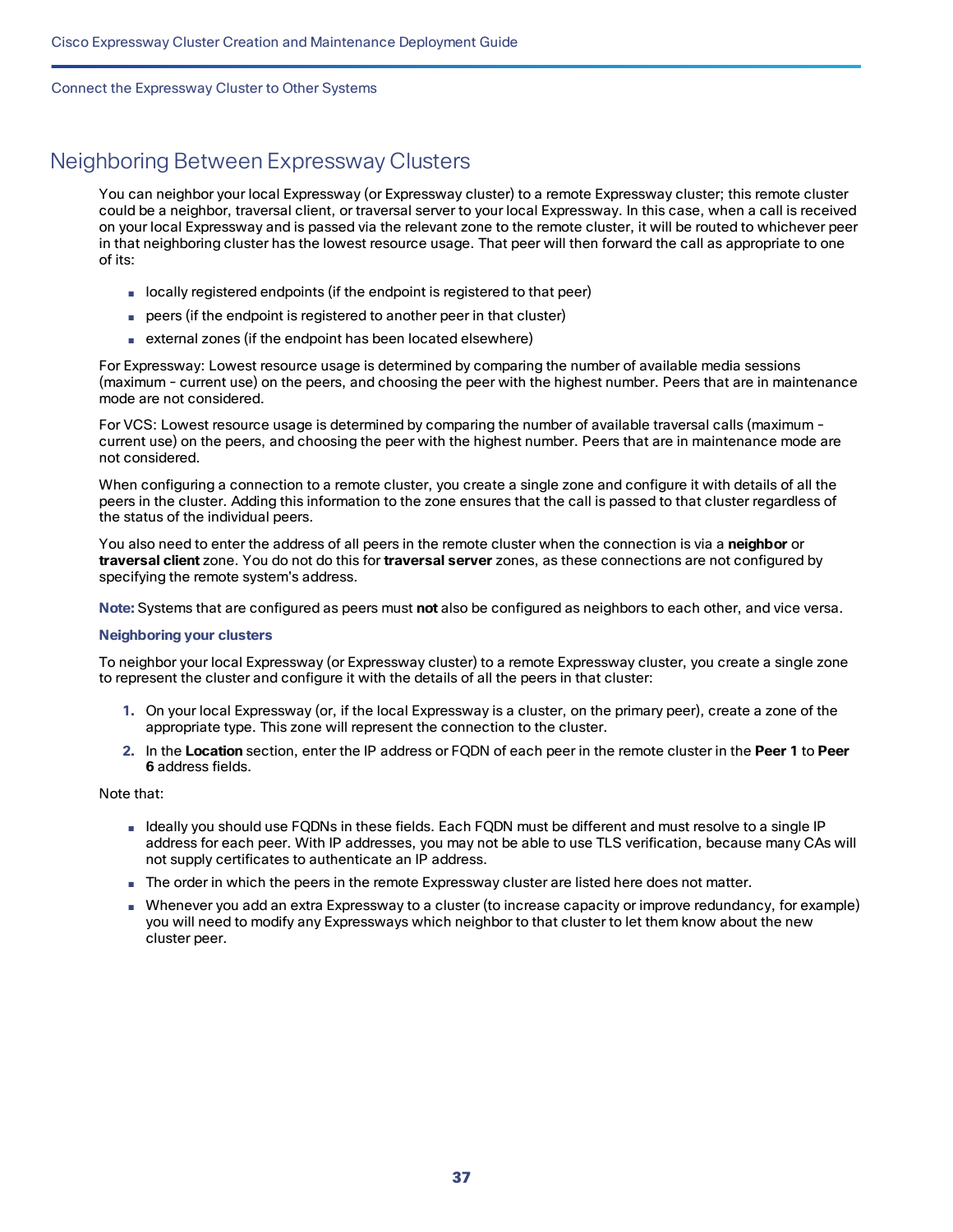# <span id="page-37-0"></span>Configure Endpoints to Work With a Cluster

When configuring endpoints it is desirable for them to know about all the Expressway peers in a cluster. So that at initial registration or later, if endpoints lose connection to their Expressway peer, they are able to register with another peer in the cluster. This section describes the available configuration methods, listed in preferred order.

For more details about DNS SRV and round-robin DNS, see the URI dialing section in the *Expressway Administrator Guide* and Cluster Name and DNS SRV [Records,](#page-49-0) page 50.

**Note:** SIP and H.323 endpoints behave differently.

### SIP Endpoints

The options are listed in preference order for providing resilience of connectivity of endpoints to a cluster of Expressways where one or more Expressway cluster peers become inaccessible. The choice of option will depend on what functionality the endpoint you are using supports.

**Option 1 – SIP Outbound (preferred)**

#### **IMPORTANT: For endpoints running Cisco Collaboration Endpoint software, this option is not supported from version CE8.0.**

SIP outbound allows an endpoint to be configured to register to two or more Expressway peers simultaneously. The benefit of this is that if the connection between one peer and the endpoint breaks, a connection from the endpoint to the other peer remains. With the endpoint registering to both peers simultaneously, there is no break in service while the endpoint realizes that its registration has failed, before it registers to a different peer. Thus, at no time is the endpoint unreachable.

#### **Important: Registering a device using SIP Outbound with multiple Cisco Expressways consumes room licenses** per registration, not per device. For example, two room licenses are consumed if a device is registered with two **Cisco Expressways.**

Configuration of SIP outbound is endpoint specific, but typically will be:

- Proxy 1
	- Server discovery = Manual
	- Server Address =

DNS name of cluster peer or IP address of cluster peer

- Proxy 2
	- Server discovery = Manual
	- Server Address =

DNS name of a different cluster peer or IP address of a different cluster peer

■ Outbound = On

#### **Option 2 – DNS SRV (2nd choice)**

To use this option, there must be a DNS SRV record available for the DNS name of the Expressway cluster that defines an equal weighting and priority for each cluster peer.

On each SIP endpoint configure the SIP Settings as:

- Server discovery = Manual
- Server Address = DNS name of the Expressway cluster

If the endpoint supports DNS SRV, on startup the endpoint issues a DNS SRV request and receives a DNS SRV record back defining an equal weighting and priority for each cluster peer.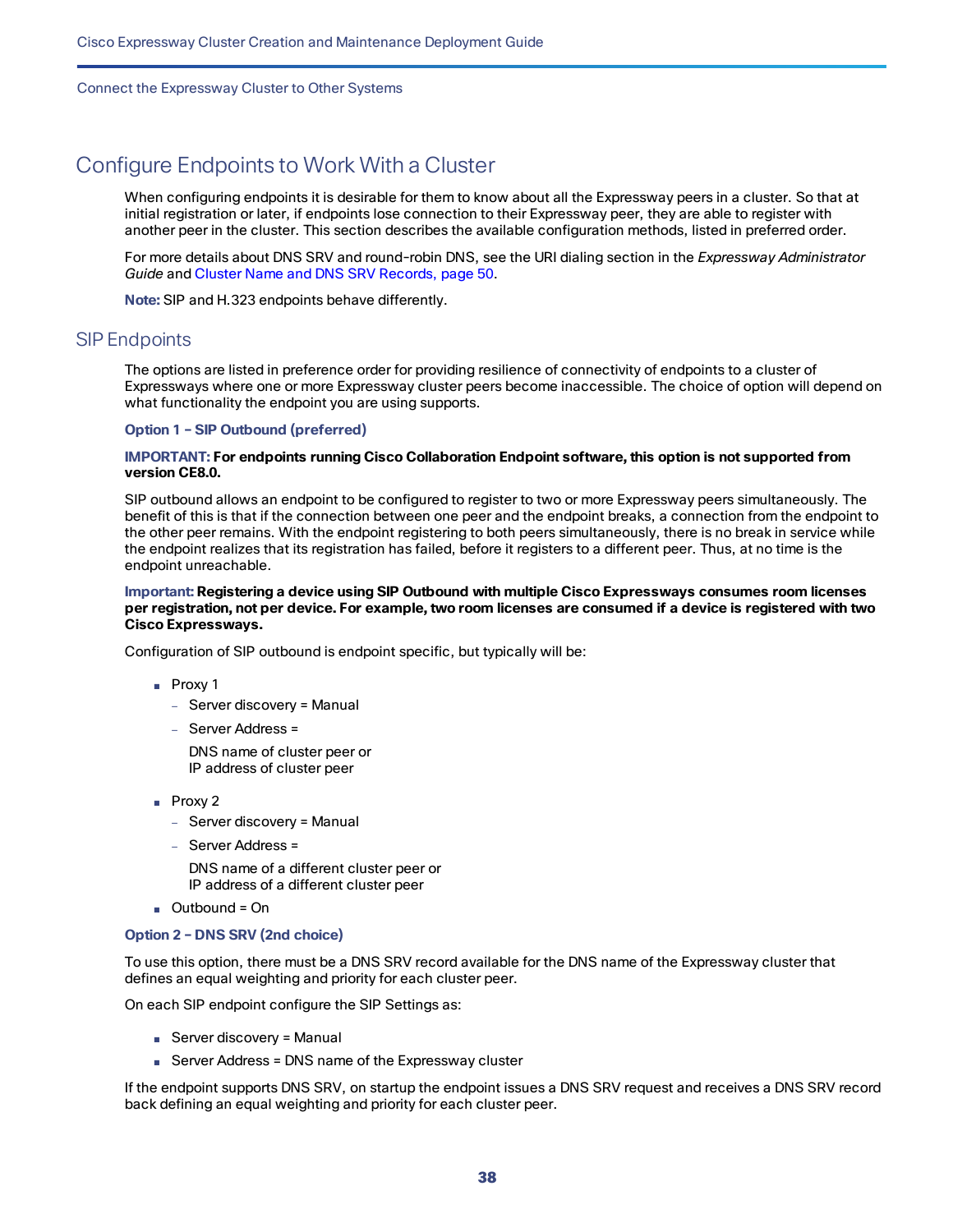The endpoint then tries to register with a relevant cluster peer (having taken into account the priority / weightings). If that peer is not available, the endpoint will try and register to another listed peer at the same priority, or if all peers at that priority have been tried, a peer at the next lower priority. This is repeated until the endpoint can register with a Expressway.

The endpoint will continue to use the first Expressway that it registered to for re-registrations and for calls. If it ever loses connection to its Expressway, it will use the DNS SRV entry to find a new Expressway to register to, starting at the highest priority.

To minimize DNS traffic, the DNS SRV cache timeout should be set to a fairly long time, such as 24 hours.

#### **Option 3 – DNS Round-Robin (3rd choice)**

To use this option, there must be a DNS A-record available for the DNS name of the Expressway cluster that supplies a round-robin list of IP addresses.

On each SIP endpoint configure the SIP Settings as:

- Server discovery = Manual
- Server Address = DNS name of the Expressway cluster

If the endpoint does not support DNS SRV, on startup the endpoint will perform a DNS A-record lookup. The DNS server will have been configured to support round-robin DNS, with each of the cluster peer members defined in the round-robin list.

The endpoint will take the address given by the DNS lookup and will then try and register with the relevant cluster peer. If that is not available, then the endpoint will perform another DNS lookup and will try to connect to the new Expressway peer that it is given. (The DNS server will have supplied the next cluster peer's IP address.) This is repeated until the endpoint can register with a Expressway.

The endpoint will continue to use the first Expressway that it registered to for re-registrations and for calls. If it ever loses connection to its Expressway it will perform another DNS lookup to find a new Expressway to register to (the DNS server providing a Expressway in the round-robin sequence).

DNS cache timeout should be set to a fairly short time (e.g. 1 minute or less) so that if a Expressway is not accessible the endpoint is quickly pointed at a different Expressway.

#### **Option 4 – Static IP (least preferred)**

Use this option if the Expressway cluster does not have a DNS name.

On each SIP endpoint configure the SIP Settings as:

- Server discovery = Manual
- Server Address = IP address of a Expressway peer

On startup the endpoint will try and register with the Expressway at the specified IP address. If that is not available, then the endpoint will continue trying at regular intervals. This is repeated until the endpoint can register with the Expressway.

The endpoint will continue to use the first Expressway that it registered to for re-registrations and for calls. If it ever loses connection then it will keep on trying to register to that Expressway until it is accessible again.

### H.323 Endpoints

The options are listed in preference order for providing resilience of connectivity of endpoints to a cluster of Expressways where 1 or more Expressway cluster peers become inaccessible. The choice of option will depend on what functionality the endpoint you are using supports.

#### **Option 1 – DNS SRV (preferred)**

To use this option, there must be a DNS SRV record available for the DNS name of the Expressway cluster that defines an equal weighting and priority for each cluster peer.

On each H.323 endpoint, configure the Gatekeeper Settings as: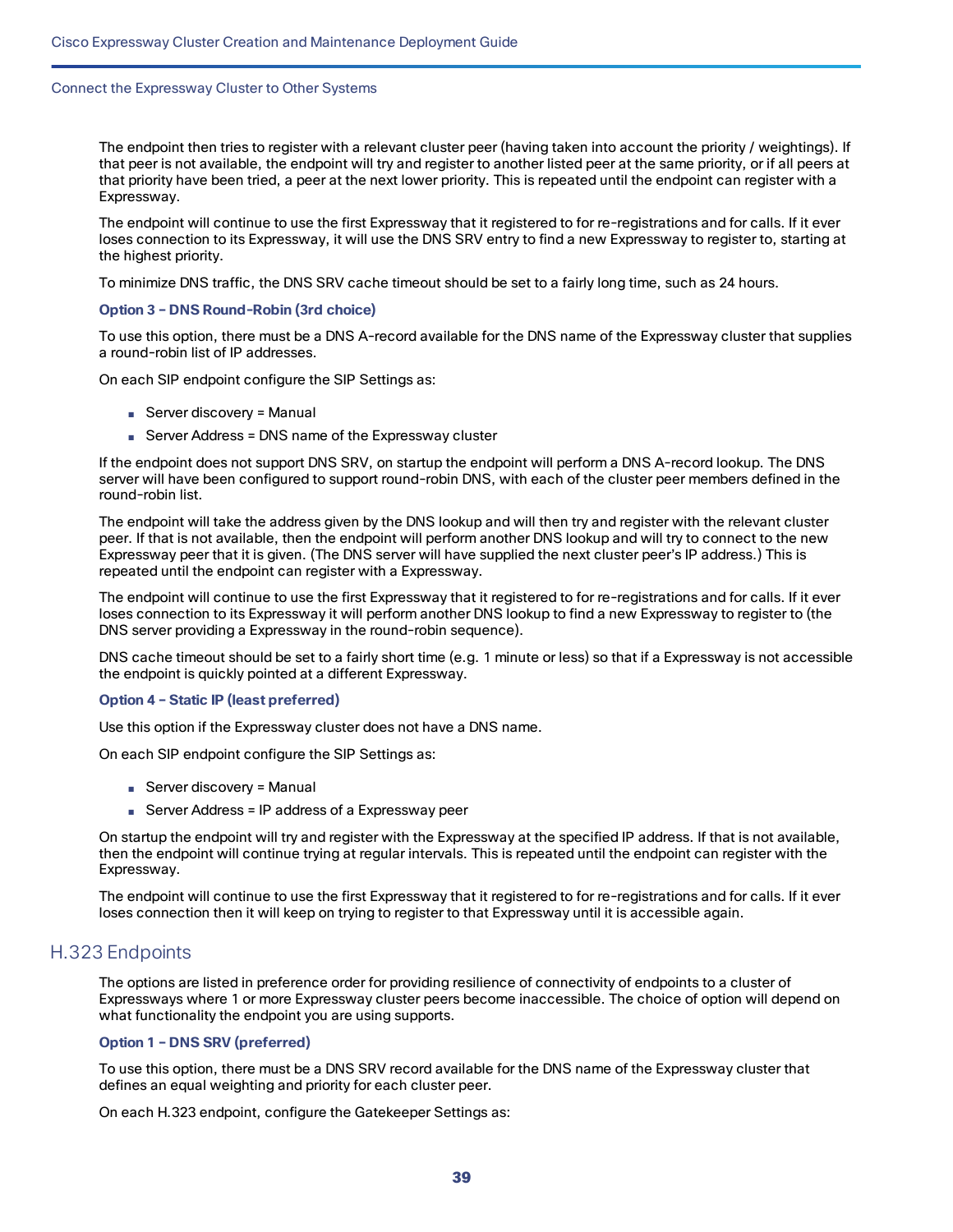- Discovery = Manual
- IP Address = DNS name of the Expressway cluster

If the endpoint supports DNS SRV, on startup the endpoint issues a DNS SRV request and receives a DNS SRV record back defining an equal weighting and priority for each cluster peer.

The endpoint then tries to register with a relevant cluster peer (having taken into account the priority / weightings). If that peer is not available, the endpoint will try and register to another listed peer at the same priority, or if all peers at that priority have been tried, a peer at the next lower (higher numbered) priority.

This will be repeated until the endpoint can register with a Expressway. On registering with the Expressway, the Expressway will respond with the H.323 "Alternate Gatekeepers" list containing the list of Expressway cluster peer members.

The endpoint will continue to use the first Expressway that it registered to for re-registrations and for calls. If it ever loses connection to its Expressway then it will select an "Alternate Gatekeeper" from the list it was supplied with.

DNS SRV cache timeout should be set to a fairly long time (e.g. 24 hours) to minimize DNS traffic.

#### **Option 2 – DNS Round-Robin (2nd choice)**

To use this option, there must be a DNS A-record available for the DNS name of the Expressway cluster that supplies a round-robin list of IP addresses.

On each H.323 endpoint configure the Gatekeeper Settings as:

- Discovery = Manual
- IP Address = DNS name of the Expressway cluster

If the endpoint does not support DNS SRV, on startup the endpoint will perform a DNS A-record lookup. The DNS server will have been configured to support round-robin DNS, with each of the cluster peer members defined in the round-robin list.

The endpoint will take the address given by the DNS lookup and will then try and register with the relevant cluster peer. If that peer is not available, then the endpoint will perform another DNS lookup and will try to connect to the new Expressway peer that it is given. (The DNS server will have supplied the next cluster peer's IP address.)

This will be repeated until the endpoint can register with a Expressway. On registering with the Expressway, the Expressway will respond with the H.323 'Alternate Gatekeepers' list containing the list of Expressway cluster peer members.

The endpoint will continue to use the first Expressway that it registered to for re-registrations and for calls. If it ever loses connection then it will select an "Alternate Gatekeeper" from the list it was supplied with.

DNS cache timeout should be set to a fairly short time (e.g. 1 minute or less) so that on failure to reach a Expressway at startup, the endpoint is quickly pointed at a different Expressway.

#### **Option 3 – Static IP (least preferred)**

Use this option if the Expressway cluster does not have a DNS name.

On each H.323 endpoint configure the Gatekeeper Settings as:

- Discovery = Manual
- IP Address = IP address of a Expressway peer

On startup the endpoint will try and register with the Expressway at the specified IP address. If that is not available, then the endpoint will continue trying at regular intervals.

This will be repeated until the endpoint can register with the Expressway. On registering with the Expressway, the Expressway will respond with the H.323 "Alternate Gatekeepers" list containing the list of Expressway cluster peer members.

The endpoint will continue to use the first Expressway that it registered to for re-registrations and for calls. If it ever loses connection then it will select an "Alternate Gatekeeper" from the list it was supplied with.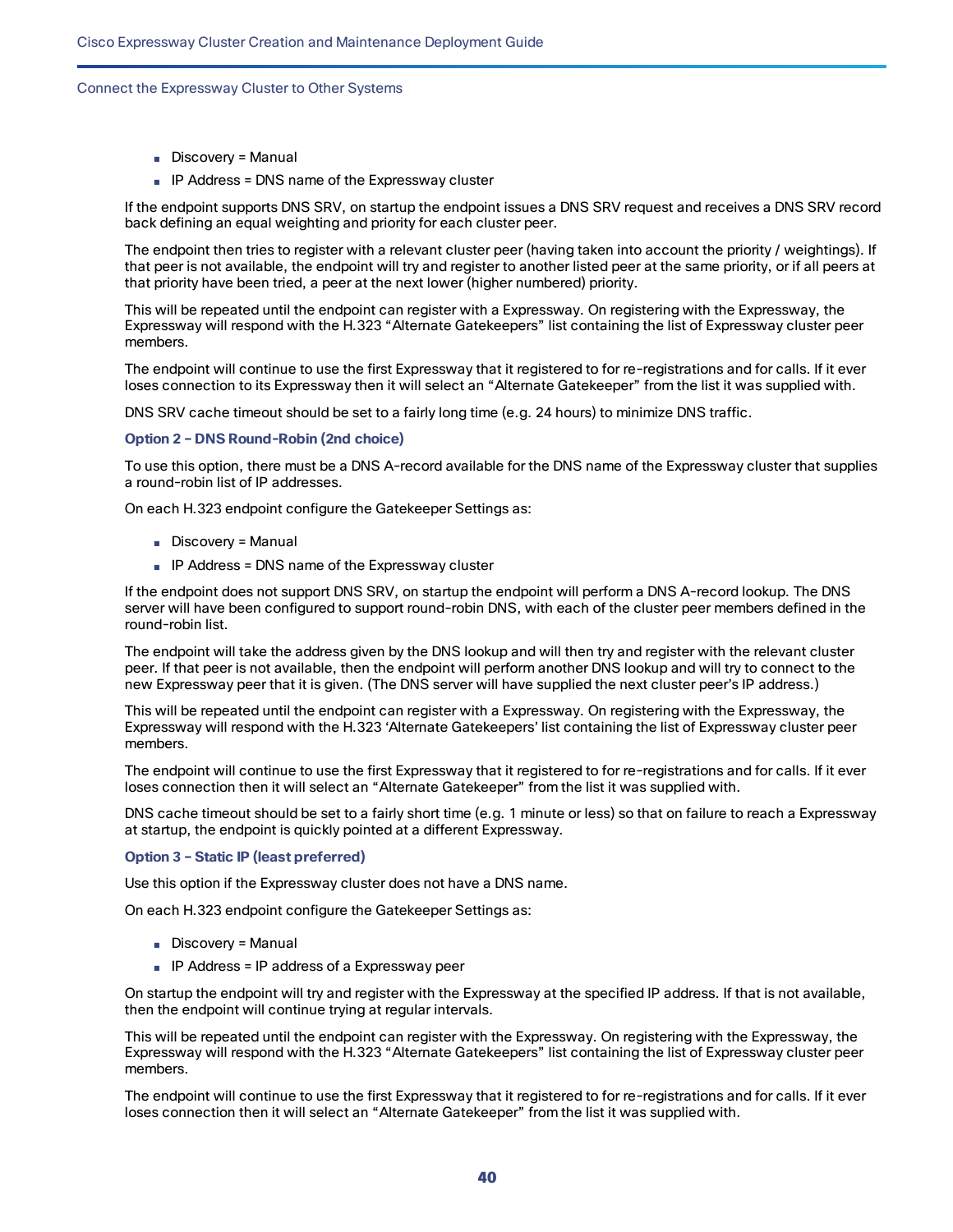# <span id="page-40-0"></span>Add the Expressway to Cisco TMS

For more detail about Cisco TMS administration, see *Cisco TelePresence Management Suite Administrator Guide*, for your version, at Cisco [TelePresence](https://www.cisco.com/c/en/us/support/conferencing/telepresence-management-suite-tms/products-maintenance-guides-list.html) Management Suite (TMS Maintain and Operate Guides page)

**On the Expressway:**

- **1.** Go to **System > SNMP** and ensure that:
	- **a. SNMP mode** is set to *v3 plus Cisco TMS support* or *v2c*.
	- **b. Community name** is set to *public*.

(If SNMP was previously disabled, an alarm may appear indicating the need for a restart. If so, restart the system via **Maintenance > Restart options**.)

- **2.** Go to **System > External manager** and ensure that:
	- **a. Address** is set to the IP address or FQDN of Cisco TMS.
	- **b. Path** is set to *tms/public/external/management/SystemManagementService.asmx*.
	- **c.** If the **Protocol** is *HTTPS* and **Certificate verification mode** is *On* then you must load the relevant certificates before the connection can become 'Active'.

(If the **Protocol** is *HTTP* or **Certificate verification mode** is *Off*, no certificates need to be loaded.)

**3.** Click **Save**.

The **Status** section of the **External manager** page should show a **State** of 'Active' or 'Initialising'.1

#### **On Cisco TMS:**

- **1.** Select **Systems > Navigator**.
- **2.** Select (or create) an appropriate folder in which to put the Expressway (in the example below the folder has been called "Cluster"):

| alulu<br>TelePresence Management Suite<br>CISCO   | $\Omega$<br>Search                                                                                    |                                                   |
|---------------------------------------------------|-------------------------------------------------------------------------------------------------------|---------------------------------------------------|
| €<br>ПH<br>Portal<br>Monitorina<br>Booking<br>(1) | $\Box$ Systems<br><b>T</b> Phone Books<br><b>E</b> Reporting<br>Administrative Tools<br>$\rightarrow$ | $\Box$<br>$\left( 2\right)$<br>$^{o}$<br>(L)      |
| Navigator                                         |                                                                                                       | You are here: • Systems • Navigator               |
| $\checkmark$<br>Folder View                       | Cluster                                                                                               | Folder and System Permissions<br>Edit This Folder |
| □ Company Name<br><b>Cluster</b>                  |                                                                                                       |                                                   |
| Discovered Systems                                | 宙<br>Move/Copy Delete<br>New Folder<br>Add Systems                                                    |                                                   |

- **3.** Click **Add Systems**.
- **4.** In section **1. Specify Systems by IP addresses or DNS names**, enter the IP address or DNS name of the Expressway.
- **5.** Click **Next**.
- **6.** Look for √System added.

**Note:** When you add an Expressway to TMS, the TMS UI shows it as a VCS . This is a known issue.

**7.** Click **Finish Adding Systems**, **Add System despite warnings** or **Add More Systems** as appropriate.

#### **On Expressway:**

Go to **System > External manager** and check that the **State** now shows Active.

<sup>1</sup>Cisco TMS may force the protocol to be HTTPS. The configuration for this is found in **Administrative Tools > Configuration > Network settings**. The protocol will be forced to HTTPS if, in the **TMS Services** section **Enforce Management Settings on Systems** is set to *On* and in the **Secure-Only Device Communication** section **Secure-Only Device Communication** is set to *On*.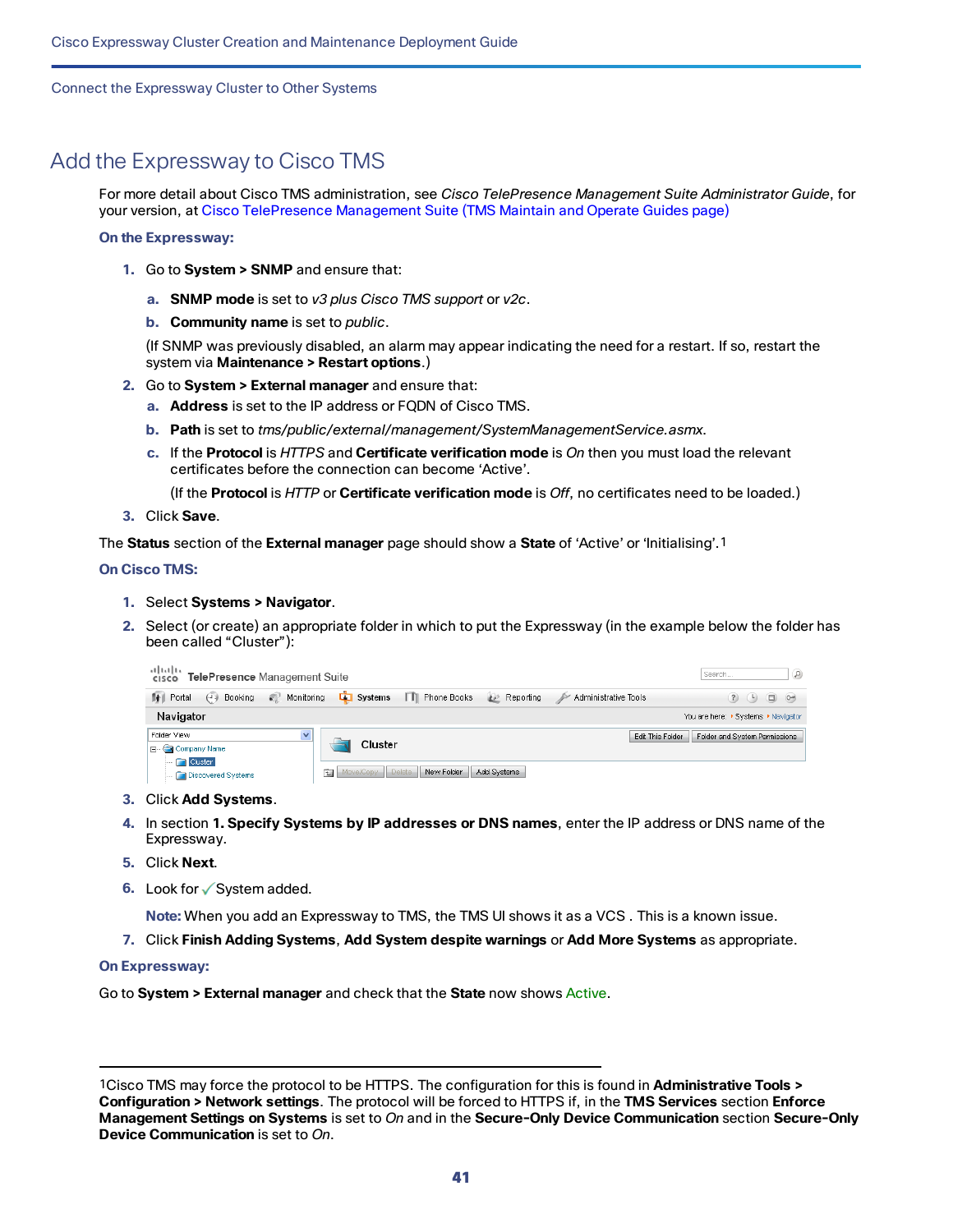#### Troubleshooting

# <span id="page-41-0"></span>**Troubleshooting**

# <span id="page-41-1"></span>Restarting Sequence

Whenever you have formed, connected, upgraded, or changed a cluster, you should check whether any peers need restarting. Sometimes you will need to restart only one peer, typically if you've made a peer-specific configuration change.

When you're working with the cluster configuration, you sometimes need to restart more than one peer. In this case, you should always restart in the following sequence:

- **1.** Restart the primary peer, and wait for it to be accessible via web interface.
- **2.** Check cluster replication status on the primary and status of all peers. Wait a few minutes, refreshing the peer's web interfaces occasionally.
- **3.** Restart other peers, if required, one at a time. Each time, wait a few minutes after it is accessible and check its replication status.

# <span id="page-41-2"></span>Check Replication Status

You may need to wait about 5 minutes after making clustering changes before the Expressway peers report successful status.

**1.** Go to **System > Clustering** on each peer and check that the cluster database status reports as Active. If there is a failure status, refresh the browser first. If the status is still not Active, check the alarms.

# <span id="page-41-3"></span>Force Refresh in Cisco TMS

If you're using Cisco TMS, check that Cisco TMS has all the correct settings for the cluster by forcing a refresh as follows:

- **1.** On Cisco TMS, go to **Systems > Navigator**
- **2.** Find and click on the name of the Expressway.
- **3.** Select the **Settings** tab.
- **4.** Click **Force Refresh**.
- **5.** Repeat for all Expressway peers in the cluster (including the primary Expressway).

# <span id="page-41-4"></span>Expressway Alarms and Warnings

### "Cluster name not configured: if FindMe or clustering are in use a cluster name must be defined"

Ensure that the same cluster name is configured on each Expressway in the cluster.

The **Cluster name** should be the routable Fully Qualified Domain Name used in SRV records that address this Expressway cluster, for example "cluster1.example.com". (See Cluster Name and DNS SRV [Records,](#page-49-0) page 50).

### "Cluster replication error: <details> manual synchronization of configuration is required"

This may be:

- "Cluster replication error: manual synchronization of configuration is required"
- "Cluster replication error: cannot find primary or this subordinate's peer configuration file, manual synchronization of configuration is required"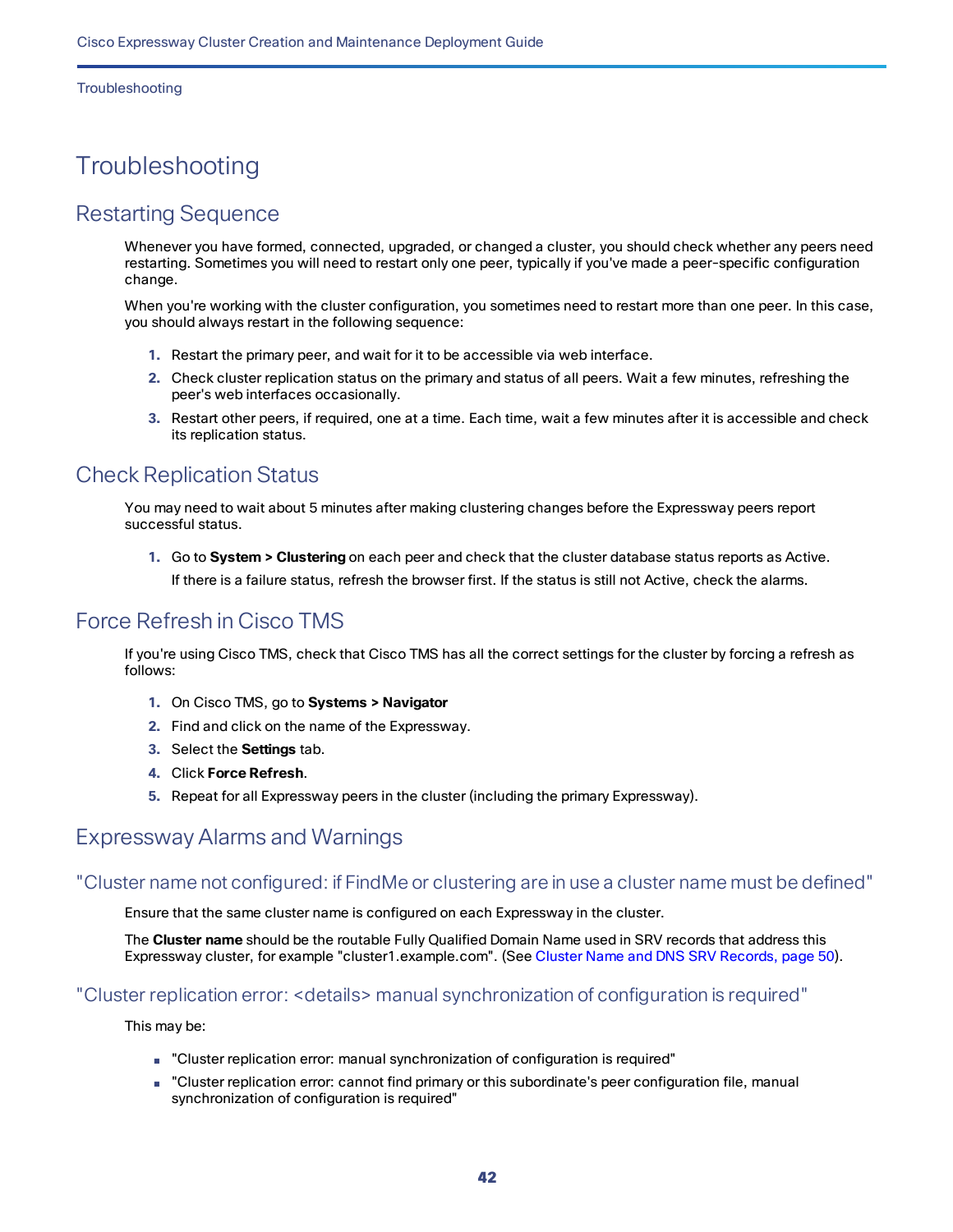#### **Troubleshooting**

- "Cluster replication error: configuration primary ID is inconsistent, manual synchronization of configuration is required"
- "Cluster replication error: this peer's configuration conflicts with the primary's configuration, manual synchronization of configuration is required"

If a subordinate Expressway reports an alarm: "Cluster replication error – <details> synchronization of configuration"

On that subordinate Expressway:

- **1.** Log in as admin on an SSH or other CLI interface.
- **2.** At the command prompt type:

#### **xcommand ForceConfigUpdate**

This will delete the subordinate Expressway configuration and then force it to update its configuration from the primary Expressway.

Caution: Only use this command if the configuration on the primary Expressway is known to be in a good **state. We recommend that you take a backup before running this command.**

### Cluster replication error persists after ForceConfigUpdate

In X8.11 we introduced a unique encryption key per cluster peer. Also, in some upgrade cases, for example, if peers are upgraded in the wrong order, subordinate peers may not synchronize with the primary. These two issues compound each other, allowing peers to be in a state where they cannot decrypt the configuration from the primary.

The symptom of this is that the Cluster replication alarm persists after you tried **xcommand forceconfigupdate** on a subordinate peer. This is probably after a recent upgrade to X8.11 on the primary peer.

You can avoid the problem by always upgrading the primary first, but if you have got this persistent error, you can resolve it as follows:

- **1.** Sign in to the primary peer and check that it is in a good state.
- **2.** Ensure that the clustering configuration shows this peer to be the primary.
- **3.** Upgrade the primary again, using the same package that you originally used to upgrade.

The replication alarm clears after the primary peer has upgraded and rebooted. This normally happens within ten minutes after reboot, but could be up to twenty minutes after reboot.

### "Cluster replication error: the NTP server is unreachable"

Configure an accessible NTP server on the Expressway **System > Time** page.

### "Cluster replication error: the local Expressway does not appear in the list of peers"

Check and correct the list of peers for this Expressway on the primary Expressway, and copy to all other Expressway peers (**System > Clustering**).

# "Cluster replication error: automatic replication of configuration has been temporarily disabled because an upgrade is in progress"

Wait until the upgrade has completed.

"Invalid clustering configuration: H.323 mode must be turned On - clustering uses H.323 communications between peers"

#### Ensure that H.323 mode is on (see **Configuration > Protocols > H.323**).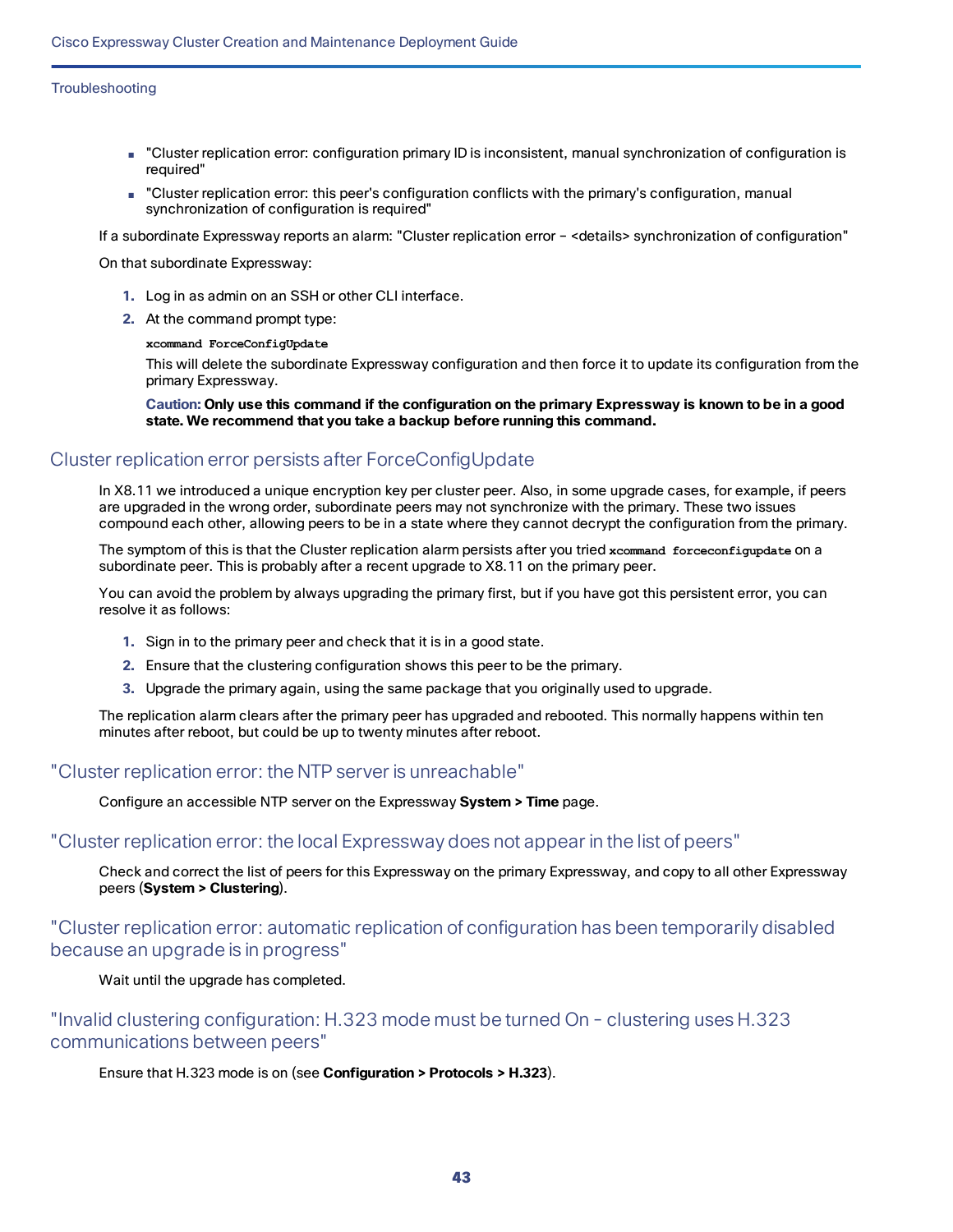Troubleshooting

### "Expressway database failure: Please contact your Cisco support representative"

The support representative will help you work through the following steps:

- **1.** Take a system snapshot and provide it to your support representative.
- **2.** Remove the Expressway from the cluster using: Remove a Live Peer From a Cluster [\(Permanently\),](#page-27-0) page 28.
- **3.** Restore that Expressway's database by restoring a backup taken on that Expressway previously.
- **4.** Add the Expressway back to the cluster using Add a Peer to a [Cluster,](#page-17-0) page 18.

A second method is possible if the database does not recover:

- **1.** Take a system snapshot and provide it to TAC.
- **2.** Remove the Expressway from the cluster using: Remove a Live Peer From a Cluster [\(Permanently\),](#page-27-0) page 28.
- **3.** Log in as root and run **clusterdb\_destroy\_and\_purge\_data.sh**
- **4.** Restore that Expressway's database by restoring a backup taken on that Expressway previously.
- **5.** Add the Expressway back to the cluster using Add a Peer to a [Cluster,](#page-17-0) page 18.

**Note**: **clusterdb\_destroy\_and\_purge\_data.sh** is as dangerous as it sounds – only use this command in conjunction with instructions from your support representative.

# <span id="page-43-0"></span>Cisco TMS Warnings

### Cisco TMS Cluster Diagnostics

If Cisco TMS cluster diagnostics reports a difference in configuration on Expressway peers, it is comparing the output of **https://<ip address>/alternatesconfiguration.xml** for each Expressway.

To manually check the differences, on a Unix / Linux system, run:

**wget --user=admin --password=<password> --no-check-certificate https://<IP or FQDN of** Expressway**>/alternatesconfiguration.xml**

for each of the Expressway peers, then use diff to check for differences.

### Conference Factory Template Does Not Replicate

This is by design; the Conference Factory %% value is NOT shared between cluster peers and the Conference Factory application configuration is NOT replicated across a cluster.

See Impact of Clustering on Other Expressway [Applications,](#page-55-0) page 56.

### Expressway's External Manager Protocol Keeps Getting Set to HTTPS

Cisco TMS can be configured to force specific management settings on connected systems. This includes ensuring that a Expressway uses HTTPS for feedback. If enabled, Cisco TMS will (on a time period defined by Cisco TMS) reconfigure the Expressway's **System > External manager Protocol** to *HTTPS*.

If HTTPS must be used for Expressway to supply feedback to Cisco TMS, see Add the [Expressway](#page-40-0) to Cisco TMS, page [41](#page-40-0) for information about how to set up certificates.

Cisco TMS will force HTTPS on Expressway if:

■ **TMS Services > Enforce Management Settings on Systems** = *On* (**Administrative Tools > Configuration > Network Settings**) and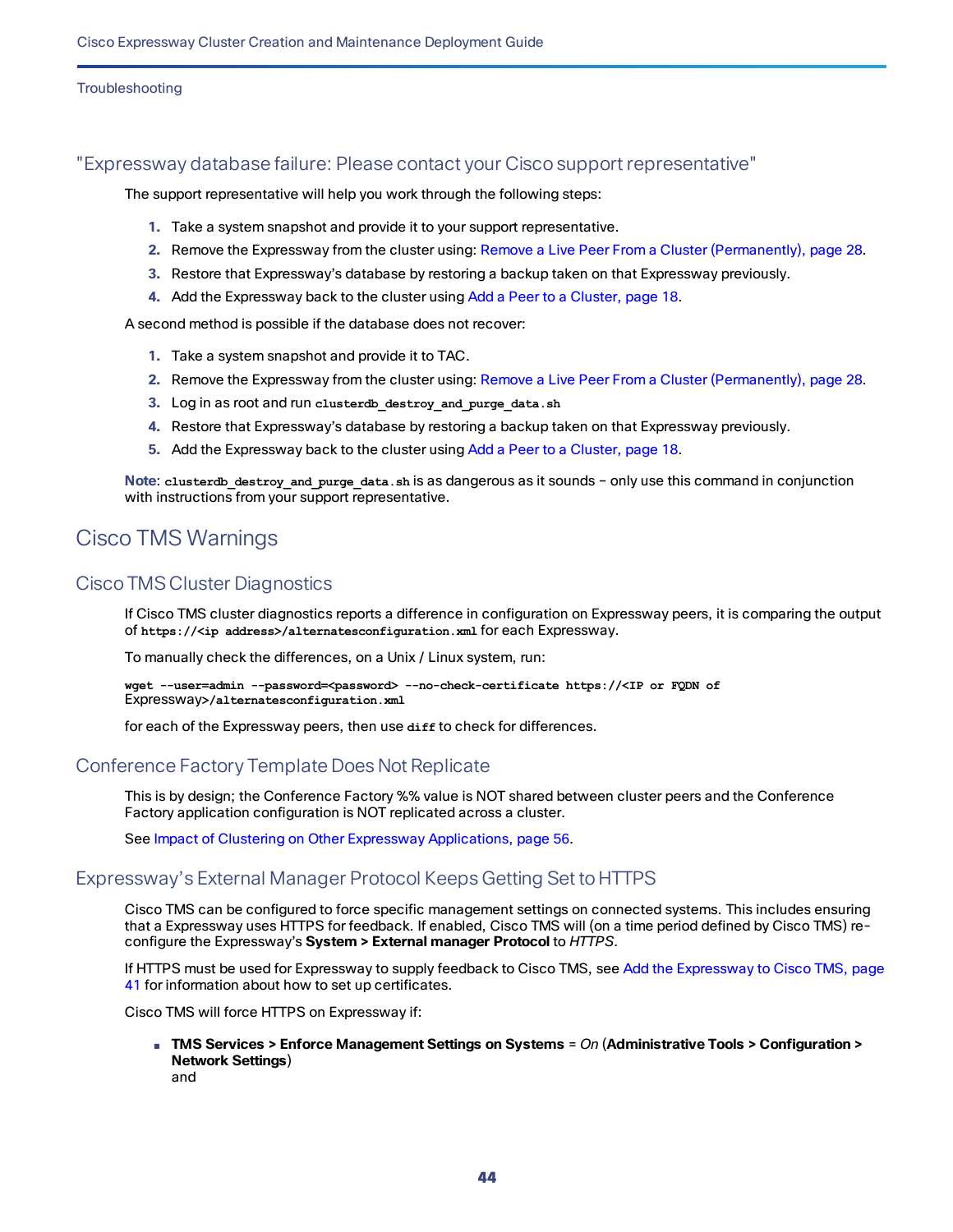■ **Secure-Only Device Communication > Secure-Only Device Communication** = *On* (**Administrative Tools > Configuration > Network Settings**)

Set **Enforce Management Settings on Systems** to *Off* if Cisco TMS does not need to force the management settings.

Set **Secure-Only Device Communication** to *Off* if it is unnecessary for Expressway to provide feedback to Cisco TMS using HTTPS (if HTTP is sufficient).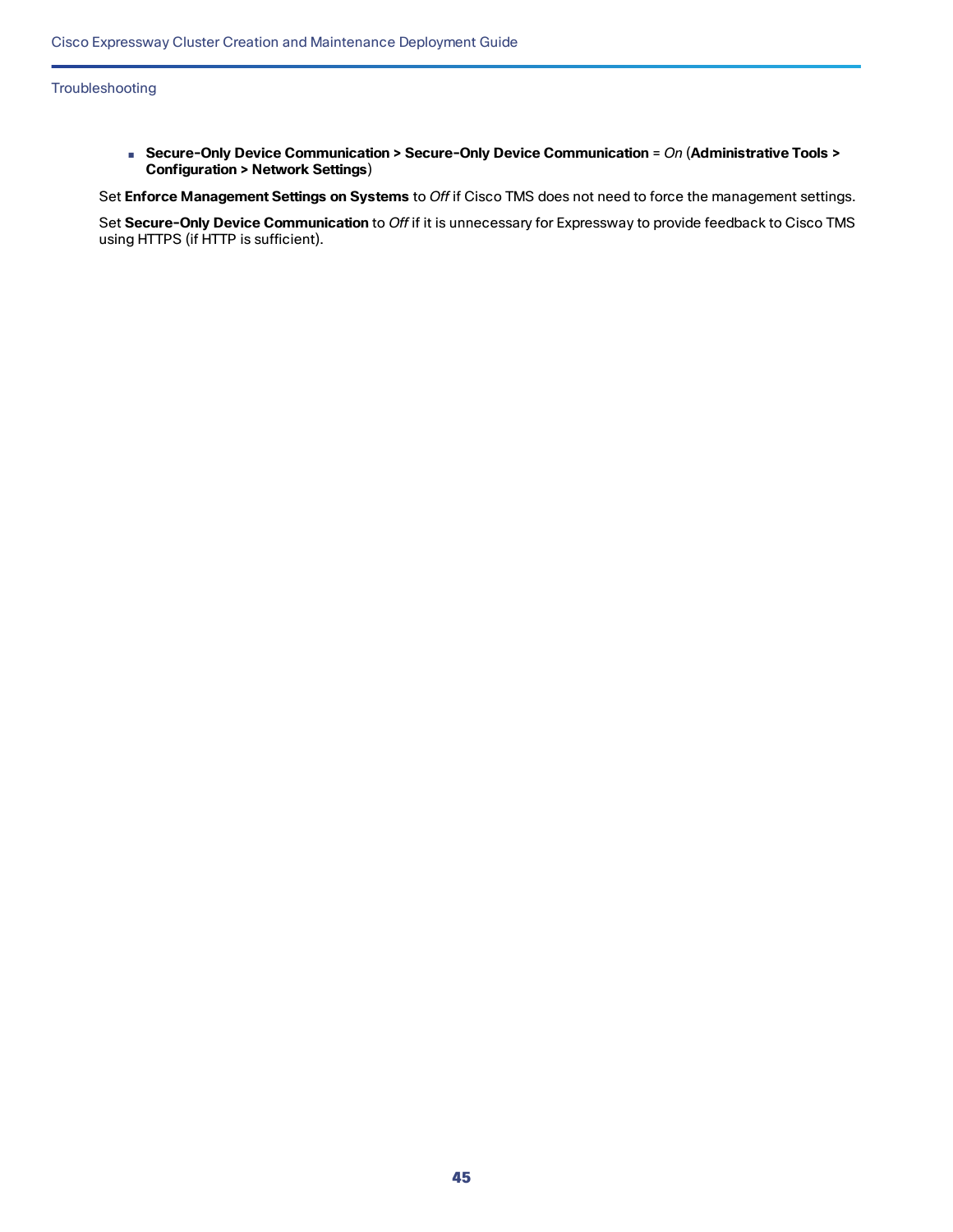# <span id="page-45-0"></span>Reference

| $\blacksquare$ MAPTR Records $\blacksquare$ |  |
|---------------------------------------------|--|
|                                             |  |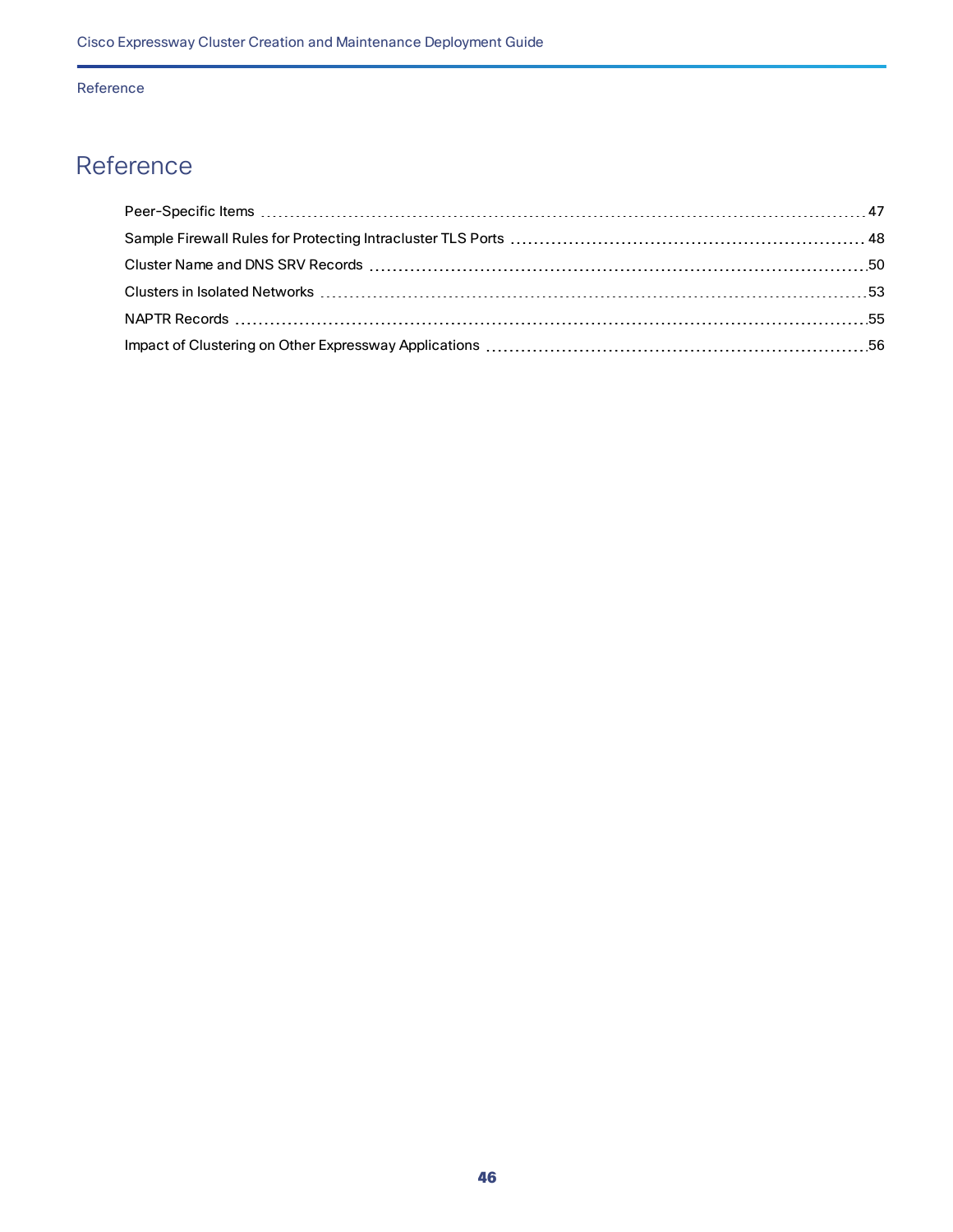# <span id="page-46-0"></span>Peer-Specific Items

Most items of configuration are applied via the primary peer to all peers in a cluster. However, the following items (marked with a  $\dagger$  on the web interface) must be specified separately on each cluster peer.

**Note:** You should not modify configuration data that applies to all peers on any peer other than the primary peer. At best it will result in the changes being overwritten from the primary; at worst it will cause cluster replication to fail.

#### **Cluster configuration (System > Clustering)**

The list of **Peer** *N* **address**es (including the peer's own address) that make up the cluster has to be specified on each peer and they must be identical on each peer.

The **Cluster name**, **Configuration primary**, and **Cluster IP version** must be specified on each peer and must be identical for all peers.

**Note**: If you need to enable cluster address mapping, we recommend forming the cluster on IP addresses first. Then you will only need to add the mappings on one peer.

#### **Ethernet speed (System > Network interfaces > Ethernet)**

The **Ethernet speed** is specific to each peer. Each peer may have slightly different requirements for the connection to their Ethernet switch.

#### **IP configuration (System > Network interfaces > IP)**

LAN configuration is specific to each peer.

- Each peer must have a unique IP address, whether that is an **IPv4 address**, an **IPv6 address**, or both.
- **IP gateway** configuration is peer-specific. Each peer can use a different gateway.

Note that the IP protocol is applied to all peers, because each peer must support the same protocols.

**IP static routes (System > Network interfaces > Static routes)**

Any static routes you add are peer-specific and you may create different routes on different peers if required. If you want all peers in the cluster to be able to use the same static route, you must create the route on each peer.

#### **System name (System > Administration)**

The **System name** must be different for each peer in the cluster.

#### **DNS servers and DNS host name (System > DNS)**

DNS servers are specific to each peer. Each peer can use a different set of DNS servers.

The **System host name** and **Domain name** are specific to each peer.

#### **NTP servers and time zone (System > Time)**

The **NTP servers** are specific to each peer. Each peer may use one or more different NTP servers.

The **Time zone** is specific to each peer. Each peer may have a different local time.

#### **SNMP (System > SNMP)**

SNMP settings are specific to each peer. They can be different for each peer.

#### **Logging (Maintenance > Logging)**

The Event Log and Configuration Log on each peer only report activity for that particular Expressway. The **Log level** and the list of **Remote syslog servers** are specific to each peer. We recommend that you set up a remote syslog server to which the logs of all peers can be sent. This allows you to have a global view of activity across all peers in the cluster.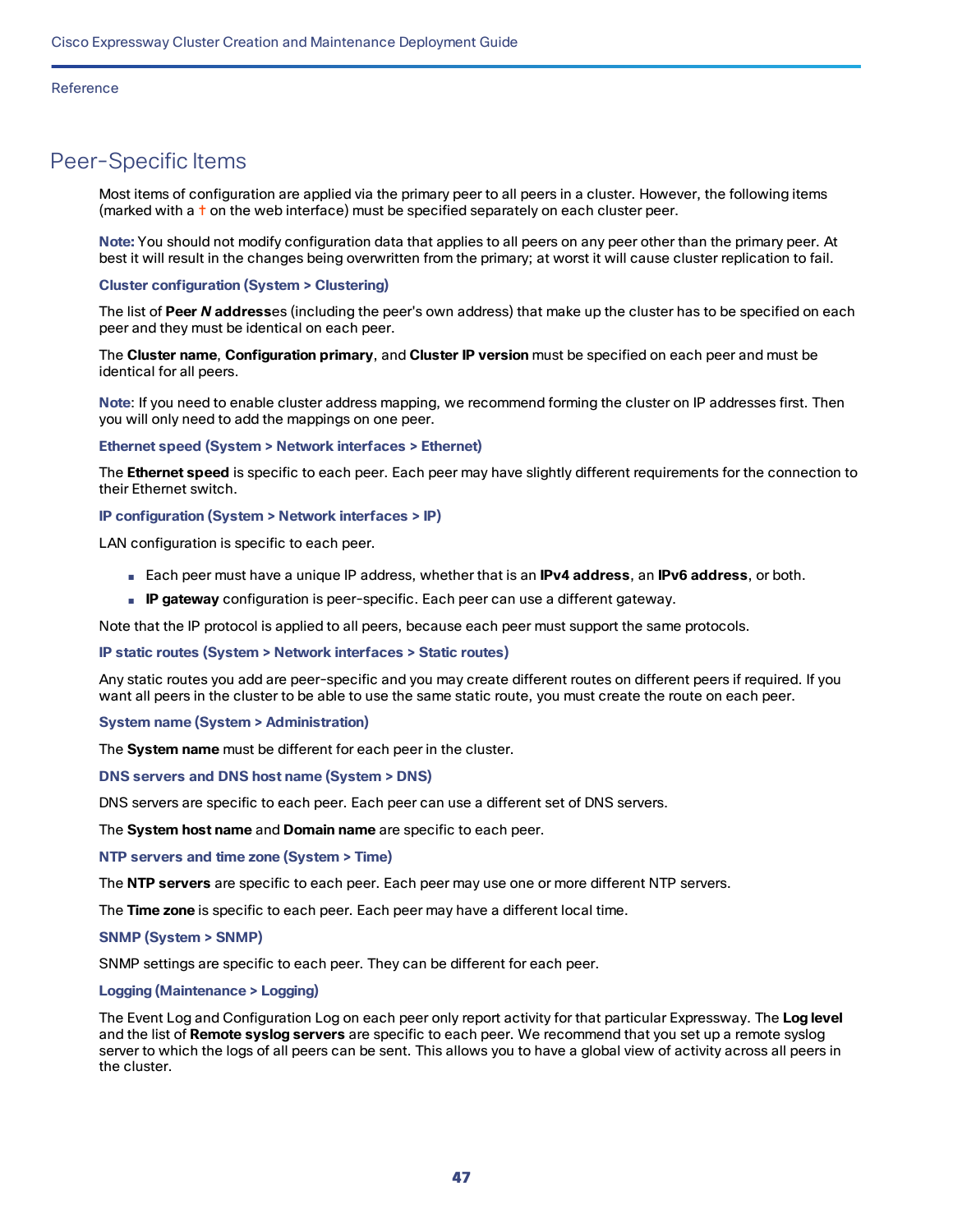#### **Security certificates (Maintenance > Security)**

The trusted CA certificate, server certificate and certificate revocation lists (CRLs) used by the Expressway must be uploaded individually per peer.

#### **Administration access (System > Administration)**

The following system administration access settings are specific to each peer:

- Serial port / console
- SSH service
- Web interface (over HTTPS)
- Redirect HTTP requests to HTTPS
- Automated protection service

#### **Option keys (Maintenance > Option keys)**

Option keys that control features are specific to the peer where they are applied. Option keys that control licenses are pooled for use by the whole cluster.

Each peer must have an identical set of feature option keys installed, which means you must purchase a key for each peer in the cluster.

License option keys can be applied to one or more peers in the cluster, and the sum of the installed licenses is available across the cluster. This license pooling behavior includes the following option keys:

- Expressway: Rich media sessions
- Expressway: Telepresence room systems
- Expressway: Desktop systems
- VCS: Traversal calls
- VCS: Non-traversal calls

**Note:** In some cases a peer will raise an alarm that it has no key to enable licenses the peer needs, even though there are licenses available in the cluster. You can acknowledge and ignore this category of alarm, unless the only peer that has the required licenses is out of service.

**Active Directory Service (Configuration > Authentication > Devices > Active Directory Service)**

When configuring the connection to an Active Directory Service for device authentication, the **NetBIOS machine name (override)**, and domain administrator **Username** and **Password** are specific to each peer.

#### **Conference Factory template (Applications > Conference Factory)**

The template used by the Conference Factory application to route calls to a conferencing server must be unique for each peer in the cluster.

# <span id="page-47-0"></span>Sample Firewall Rules for Protecting Intracluster TLS Ports

To protect your cluster peers against denial-of-service attacks, we encourage you to use the Expressway's in-built firewall rules to filter all TCP access to the clustering ports.

On each peer:

- **1.** Go to **System > Protection > Firewall rules > Configuration**.
- **2.** Add a rule to drop TCP connections to ports 4371 and 4372, for all IP addresses in the appropriate (IPv4 or IPv6) range.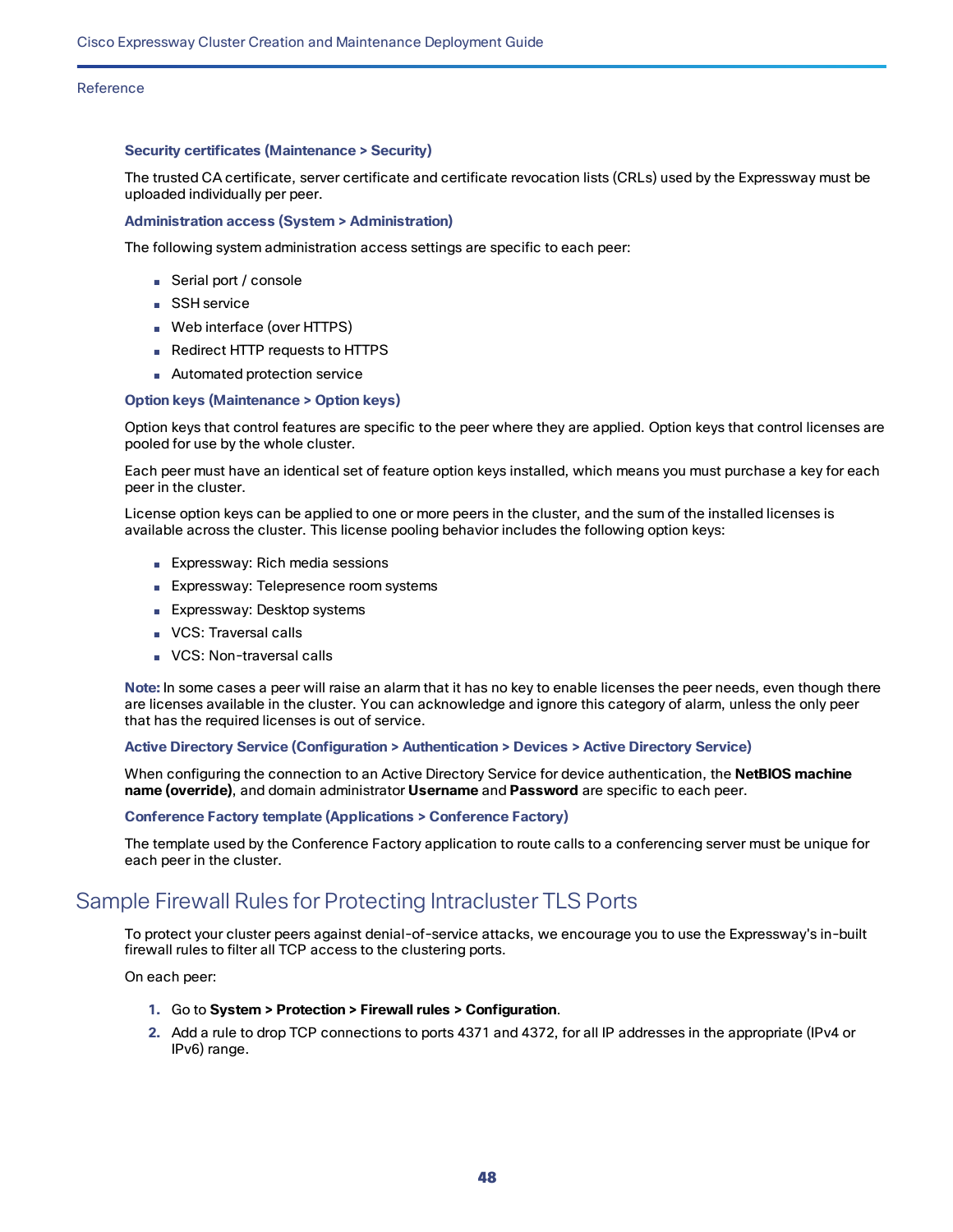**3.** Add lower priority rules, one for each of the other peers' IP addresses, that allow TCP connections to those ports.

(Lower numbered rules are implemented before higher numbered rules.)

**4.** Activate the firewall rules.

#### Figure 2 Creating a custom rule to allow a specific peer to connect to this peer's clustering ports

### **Firewall rules configuration**

| Configuration |                                                                          |
|---------------|--------------------------------------------------------------------------|
| Priority      | (i)<br>21<br>$\frac{d\mathbf{r}}{d\mathbf{r}}$                           |
| IP address    | (i)<br>$\overline{\phantom{0}}$ .24<br>$\frac{d\mathbf{r}}{d\mathbf{r}}$ |
| Prefix length | (i)<br>32<br>$\frac{d\mathbf{r}}{d\mathbf{r}}$                           |
| Address range | $.24 - 24$                                                               |
| Service       | $\bullet$ (i)<br>Custom                                                  |
| Transport     | $\bullet$ (i)<br><b>TCP</b>                                              |
| Start port    | (i)<br>$\star$ 4371                                                      |
| End port      | (i)<br>$* 4372$                                                          |
| Action        | $\bullet$ (i)<br>Allow                                                   |
| Description   | (i)<br>Allow TCP from peer 4                                             |
|               |                                                                          |

Create firewall rule Cancel

#### **Figure 3 Example list of rules, showing recommended priority order**

|            | <b>Firewall rules configuration</b><br>You are here: System ▶ Protection ▶ Firewall rules ▶ Configuration                                        |                  |                               |                                                            |        |            |      |      |                             |                                             |           |              |                |
|------------|--------------------------------------------------------------------------------------------------------------------------------------------------|------------------|-------------------------------|------------------------------------------------------------|--------|------------|------|------|-----------------------------|---------------------------------------------|-----------|--------------|----------------|
| $\Box$     | Firewall rules activated: Activated Access Control configuration. The system access control lists have been updated with the latest settings.    |                  |                               |                                                            |        |            |      |      |                             |                                             |           |              |                |
| Records: 3 |                                                                                                                                                  |                  |                               |                                                            |        |            |      |      |                             |                                             |           |              | Page 1 of 1    |
|            |                                                                                                                                                  |                  | Priority Interface IP address | Prefix length Service Transport Start port End port Action |        |            |      |      |                             | <b>Description</b>                          | Rearrange | <b>State</b> | <b>Actions</b> |
|            | 10                                                                                                                                               | LAN <sub>1</sub> | 0000                          | $\Omega$                                                   | Custom | <b>TCP</b> | 4371 | 4372 | $\times$ Drop               | Block all inbound TCP to clustering ports   |           | Active       | View/Edit      |
|            | 18                                                                                                                                               | LAN <sub>1</sub> |                               | 32                                                         | Custom | <b>TCP</b> | 4371 | 4372 | $\blacktriangleright$ Allow | Allow peer 2 inbound clustering connections | $+1$      | Active       | View/Edit      |
|            | 19                                                                                                                                               | LAN <sub>1</sub> | 10.50                         | 32                                                         | Custom | <b>TCP</b> | 4371 | 4372 | $\blacktriangleright$ Allow | Allow peer 3 inbound clustering connections |           | Active       | View/Edit      |
| <b>New</b> | Firewall rules are applied in priority order, with 1 being the highest priority<br>Select all<br>Activate firewall rules<br>Unselect a<br>Delete |                  |                               |                                                            |        |            |      |      |                             |                                             |           |              |                |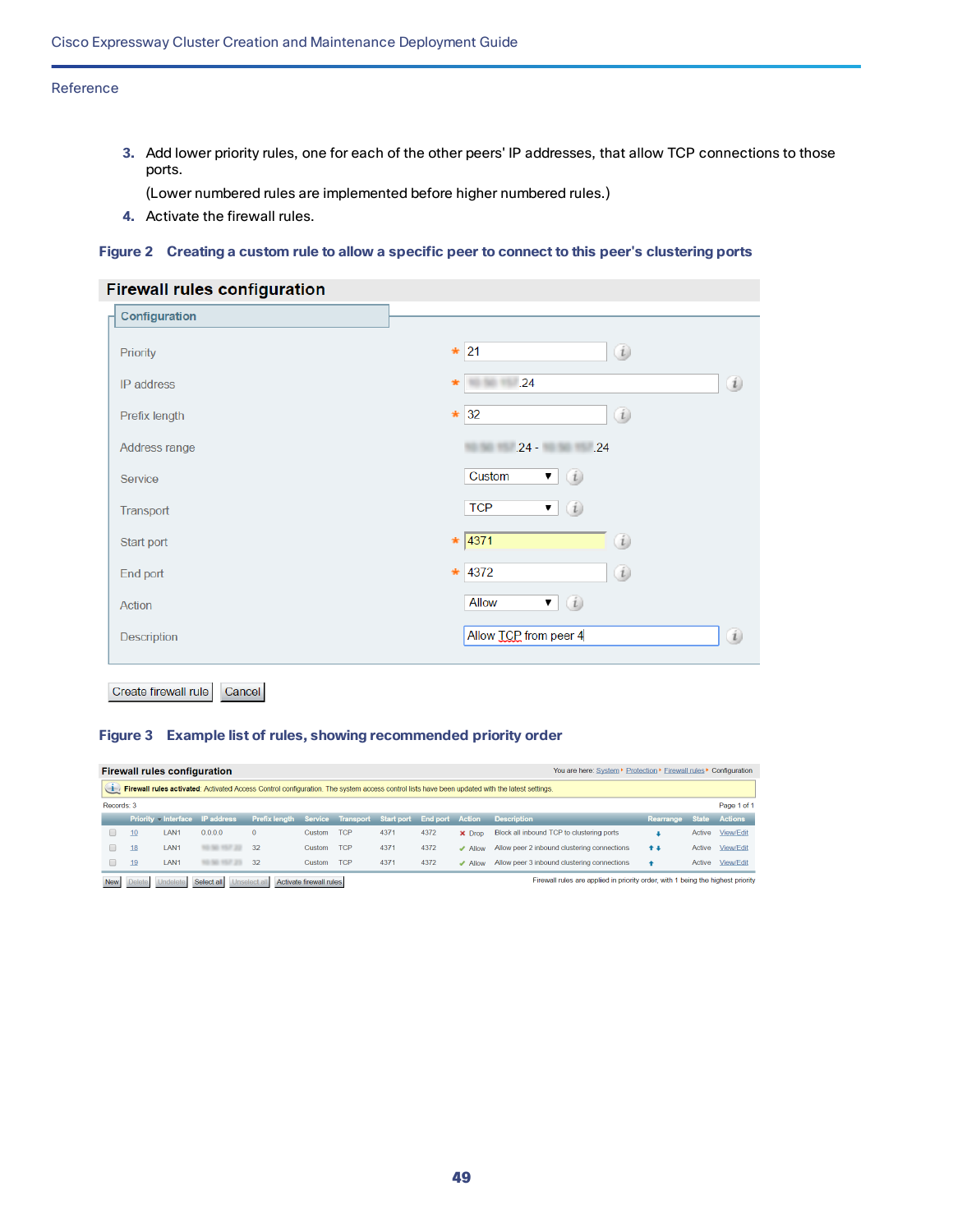# <span id="page-49-0"></span>Cluster Name and DNS SRV Records

Using DNS SRV to convert a domain to an IP address has a number of benefits:

- The structure of the lookup includes service type and protocol as well as the domain, so that a common domain can be used to reference multiple different services which are hosted on different machines (e.g. HTTP, SIP, H.323).
- The DNS SRV response includes priority and weighting values which allow the specification of primary, secondary, tertiary etc groups of servers, and within each priority group, the weighting defines the proportion of accesses that should use each server.
- As the DNS SRV response contains details about priorities and weights of multiple servers, the receiving device can use a single lookup to search for an in-service server (where some servers are inaccessible) without the need to repeatedly query the DNS server. (This is in contrast to using round robin DNS which does require repeated lookups into the DNS server if initial servers are found to be inaccessible.)

The generic format of a DNS SRV query is:

■ \_service.\_protocol.<fully.qualified.domain>

The DNS SRV response is a set of records in the format:

■ \_service.\_ protocol.<fully.qualified.domain>. TTL Class SRV Priority Weight Port Target where Target is an A-record defining the destination.

Further details on DNS SRV can be found in *Expressway Administrator Guide* and *RFC 2782*.

## DNS SRV Configuration for Mobile and Remote Access

This section summarizes the public (external) and local (internal) DNS requirements. For more information, see the *Cisco Jabber Planning Guide* (for your version) on the Jabber Install and [Upgrade](http://www.cisco.com/c/en/us/support/unified-communications/jabber-windows/products-installation-guides-list.html) Guides page.

#### **Public DNS**

The public (external) DNS must be configured with **\_collab-edge.\_tls.<domain>** SRV records so that endpoints can discover the Expressway-Es to use for Mobile and Remote Access. SIP service records are also required (for general deployment, not specifically for Mobile and Remote Access). For example, for a cluster of 2 Expressway-E systems:

| Domain      | Service     | Protocol | Priority | Weight | Port | <b>Target host</b> |
|-------------|-------------|----------|----------|--------|------|--------------------|
| example.com | collab-edge | tls      | 10       | 10     | 8443 | expe1.example.com  |
| example.com | collab-edge | tls      | 10       | 10     | 8443 | expe2.example.com  |
| example.com | sips        | tcp      | 10       | 10     | 5061 | vcse1.example.com  |
| example.com | sips        | tcp      | 10       | 10     | 5061 | vcse2.example.com  |

#### **Local DNS**

The local (internal) DNS requires **\_cisco-uds.\_tcp.<domain>** SRV records. For example:

| Domain      | Service   | Protocol | Priority | Weight | Port | <b>Target host</b>      |
|-------------|-----------|----------|----------|--------|------|-------------------------|
| example.com | cisco-uds | tcp      | 10       | 10     | 8443 | cucmserver1.example.com |
| example.com | cisco-uds | tcp      | 10       | 10     | 8443 | cucmserver2.example.com |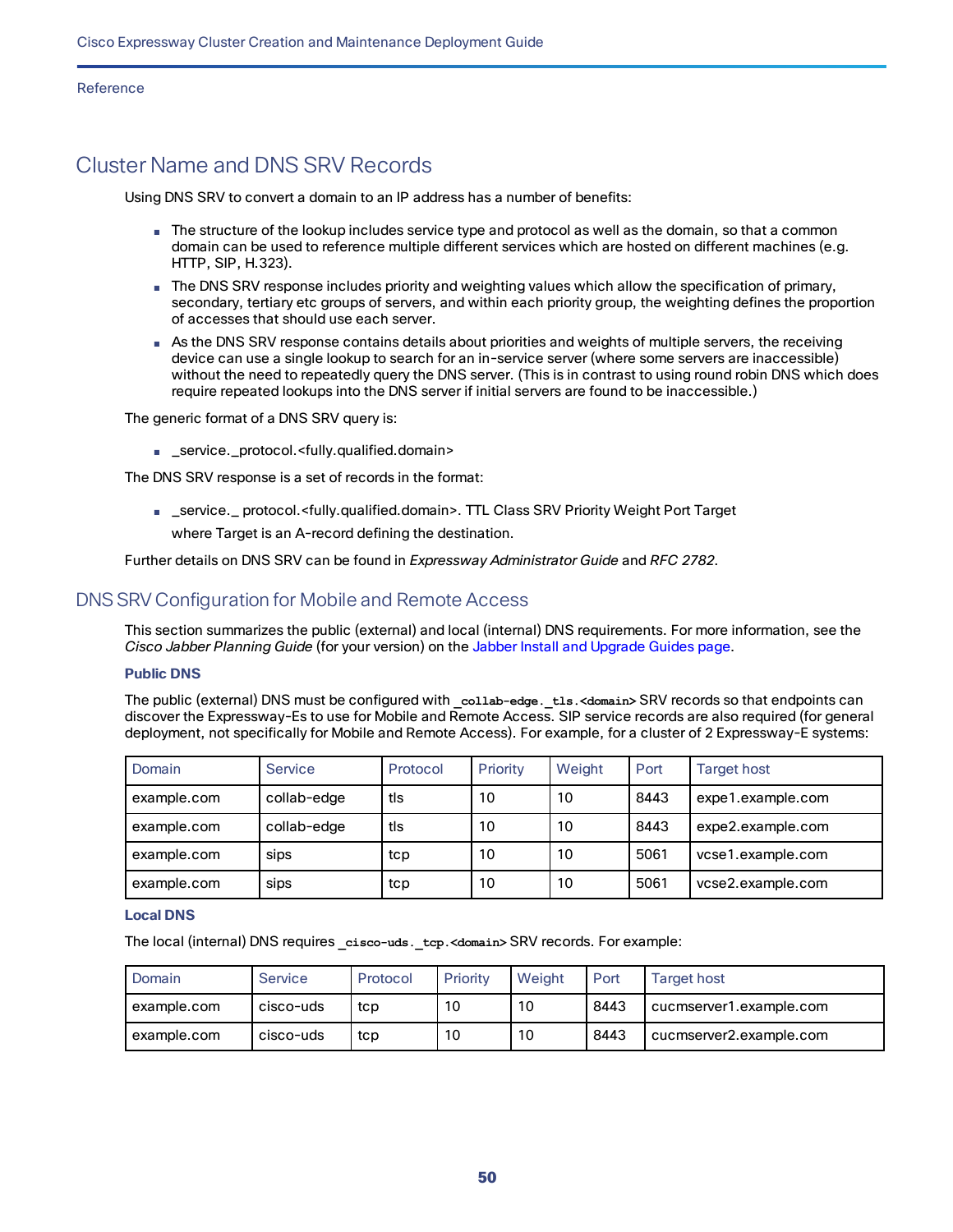#### **Notes:**

- **Important! From version X8.8 onward, you must create forward and reverse DNS entries for all Expressway-E systems, so that systems making TLS connections to them can resolve their FQDNs and validate their certificates.**
- Ensure that the **cisco-uds** SRV records are NOT resolvable outside of the internal network, otherwise the Jabber client will not start Mobile and Remote Access negotiation via the Expressway-E.
- You must create internal DNS records, for both forward and reverse lookups, for all Unified Communications nodes used with Mobile and Remote Access. This allows Expressway-C to find the nodes when IP addresses or hostnames are used instead of FQDNs.

### DNS SRV Configuration for Video Conferencing

The format of DNS SRV queries for sip (RFC 3263) and H.323 used by Expressway are:

- \_sips.\_tcp.<fully.qualified.domain>
- \_sip.\_tcp.<fully.qualified.domain>
- \_sip.\_udp.<fully.qualified.domain> not recommended for video calls, only use for audio-only calls
- \_h323ls.\_udp.<fully.qualified.domain> for UDP location (RAS) signaling, such as LRQ
- \_h323cs.\_tcp.<fully.qualified.domain> for H.323 call signaling

The format of DNS SRV queries for sip (RFC 3263) and H.323 typically used by an endpoint are:

- \_sips.\_tcp.<fully.qualified.domain>
- \_sip.\_tcp.<fully.qualified.domain>
- \_sip.\_udp.<fully.qualified.domain> not recommended for video calls, only use for audio-only calls
- \_h323ls.\_udp.<fully.qualified.domain> for UDP location (RAS) signaling, such as LRQ
- \_h323cs.\_tcp.<fully.qualified.domain> for H.323 call signaling
- \_h323rs.\_udp.<fully.qualified.domain> for H.323 registrations

UDP is not a recommended transport medium for video signaling; SIP messaging for video system is too large to be reliably carried on datagram-based (rather than stream-based) transports.

The Expressway **Cluster name** (configured on the **System > Clustering** page) should be an FQDN, where the domain part is the domain used for the SRV records which point to that Expressway cluster.

#### **Example**

DNS SRV records for 2 peers of an Expressway-E cluster for example.com

where:

- FQDN of Expressway-E peer 1: expe1.example.com
- FQDN of Expressway-E peer 2: expe2.example.com
- FQDN of Expressway-E cluster: cluster.example.com

**\_sips.\_tcp.example.com. 86400 IN SRV 1 1 5061 expe1.example.com. \_sips.\_tcp.example.com. 86400 IN SRV 1 1 5061 expe2.example.com.**

**\_sip.\_tcp.example.com. 86400 IN SRV 1 1 5060 expe1.example.com. \_sip.\_tcp.example.com. 86400 IN SRV 1 1 5060 expe2.example.com.**

**\_h323ls.\_udp.example.com. 86400 IN SRV 1 1 1719 expe1.example.com. \_h323ls.\_udp.example.com. 86400 IN SRV 1 1 1719 expe2.example.com.**

**\_h323cs.\_tcp.example.com. 86400 IN SRV 1 1 1720 expe1.example.com. \_h323cs.\_tcp.example.com. 86400 IN SRV 1 1 1720 expe2.example.com.**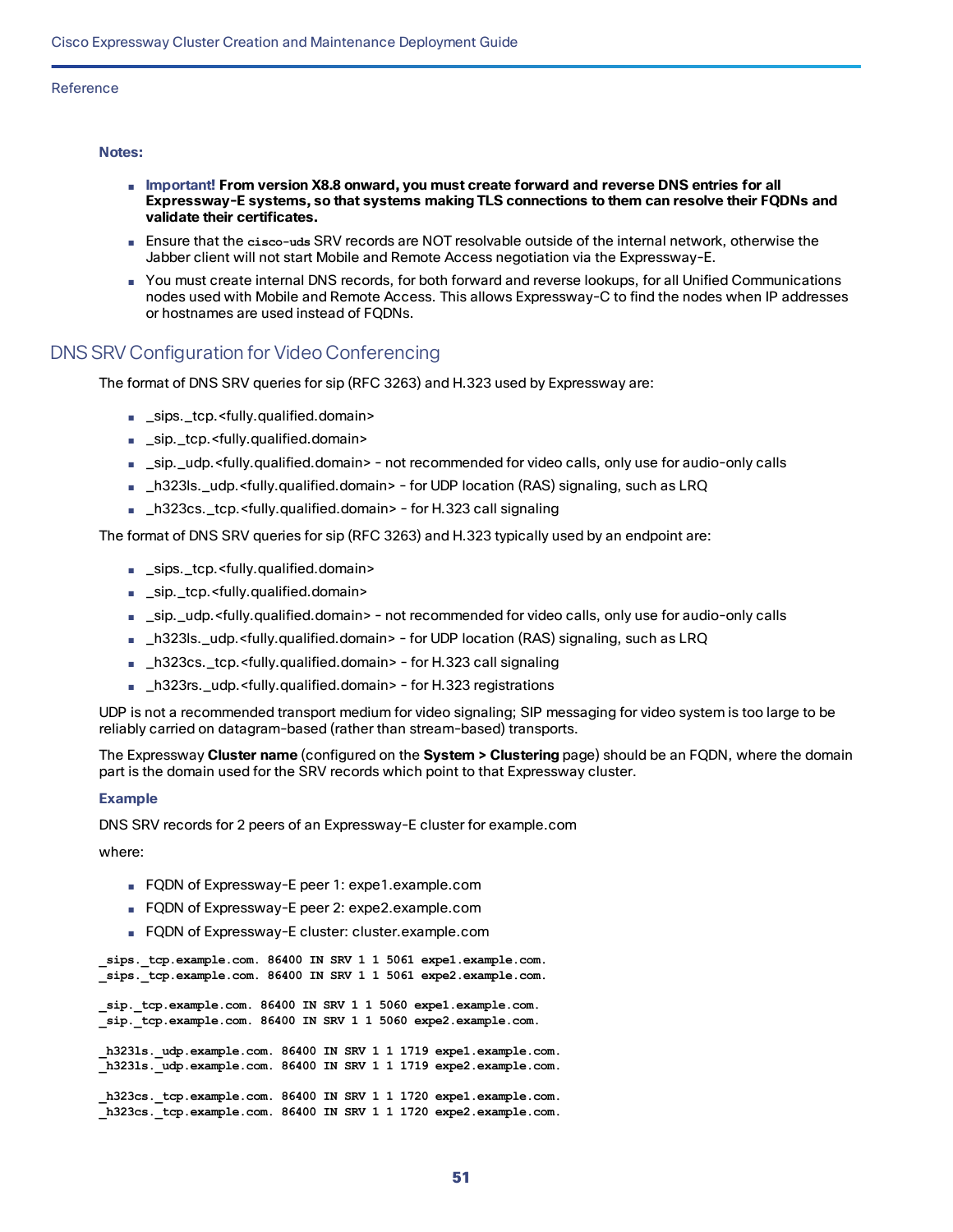```
_h323rs._udp.example.com. 86400 IN SRV 1 1 1719 expe1.example.com.
_h323rs._udp.example.com. 86400 IN SRV 1 1 1719 expe2.example.com.
Notes:
```
- Priorities are all the same. Only use different priorities if you have different clusters allowing failover from one primary cluster to another (secondary) cluster. In that case the primary cluster peers should have one value and the other (secondary) cluster peers should have a larger value.
- Weights should be the same so that there is equal use of each peer.

### Checking DNS SRV Settings

#### **Check DNS SRV connectivity from Expressway**

- **1.** Go to **Maintenance > Tools > Network utilities > Connectivity Test**
- **2.** Enter a **Service Record Domain** you want to query, for example, **call.ciscospark.com**.
- **3.** Enter the **Service Record Protocols** you want to test, for example, **\_sips.\_tcp**.

Use commas to delimit multiple protocols, for example, **\_sip.\_tcp,\_sips.\_tcp**.

**4.** Click **Run**.

The Expressway queries DNS for SRV records comprised of the service, protocol and domain combinations, for example: **\_sip.\_tcp.call.ciscospark.com** and **\_sips.\_tcp.call.ciscospark.com**.

By default the system will submit the query to all of the system's default DNS servers (**System > DNS**).

#### **Use DNS lookup tool on Expressway**

- **1.** Go to **Maintenance > Tools > Network utilities > DNS lookup**.
- **2.** Enter the SRV path in the **Host** field.
- **3.** Click **Lookup**.

| DNS lookup                              | You are here: Maintenance ▶ Tools ▶ Network utilities ▶ DNS lookup |
|-----------------------------------------|--------------------------------------------------------------------|
| <b>DNS lookup</b>                       |                                                                    |
| Host                                    |                                                                    |
| Query type                              | $\bullet$ (i)<br>All                                               |
| Check against the following DNS servers | $ (i)$<br>All                                                      |

Lookup

#### **nslookup**

```
nslookup -query=SRV _sip._tcp.example.com
```
**Dig**

**dig \_sip.\_tcp.example.com SRV**

```
; <<>> DiG 9.4.1 <<>> _sip._tcp.example.com SRV
;; global options: printcmd
;; Got answer:
;; ->>HEADER<<- opcode: QUERY, status: NOERROR, id: 44952
;; flags: qr rd ra; QUERY: 1, ANSWER: 2, AUTHORITY: 2, ADDITIONAL: 4
;; QUESTION SECTION:
;_sip._tcp.example.com. IN SRV
;; ANSWER SECTION:
_sip._tcp.example.com. 1183 IN SRV 1 0 5060 expe1.example.com.
```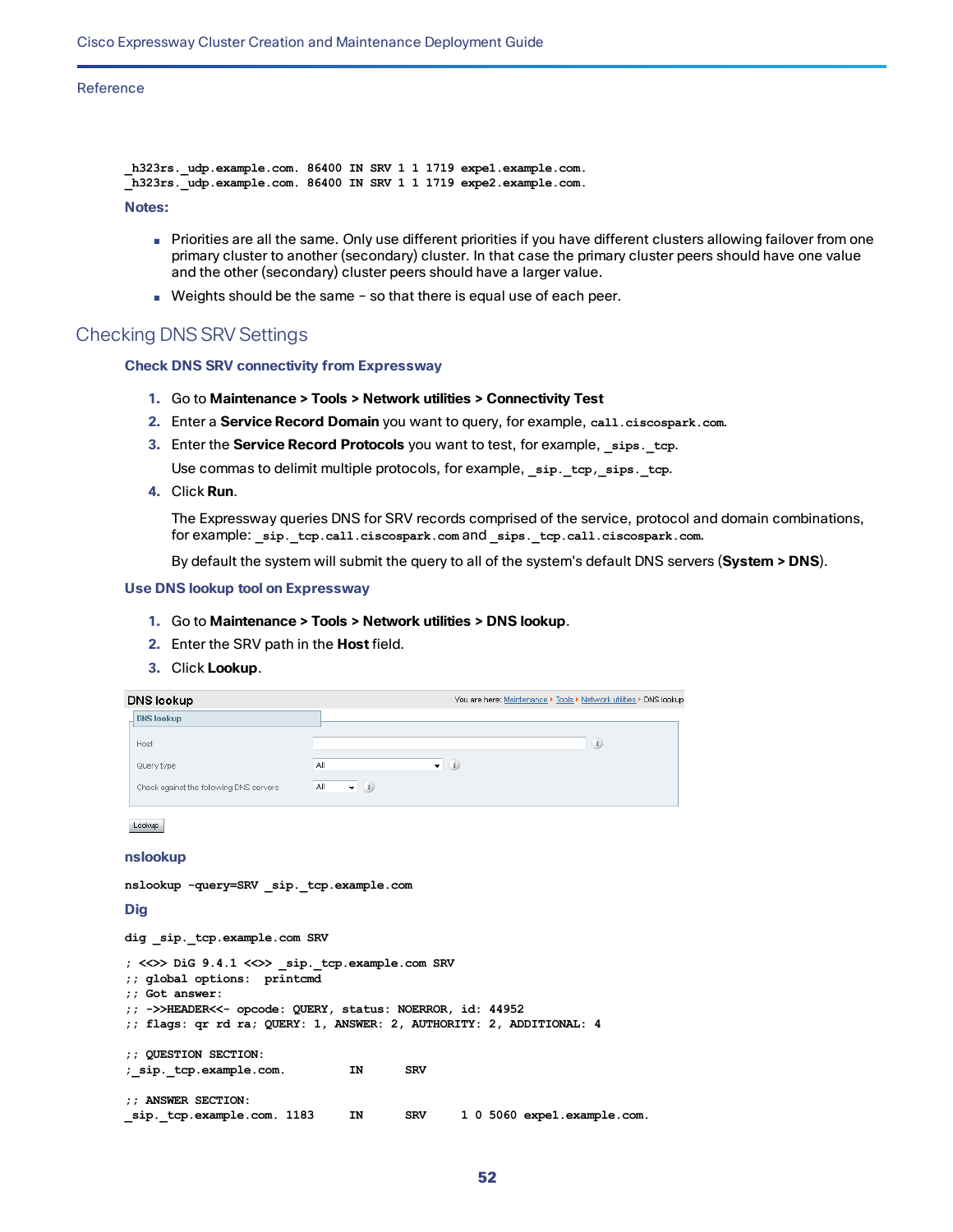| sip. tcp.example.com. 1183            |       | ΙN | <b>SRV</b> | 1 0 5060 expe2.example.com. |
|---------------------------------------|-------|----|------------|-----------------------------|
| <b>AUTHORITY SECTION:</b><br>$\cdots$ |       |    |            |                             |
| example.com.                          | 87450 | ΙN | NS         | ns1.mydyndns.org.           |
| example.com.                          | 87450 | ΙN | NS         | ns2.mydyndns.org.           |
| ADDITIONAL SECTION:                   |       |    |            |                             |
| expel.example.com.                    | 1536  | ΙN | А          | 194.73.59.53                |
| expe2.example.com.                    | 1376  | ΙN | A          | 194.73.59.54                |
| ns1.mydyndns.org.                     | 75    | ΙN | А          | 204.13.248.76               |
| ns2.mydyndns.org.                     | 10037 | ΙN | A          | 204.13.249.76               |
|                                       |       |    |            |                             |

**;; Query time: 0 msec**

**~ #**

# <span id="page-52-0"></span>Clusters in Isolated Networks

**Note**: The background information in this appendix is valid, but the issue and workaround described have been invalidated by a fix in X8.9.2. That fix allows privately mapping peer FQDNs to peer IP addresses, instead of using the IP addresses returned by DNS lookup.

As of X8.8, Expressway peers use TLS to communicate with each other. You have the option of permissive TLS - the certificates are not verified - or enforced TLS where the certificates are verified.

In the latter case, each peer will need to DNS look up the common name (CN), and perhaps also subject alternate names (SANs), that they read from their peers' certificates. They compare the returned IP addresses against the IP addresses that gave them the certificates and if they match, the connection is authenticated.

In isolated networks, the peers will not typically be able to reach the internal DNS servers, because that would require unsolicited inbound requests. In a dual-NIC setup, you probably also don't want to put the peers' private IP addresses into the public DNS.

The issue is compounded by not being able to use IP addresses as common names or subject alternate names on server certificates: certificate authorities do not advocate this and probably will not issue such certificates.

#### **Expressway-E peers have dual NICs, with no static NAT**

You can enforce TLS between cluster peers:

- **1.** Enter public DNS servers on the DNS configuration of each peer.
- **2.** Choose which of the LAN interfaces will take the public facing address.
- **3.** Configure the public DNS to resolve each peer's FQDN to its public IP address.
- **4.** Populate the CN of all peer certificates with the same cluster FQDN, and populating each peer certificate's SAN with that peer's FQDN.
- **5.** Enter the cluster FQDN and peer FQDNs on the clustering configuration page and set the **TLS verification mode** to *Enforce*.

The peers will now use the public DNS to verify each others' identities, as presented on their certificates.

#### **Expressway-E peers have dual NICs, with static NAT enabled**

In addition to its private IP address in the isolated network, you can give one of the NICs a public IP address that translates to its private address. In this case, you cannot use FQDNs to form the cluster.

This is because the public DNS record for each peer's FQDN would match its translated (public) IP address, but the peers would see each other's private addresses when swapping certificates. The mismatch between IP addresses would prevent the TLS connection being established, and the cluster would not form.

To form the cluster: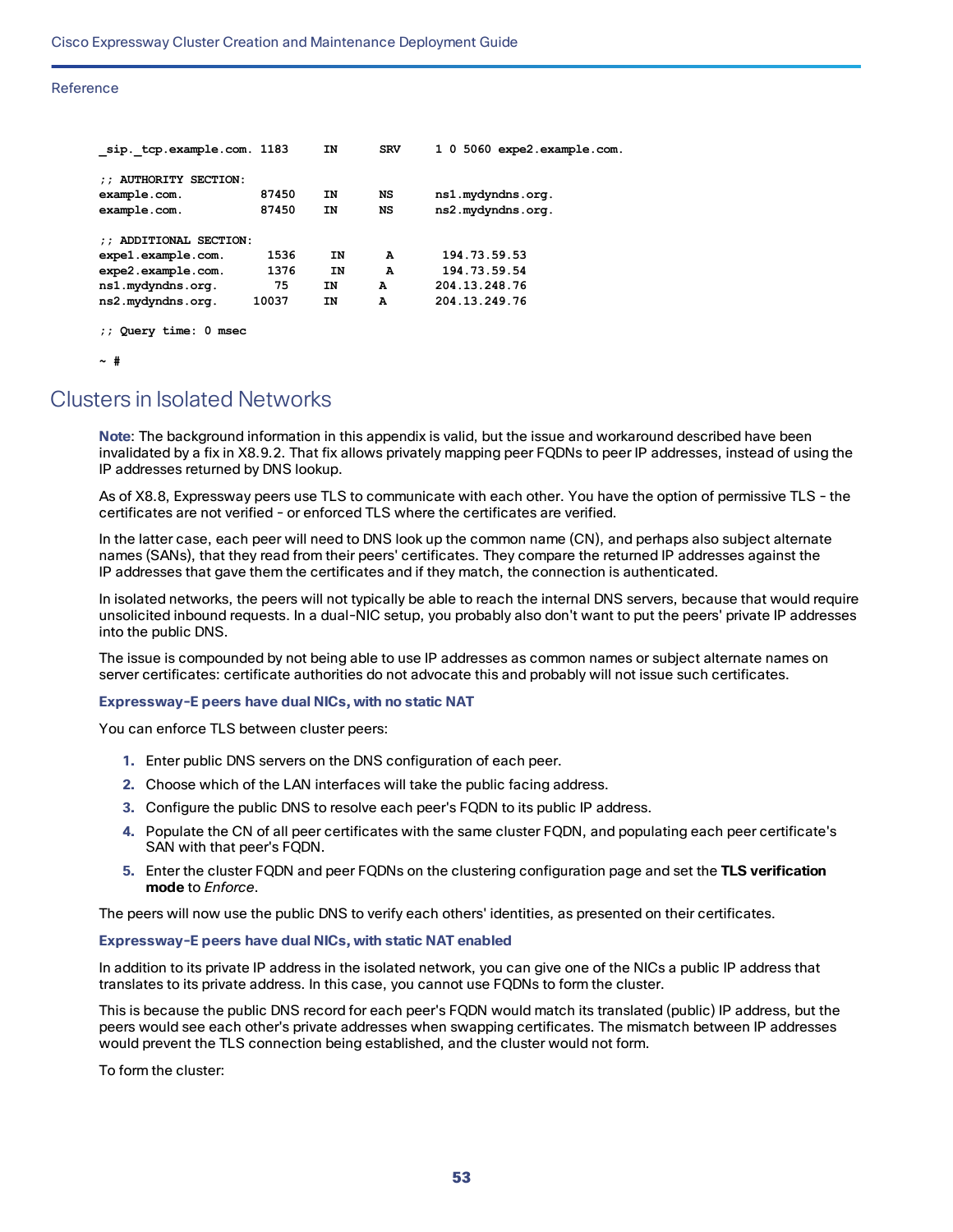- **1.** Enter public DNS servers on the DNS configuration of each peer.
- **2.** Choose which of the LAN interfaces on each peer will have static NAT enabled.
- **3.** Enter the private IP addresses of the other LAN interfaces on the clustering configuration pages, and set the TLS mode to Permissive.

The peers will now use the private IP addresses to form the cluster, but will not check the contents of the certificates against the DNS records.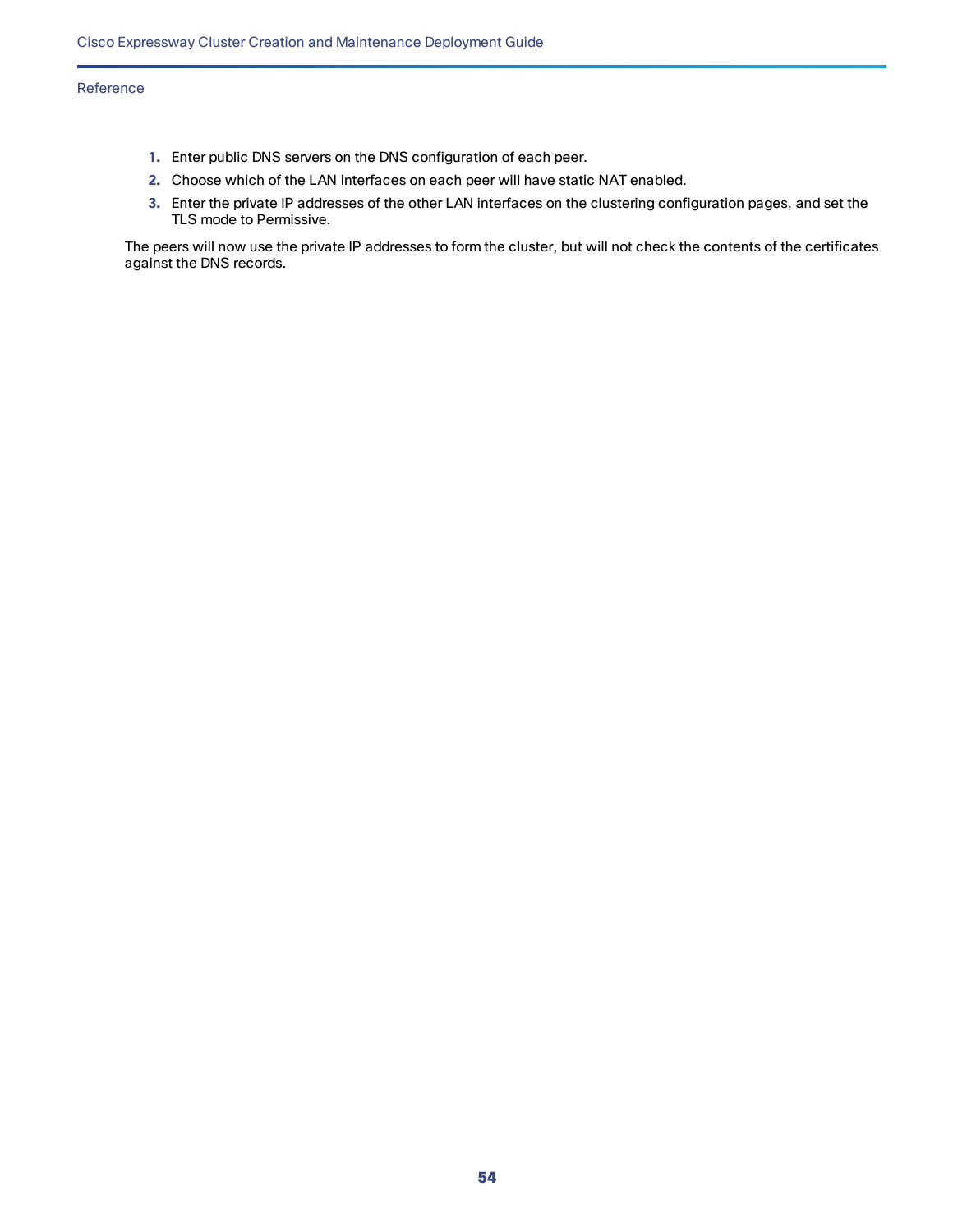# <span id="page-54-0"></span>NAPTR Records

NAPTR records are typically used to specify various methods to connect to a destination URI, for example by email, by SIP, by H.323. They can also be used to specify the priority to use for those connection types, for example to use SIP TLS in preference over using SIP TCP or SIP UDP.

NAPTR records are also used in ENUM, when converting a telephone number into a dialable URI. (For further details on ENUM see *ENUM Dialing on [Expressway](http://www.cisco.com/en/US/products/ps11337/products_installation_and_configuration_guides_list.html) Deployment Guide*).

### NAPTR Record Format

Example: SIP access to example.com, and for enum lookups for 557120, 557121, and 557122.

\$ORIGIN example.com.

| ΤN | <b>NAPTR</b>                          | 10 | 100 | "s"   | "SIPS+D2T" | $\bf{H}$<br>sips. tcp.example.com.                                   |
|----|---------------------------------------|----|-----|-------|------------|----------------------------------------------------------------------|
| IN | <b>NAPTR</b>                          | 12 | 100 | "s"   | "SIP+D2T"  | H H<br>sip. tcp.example.com.                                         |
| ΤN | <b>NAPTR</b>                          | 14 | 100 | "s"   | "SIP+D2U"  | H H<br>sip. udp.example.com.                                         |
|    | SORIGIN www.example.com.              |    |     |       |            |                                                                      |
| ΙN | <b>NAPTR</b>                          | 10 | 100 | "s"   | "http+I2R" | H H<br>http. tcp.example.com.                                        |
| IN | <b>NAPTR</b>                          | 10 | 100 | "s"   | "ftp+I2R"  | 11 II<br>ftp. tcp.example.com.                                       |
|    | SORIGIN 0.2.1.7.5.5.enum.lookup.com.  |    |     |       |            |                                                                      |
| ΙN | <b>NAPTR</b>                          | 10 | 100 | "u"   | "E2U+sip"  | "!^.*\$!john.smith@tandberg.com!"                                    |
| ΙN | <b>NAPTR</b>                          | 12 | 100 | "u"   | "E2U+h323" | "!^.*\$!john.smith@tandberg.com!"                                    |
| IN | <b>NAPTR</b>                          | 10 | 100 | יי טי |            | "mailto+E2U" "!^.*\$!mailto:john.smith@tandberg.com!"                |
|    | \$ORIGIN 1.2.1.7.5.5.enum.lookup.com. |    |     |       |            |                                                                      |
| ΙN | <b>NAPTR</b>                          | 10 | 100 | "u"   | "E2U+sip"  | "!^.*\$!mary.jones@tandberg.com!"                                    |
|    | SORIGIN 2.2.1.7.5.5.enum.lookup.com.  |    |     |       |            |                                                                      |
| ΤN | <b>NAPTR</b>                          | 10 | 100 | "u"   | "E2U+h323" | "!^.*\$!peter.archibald@myco.com!"                                   |
|    | $IN = Internet routine$               |    |     |       |            |                                                                      |
|    | $NAPTR = record type$                 |    |     |       |            |                                                                      |
|    |                                       |    |     |       |            | $10 = \text{order value}$ (use lowest order value first)             |
|    |                                       |    |     |       |            | 100 = preference value if multiple entries have the same order value |
|    |                                       |    |     |       |            | "u" = the result is a routable URI                                   |
|    |                                       |    |     |       |            | " $s$ " = the result is a DNS SRV record                             |
|    |                                       |    |     |       |            | "a" = the result is an 'A'or 'AAAA' record                           |
|    |                                       |    |     |       |            | "E2U+sip" to make SIP call                                           |
|    |                                       |    |     |       |            | "E2U+h323" to make h.323 call                                        |
|    |                                       |    |     |       |            | Regular expression:                                                  |
|    |                                       |    |     |       |            | $! =$ delimiter                                                      |
|    |                                       |    |     |       |            | "" = no expression used                                              |
|    |                                       |    |     |       |            | usual Regex expressions can be used                                  |
|    |                                       |    |     |       |            | Replace field; $=$ not used                                          |

# **Looking up an ENUM NAPTR record dig 4.3.7.8.enum4.example.com. NAPTR**

**; <<>> ;; global options: printcmd ;; Got answer: ;; ->>HEADER<<- opcode: QUERY, status: NOERROR, id: 38428 ;; flags: qr aa rd ra; QUERY: 1, ANSWER: 2, AUTHORITY: 1, ADDITIONAL: 2 ;; QUESTION SECTION: ;4.3.7.8.enum4.example.com. IN NAPTR**

**;; ANSWER SECTION:**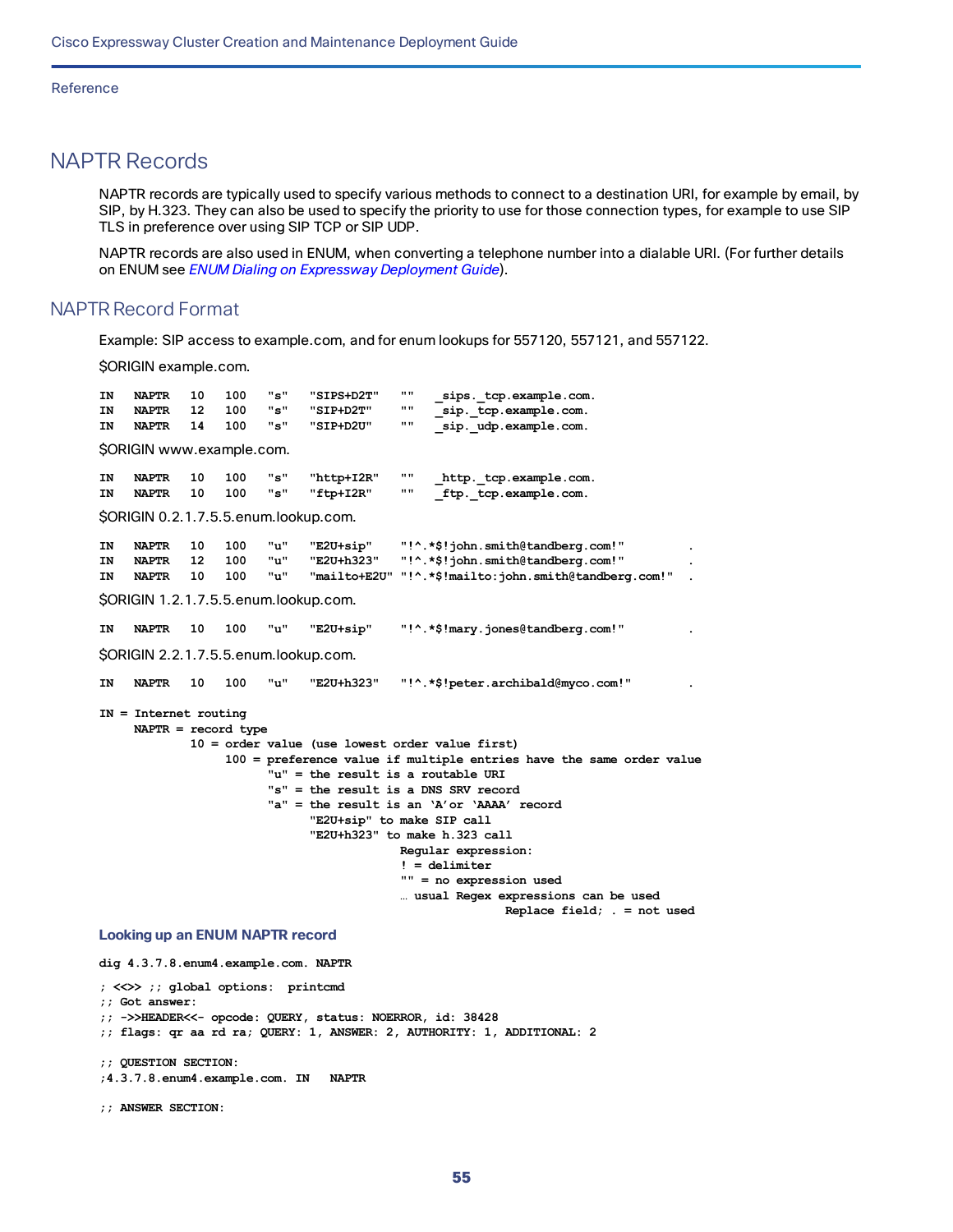```
4.3.7.8.enum4.example.com. 60 IN NAPTR 10 100 "u" "E2U+sip" "!^.*$!bob@example.com!" .
4.3.7.8.enum4.example.com. 60 IN NAPTR 10 100 "u" "E2U+h323" "!^.*$!bob@example.com!" .
;; AUTHORITY SECTION:
enum4.example.com. 60 IN NS int-server1.example.com.
;; ADDITIONAL SECTION:
int-server1.example.com. 3600 IN A 10.44.9.144
int-server1.example.com. 3600 IN AAAA 3ffe:80ee:3706::9:144
```
**;; Query time: 0 msec**

#### **Looking up a domain NAPTR record**

**~ # dig -t NAPTR example.com**

Example: NAPTR record allowing endpoints to detect that they are in the public (external) network. The flag "s" is extended to "se" to indicate that it is "external".

**; <<>> DiG 9.4.1 <<>> -t NAPTR example.com ;; global options: printcmd ;; Got answer: ;; ->>HEADER<<- opcode: QUERY, status: NOERROR, id: 1895 ;; flags: qr rd ra; QUERY: 1, ANSWER: 3, AUTHORITY: 6, ADDITIONAL: 4 ;; QUESTION SECTION: ;example.com. IN NAPTR ;; ANSWER SECTION: example.com. 2 IN NAPTR 50 50 "se" "SIPS+D2T" "" \_sips.\_tcp.example.com. example.com. 2 IN NAPTR 90 50 "se" "SIP+D2T" "" \_sip.\_tcp.example.com. example.com. 2 IN NAPTR 100 50 "se" "SIP+D2U" "" \_sip.\_udp.example.com. ;; AUTHORITY SECTION: example.com. 320069 IN NS nserver2.example.com. example.com. 320069 IN NS nserver.euro.example.com. example.com. 320069 IN NS nserver.example.com. example.com. 320069 IN NS nserver3.example.com. example.com. 320069 IN NS nserver4.example.com. example.com. 320069 IN NS nserver.asia.example.com. ;; ADDITIONAL SECTION: nserver.example.com. 56190 IN A 17.111.10.50 nserver2.example.com. 57247 IN A 17.111.10.59 nserver3.example.com. 57581 IN A 17.22.14.50 nserver4.example.com. 57452 IN A 17.22.14.59**

**;; Query time: 11 msec**

# <span id="page-55-0"></span>Impact of Clustering on Other Expressway Applications

### Conference Factory (Multiway™)

When using Conference Factory (Multiway) in a cluster, note that:

- The Conference Factory application configuration is NOT replicated across a cluster.
- The Conference Factory template MUST be DIFFERENT on each of the Expressway peers.

When configuring a cluster to support Multiway:

**1.** Set up the **same** Conference Factory **alias** (the alias called by the endpoint to initiate a Multiway conference) on each peer.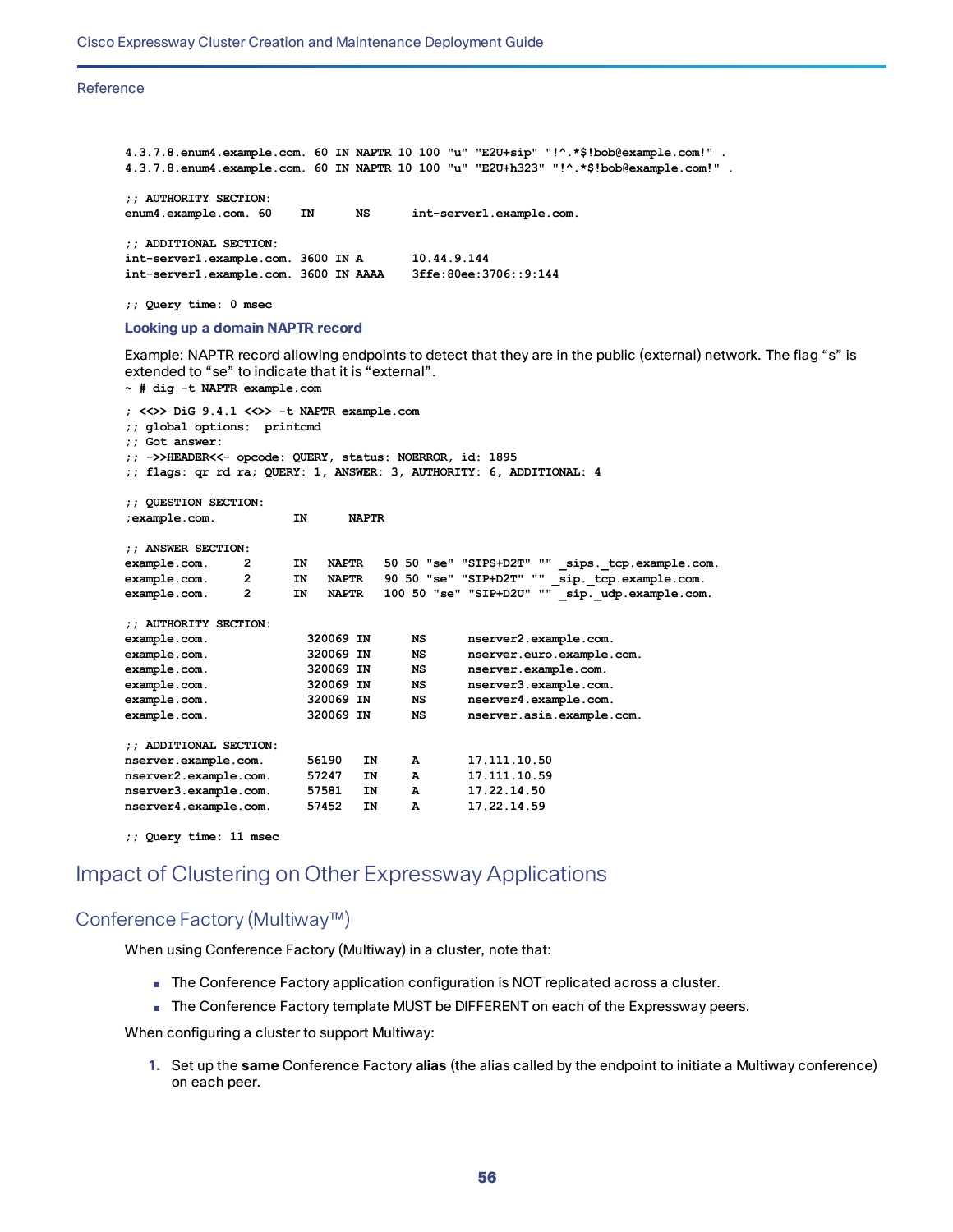**2.** Set up a **different** Conference Factory **template** on each peer (so that each peer generates unique Multiway conference IDs).

For example, if the MCU service prefix for ad hoc conferences is **775** then the primary Expressway may have a template of **775001%%@domain**, peer 2 a template of **775002%%@domain**, and peer 3 a template of **775003%%@domain**. In this way, whichever Expressway serves the conference ID, it cannot serve a conference ID that any other Expressway could have served.

The same applies across a network. If there is more than one Expressway or Expressway cluster that provides Conference Factory functionality in a network, each and every Expressway must provide values in a unique range, so that no two Expressways can serve the same conference ID.

See *Cisco [TelePresence](http://www.cisco.com/en/US/products/ps11337/products_installation_and_configuration_guides_list.html) Multiway Deployment Guide* for more information.

### Microsoft Interoperability

If Microsoft infrastructure is deployed with an Expressway cluster, see *Expressway and Microsoft [Infrastructure](http://www.cisco.com/en/US/products/ps11337/products_installation_and_configuration_guides_list.html) [Deployment](http://www.cisco.com/en/US/products/ps11337/products_installation_and_configuration_guides_list.html) Guide*.